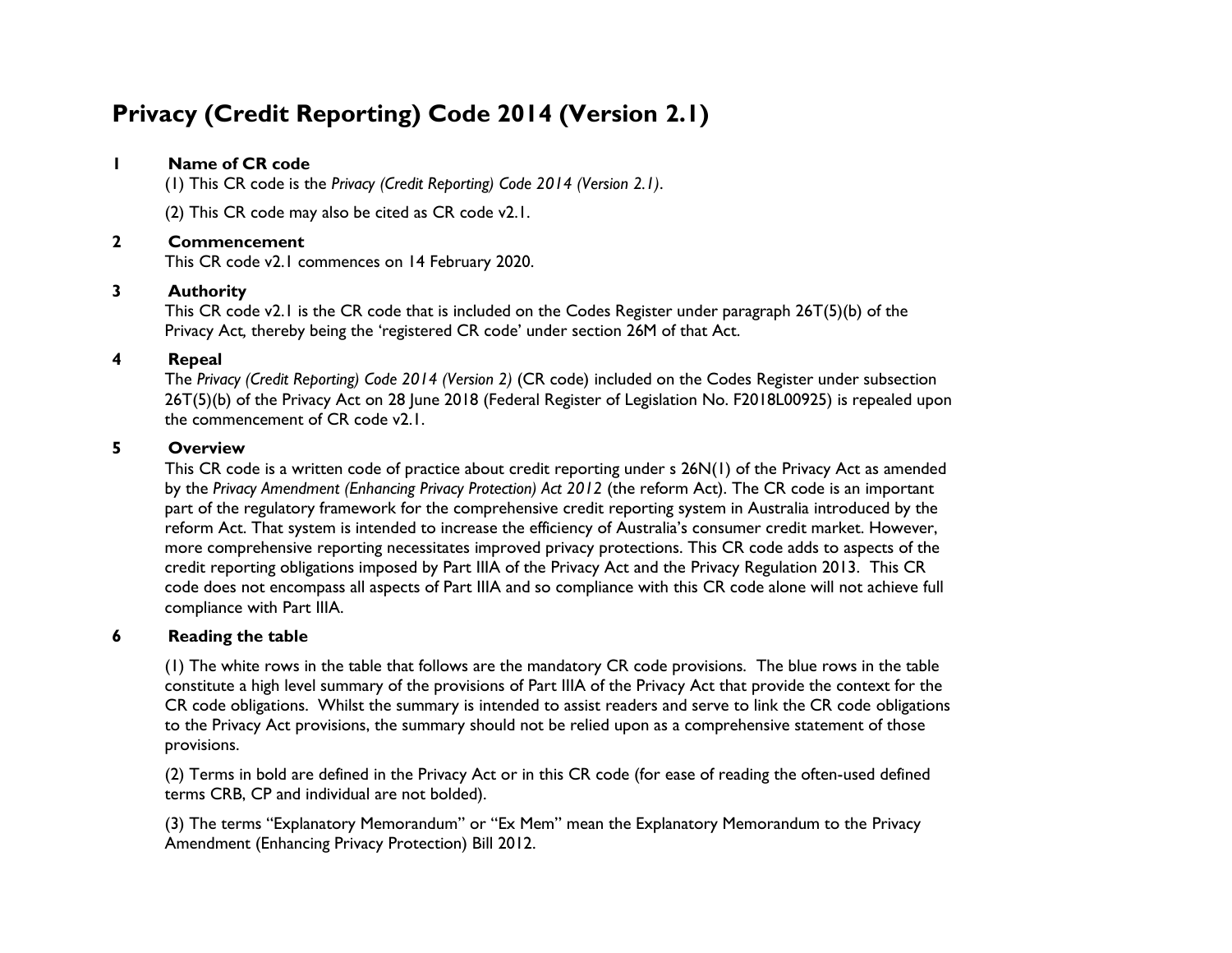(4) The term "pre-reform code" means the repealed Credit Reporting Code of Conduct (Federal Register of Legislation F2009B00170) which was in force until 12 March 2014.

#### **7. Referencing**

The numbering in the table below, after 'CONTENTS', should be referred to as 'paragraph 1', 'paragraph 1.1' etc. The provisions above and before 'CONTENTS' should be referred to as 'section 1, subsection 1(1) etc'.

### **8. Relevant documents**

The CR code should be read in conjunction with related legislation, regulations, standards, determinations, OAIC guidance and fact sheets, including:

- (a) the Privacy Act (including the Australian Privacy Principles);
- (b) the Privacy Regulations 2013;
- (c) the Competition and Consumer Act 2010 (Cth) (including the Australian Consumer Law);
- (d) the Acts Interpretation Act 1901 (Cth).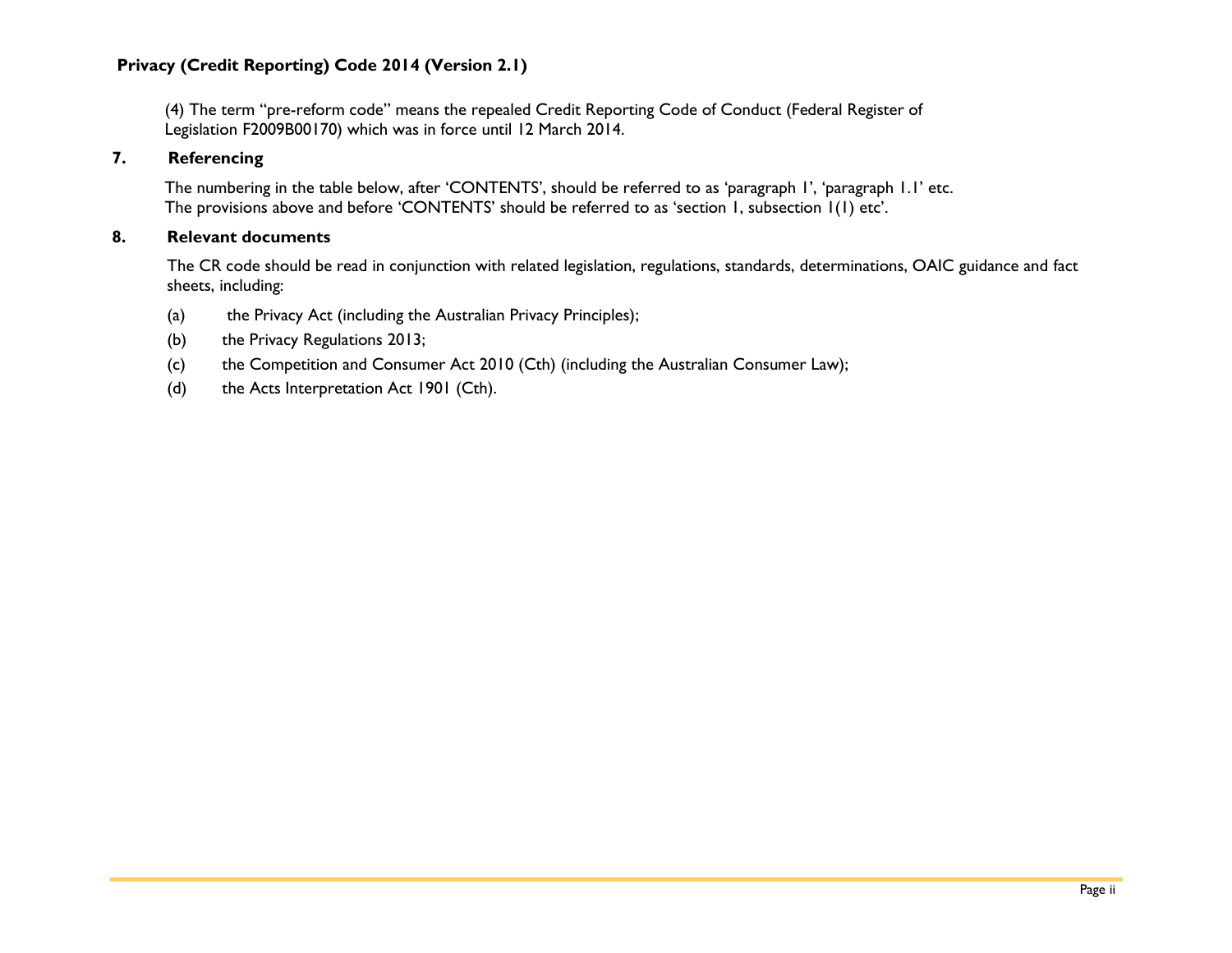# **CONTENTS**

| $\mathsf{I}$ . | Introduction                                                                                         | 3  |
|----------------|------------------------------------------------------------------------------------------------------|----|
| 2.             | Credit reporting system arrangements                                                                 | 5  |
| 3.             | Open and transparent management of credit reporting information                                      | 6  |
| 4.             | Information collection procedures                                                                    | 6  |
| 5.             | Practices, procedures and systems                                                                    | 8  |
| 6.             | Consumer credit liability information                                                                | 12 |
| 7.             | Information requests                                                                                 | 15 |
| 8.             | Repayment history information                                                                        | 16 |
| 9.             | Default information                                                                                  | 17 |
| 10.            | Payment information                                                                                  | 20 |
| П.             | Publicly available information                                                                       | 21 |
| 12.            | Serious credit infringements                                                                         | 21 |
| 13.            | Transfer of rights of credit provider                                                                | 24 |
| 4.             | <b>Permitted CRB disclosures</b>                                                                     | 25 |
| 15.            | Security of credit reporting information                                                             | 26 |
| 16.            | Use and disclosure of credit-related personal information by CPs and affected information recipients | 26 |
| 17.            | Protections for victims of fraud                                                                     | 29 |
| 18.            | Use by a CRB of credit reporting information to facilitate a CP's direct marketing                   | 30 |
| 19.            | Access                                                                                               | 31 |
| 20.            | Correction of information                                                                            | 34 |
| 21.            | Complaints                                                                                           | 39 |
| 22.            | Record keeping                                                                                       | 40 |
| 23.            | Credit reporting system integrity                                                                    | 42 |
| 24.            | Information Commissioner's role                                                                      | 49 |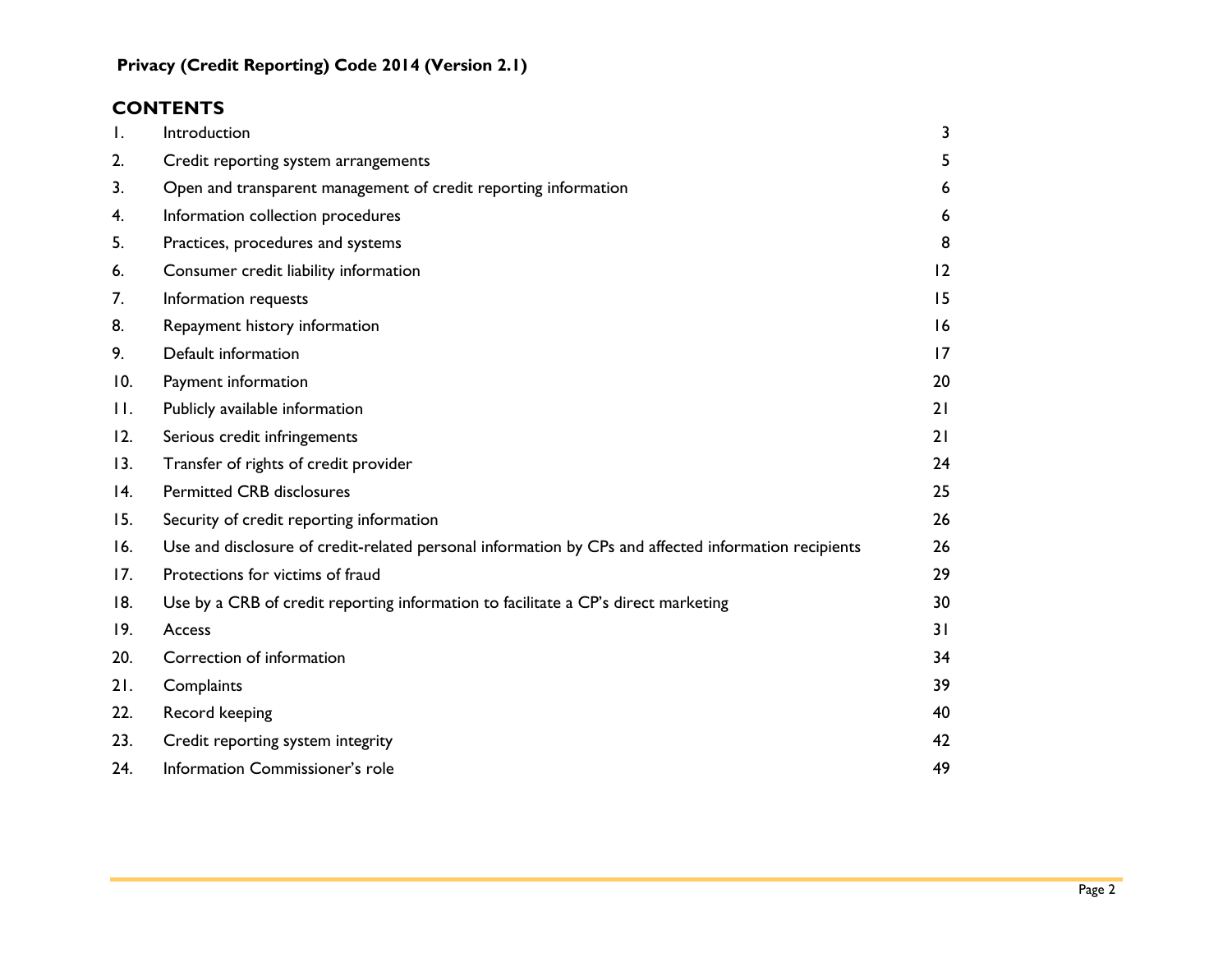<span id="page-3-0"></span>

|                                         | <b>Source Notes</b><br>(Related legislative<br>provisions/Ex Mem<br>references/other<br>sources where<br>particularly<br>applicable) | <b>CR</b> code                                                                                                                                                                                                                                                                                                                                                                                                                                                                                                                                                                                                                                                                                                                                                                                                    |  |  |  |  |
|-----------------------------------------|--------------------------------------------------------------------------------------------------------------------------------------|-------------------------------------------------------------------------------------------------------------------------------------------------------------------------------------------------------------------------------------------------------------------------------------------------------------------------------------------------------------------------------------------------------------------------------------------------------------------------------------------------------------------------------------------------------------------------------------------------------------------------------------------------------------------------------------------------------------------------------------------------------------------------------------------------------------------|--|--|--|--|
| <b>Privacy Act</b><br><b>Provisions</b> | Part IIIA,<br>Part IIIB Div 3                                                                                                        | <b>Introduction</b><br>Ι.<br>The Privacy Act 1988 (Privacy Act) sets out in Part IIIA (Part IIIA) requirements applicable to credit reporting. Among<br>other things, Part IIIA restricts the types of credit information that may be disclosed to Credit Reporting Bodies<br>(CRBs), the circumstances in which that information may be disclosed by a CRB to Credit Providers (CPs) and<br>affected information recipients and their handling of that disclosed information. The Privacy Act contemplates that<br>a registered CR code will further define CRBs', CPs', and affected information recipients' obligations. CR code<br>obligations are binding - a breach of the CR code is a breach of the Privacy Act. The CR code is registered and enforced<br>by the Information Commissioner.               |  |  |  |  |
| Code<br><b>Obligations</b>              | Sec 26N(2)<br>Explanatory<br>Memorandum p.<br>208<br>Para 4.4 of the<br>pre-reform<br>code                                           | 1.1<br>This CR code binds all CRBs, CPs and affected information recipients.<br>In this CR code:<br>1.2<br>A term that is used in this CR code and is defined in the Privacy Act has the meaning given to it in<br>(a)<br>the Privacy Act and other grammatical forms of defined words or expressions have corresponding<br>meanings.<br>A reference to a Section is a reference to a section of the Privacy Act.<br>(b)<br>"Capacity information" means information as to whether the relevant individual is:<br>(c)<br>solely liable for the credit;<br>(i)<br>jointly liable for the credit; or<br>(ii)<br>the guarantor in respect of the credit.<br>(iii)<br>"Credit ID information" comprises:<br>(d)<br>the number allocated by the CP for the consumer credit provided to the relevant individual;<br>(i) |  |  |  |  |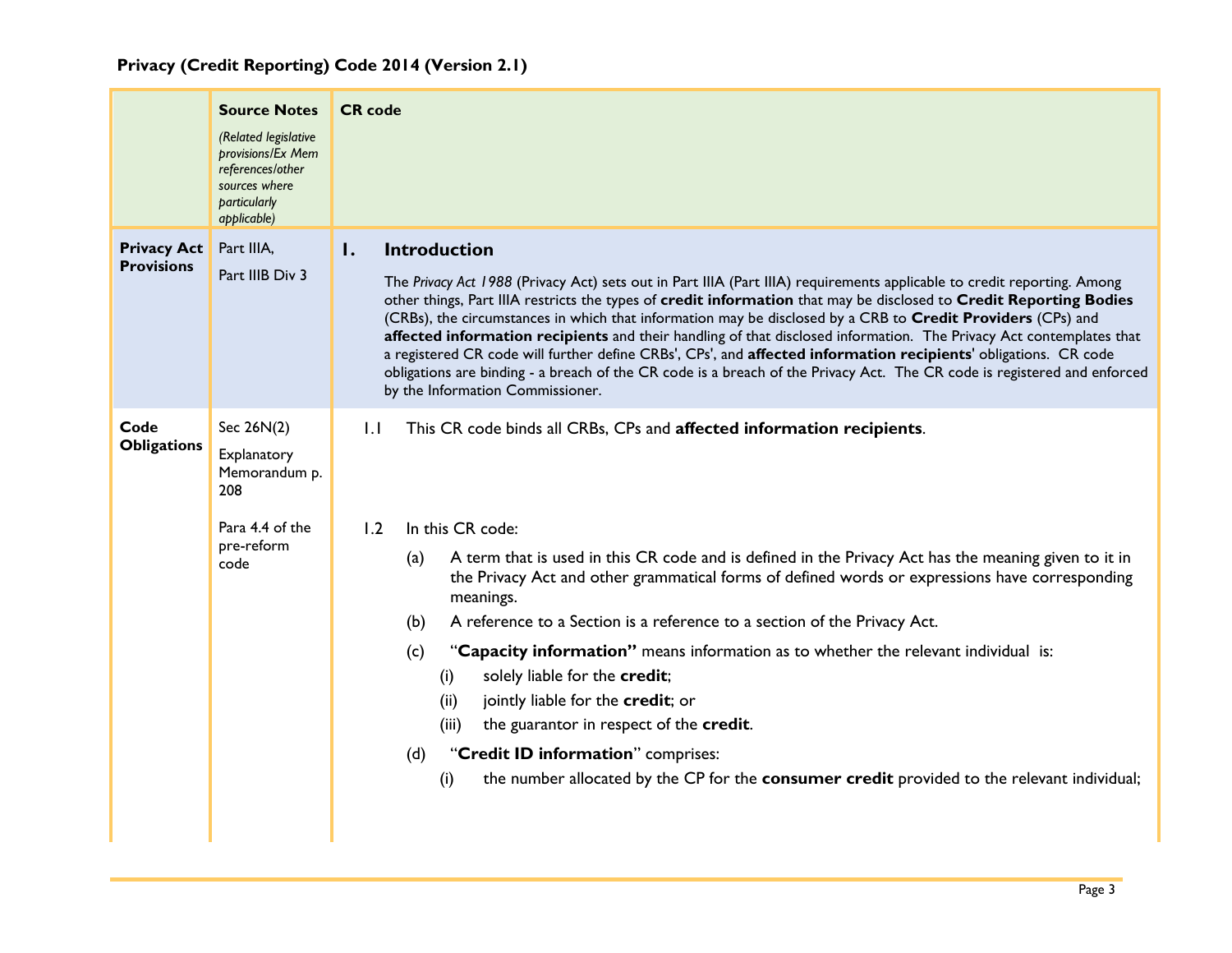| <b>Source Notes</b>                                                                                           | <b>CR</b> code                                                                                                                                                                                                                                                                                                                                                                                                                                         |
|---------------------------------------------------------------------------------------------------------------|--------------------------------------------------------------------------------------------------------------------------------------------------------------------------------------------------------------------------------------------------------------------------------------------------------------------------------------------------------------------------------------------------------------------------------------------------------|
| (Related legislative<br>provisions/Ex Mem<br>references/other<br>sources where<br>particularly<br>applicable) |                                                                                                                                                                                                                                                                                                                                                                                                                                                        |
|                                                                                                               | any previous number allocated by the CP for the consumer credit provided to the relevant<br>(ii)<br>individual; and                                                                                                                                                                                                                                                                                                                                    |
|                                                                                                               | where a transfer event has occurred – the number allocated by the previous CP for that<br>(iii)<br>consumer credit                                                                                                                                                                                                                                                                                                                                     |
|                                                                                                               | (the number to be truncated to the first six and the last four digits of the account number where the<br>account is a credit card or debit card account).                                                                                                                                                                                                                                                                                              |
|                                                                                                               | "Credit-related personal information" means credit information, credit reporting<br>(e)<br>information, credit eligibility information or regulated information as applicable in the<br>context.                                                                                                                                                                                                                                                       |
|                                                                                                               | An obligation on a CRB to "destroy" credit information or credit reporting information<br>(f)<br>requires the CRB to ensure that it irretrievably destroys the information. Where it is not possible<br>for a CRB to irretrievably destroy credit-related personal information held in electronic format, the<br>CRB should take steps to put the information 'beyond use'. Information is 'beyond use' if the CRB:                                    |
|                                                                                                               | irretrievably omits the relevant information from the databases that it utilises for the purposes<br>(i)<br>of making disclosures permitted under Part IIIA; and                                                                                                                                                                                                                                                                                       |
|                                                                                                               | is not able to use, and will not attempt to use, the information, including for the purposes of<br>(ii)<br>deriving CRB derived information; and                                                                                                                                                                                                                                                                                                       |
|                                                                                                               | is not able to disclose, and will not attempt to disclose, the information;<br>(iii)                                                                                                                                                                                                                                                                                                                                                                   |
|                                                                                                               | surrounds the information with appropriate technical and organisational security; and<br>(iv)                                                                                                                                                                                                                                                                                                                                                          |
|                                                                                                               | (v)<br>commits to irretrievably destroy the information if, or when, this becomes possible.                                                                                                                                                                                                                                                                                                                                                            |
|                                                                                                               | An obligation on a CP to "destroy" credit reporting information or credit eligibility<br>(g)<br>information requires the CP to take reasonable steps to ensure that it irretrievably destroys the<br>information. Where it is not possible for a CP to irretrievably destroy credit-related personal<br>information held in electronic format, the CP should take steps to put the information 'beyond use'.<br>Information is 'beyond use' if the CP: |
|                                                                                                               | is not able to use, and will not attempt to use, the information, including for the purpose of<br>(i)<br>deriving CP derived information; and                                                                                                                                                                                                                                                                                                          |
|                                                                                                               | is not able to disclose, and will not attempt to disclose, the information; and<br>(ii)                                                                                                                                                                                                                                                                                                                                                                |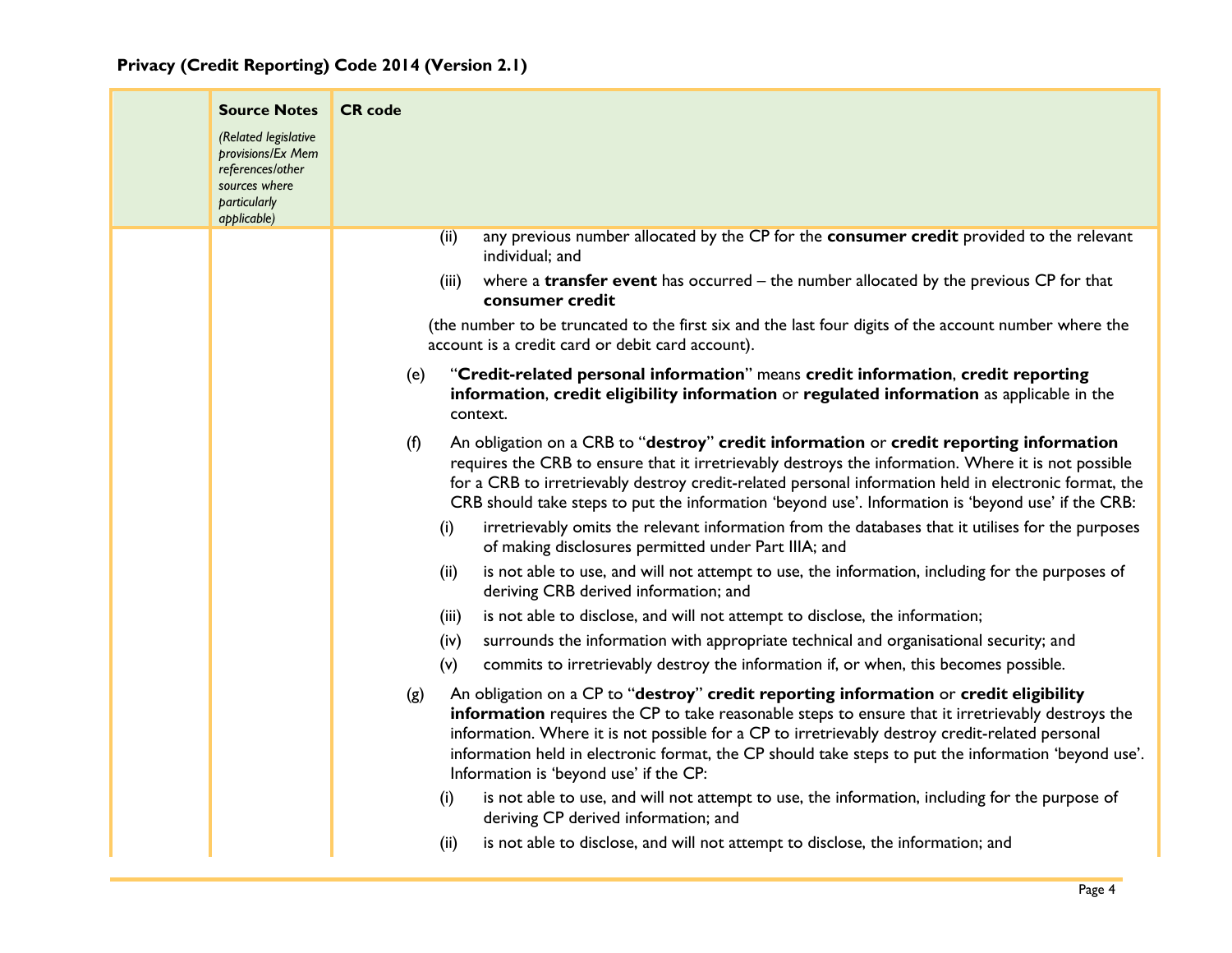|  |  | Privacy (Credit Reporting) Code 2014 (Version 2.1) |  |  |  |  |
|--|--|----------------------------------------------------|--|--|--|--|
|--|--|----------------------------------------------------|--|--|--|--|

<span id="page-5-0"></span>

|                                       | <b>Source Notes</b>                                                                                           | <b>CR</b> code                                                                                                                                                                                                                                                                                                                                   |
|---------------------------------------|---------------------------------------------------------------------------------------------------------------|--------------------------------------------------------------------------------------------------------------------------------------------------------------------------------------------------------------------------------------------------------------------------------------------------------------------------------------------------|
|                                       | (Related legislative<br>provisions/Ex Mem<br>references/other<br>sources where<br>particularly<br>applicable) |                                                                                                                                                                                                                                                                                                                                                  |
|                                       |                                                                                                               | surrounds the information with appropriate technical and organisational security; and<br>(iii)                                                                                                                                                                                                                                                   |
|                                       |                                                                                                               | commits to irretrievably destroy the information if, or when, this becomes possible.<br>(iv)                                                                                                                                                                                                                                                     |
|                                       |                                                                                                               | A "hardship request" means a financial hardship or payment difficulties notification or request that<br>(h)<br>is regulated by legislation or an industry code. This does not include a once-off, short term payment<br>extension that is not so regulated.                                                                                      |
|                                       |                                                                                                               | "Month" is a period:<br>(i)                                                                                                                                                                                                                                                                                                                      |
|                                       |                                                                                                               | (i) starting at the start of any day of one of the calendar months; and                                                                                                                                                                                                                                                                          |
|                                       |                                                                                                               | (ii) ending on any of the following days, as determined by the CP:                                                                                                                                                                                                                                                                               |
|                                       |                                                                                                               | immediately before the start of the corresponding day of the next calendar month; or<br>$\mathbf{D}$<br>where the day before the corresponding day of the next calendar month is a non-business<br>2)<br>day, the end of the next business day following that day; or<br>if there is no such day $-$ at the end of the next calendar month<br>3) |
|                                       |                                                                                                               |                                                                                                                                                                                                                                                                                                                                                  |
|                                       |                                                                                                               | A "Section 21D(3) notice" is a written notice that is given by a CP to an individual pursuant to<br>(i)<br>Section 21D(3) stating that the CP intends to disclose default information to a CRB.                                                                                                                                                  |
|                                       |                                                                                                               | A "Section 6Q notice" is a written notice that is given by a CP to an individual pursuant to the<br>(k)<br>definition of default information in Section 6Q, informing the individual of the overdue payment<br>and requesting that the individual pay the amount of the overdue payment.                                                         |
|                                       |                                                                                                               | A "transfer event" is an event whereby the rights of a CP in relation to the repayment of an<br>(1)<br>amount of consumer credit are acquired by an acquirer.                                                                                                                                                                                    |
| <b>Privacy Act</b>                    | Sec $20N(3)$ and                                                                                              | 2.<br><b>Credit reporting system arrangements</b>                                                                                                                                                                                                                                                                                                |
| <b>Part IIIA</b><br><b>Provisions</b> | 20Q(2)                                                                                                        | Part IIIA requires CRBs to enter into written contracts with CPs that require CPs to ensure that the credit<br>information that they disclose to CRBs is accurate, up-to-date and complete and that credit reporting information<br>provided by CRBs to CPs is reasonably protected.                                                             |
| Code<br><b>Obligations</b>            |                                                                                                               | An agreement entered into by a CRB with a CP to meet the requirements of Section 20N(3) and Section<br>2.1<br>20Q(2) must oblige both parties to comply, to the extent applicable from time to time, with Part IIIA, the<br>Privacy Regulation 2013 (the Regulations) and the CR Code.                                                           |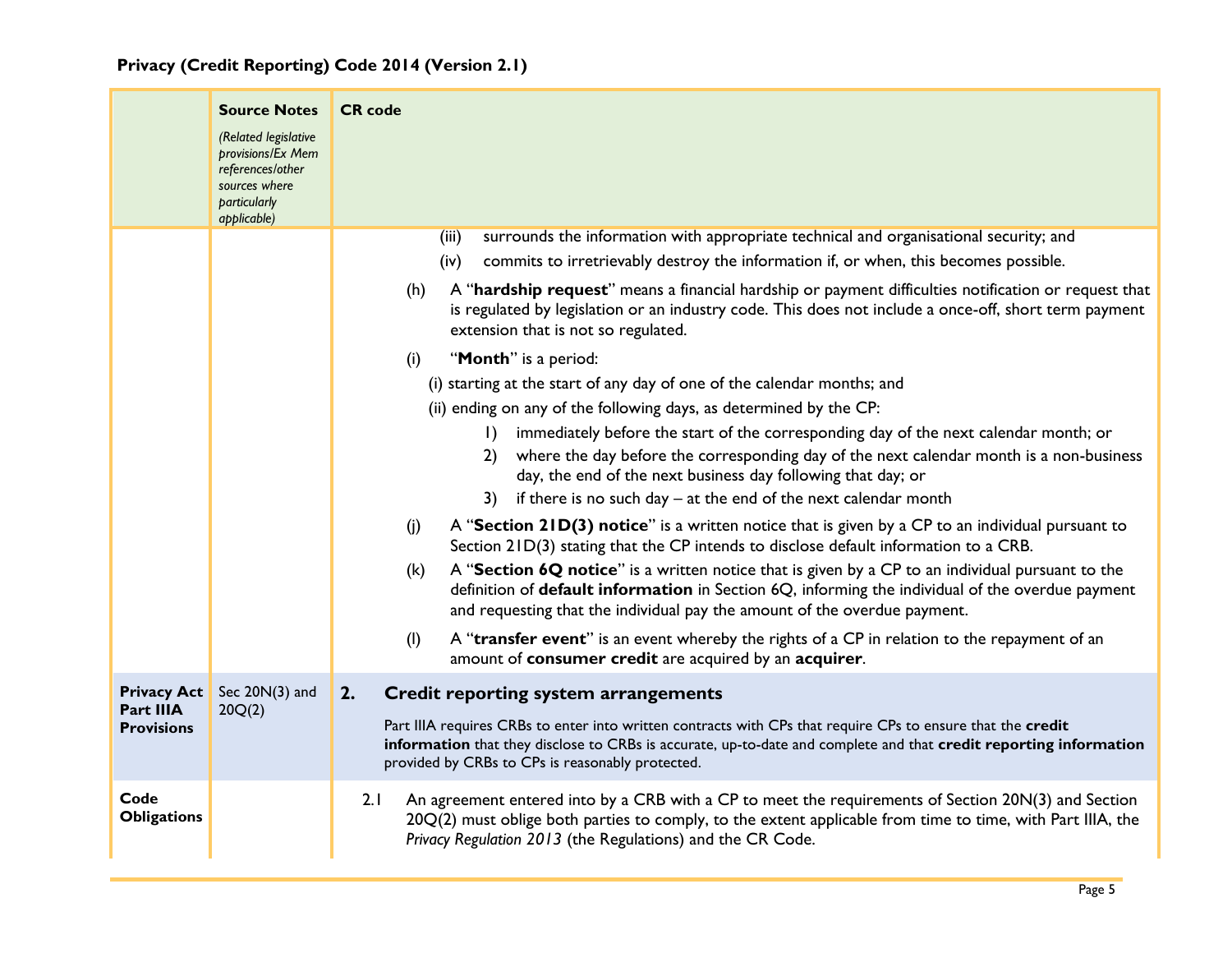<span id="page-6-1"></span><span id="page-6-0"></span>

|                                                      | <b>Source Notes</b><br>(Related legislative<br>provisions/Ex Mem<br>references/other<br>sources where<br>particularly<br>applicable) | <b>CR</b> code                                                                                                                                                                                                                                                                                                                                                                                                                                                                                                                                                                                                                                                 |
|------------------------------------------------------|--------------------------------------------------------------------------------------------------------------------------------------|----------------------------------------------------------------------------------------------------------------------------------------------------------------------------------------------------------------------------------------------------------------------------------------------------------------------------------------------------------------------------------------------------------------------------------------------------------------------------------------------------------------------------------------------------------------------------------------------------------------------------------------------------------------|
|                                                      | Para 4.1 of the<br>pre-reform<br>code                                                                                                | CRBs, CPs, mortgage insurers and trade insurers must take reasonable steps:<br>2.2<br>to inform employees, who handle credit reporting information or credit eligibility<br>(a)<br>information, of the requirements of Part IIIA, the Regulations and this CR code that relate to<br>information of these types; and<br>to train employees, who handle credit reporting information or credit eligibility<br>(b)<br>information, in the practices, procedures and systems that are designed to achieve compliance<br>with those requirements.                                                                                                                  |
| <b>Privacy Act</b><br>Part IIIA<br><b>Provisions</b> | Sec 20B, Sec<br>21B, Sec 22A                                                                                                         | 3.<br>Open and transparent management of credit reporting information<br>Part IIIA obliges each CRB, CP and affected information recipient to have a policy about their management of<br>credit-related personal information including the kinds of information they collect, how they collect and hold that<br>information, what they use that information for and to whom the information is disclosed. This policy must be made<br>freely available. They must also take reasonable steps to implement practices, procedures and systems to ensure<br>compliance with their credit reporting obligations under Part IIIA, the Regulations and this CR code. |
| Code<br><b>Obligations</b>                           | Sec 20B(5) & (6)<br>Ex Mem p.131<br>Para 1.6 of the<br>pre-reform<br>code.                                                           | A CRB must publish on its website its policy about the management of credit reporting information<br>3.1<br>that is required by Section 20B.                                                                                                                                                                                                                                                                                                                                                                                                                                                                                                                   |
| <b>Privacy Act</b><br>Part IIIA<br><b>Provisions</b> | Sec 21C                                                                                                                              | 4.<br>Information collection procedures<br>Where a CP collects personal information that the CP is likely to disclose to a CRB, the CP is required by Part IIIA<br>to notify or ensure the individual is aware of:<br>the CRBs with which the CP deals; and<br>(a)<br>other matters required by the CR code.<br>(b)<br>This must occur at or before the time of <b>collection</b> of the <b>personal information</b> .                                                                                                                                                                                                                                         |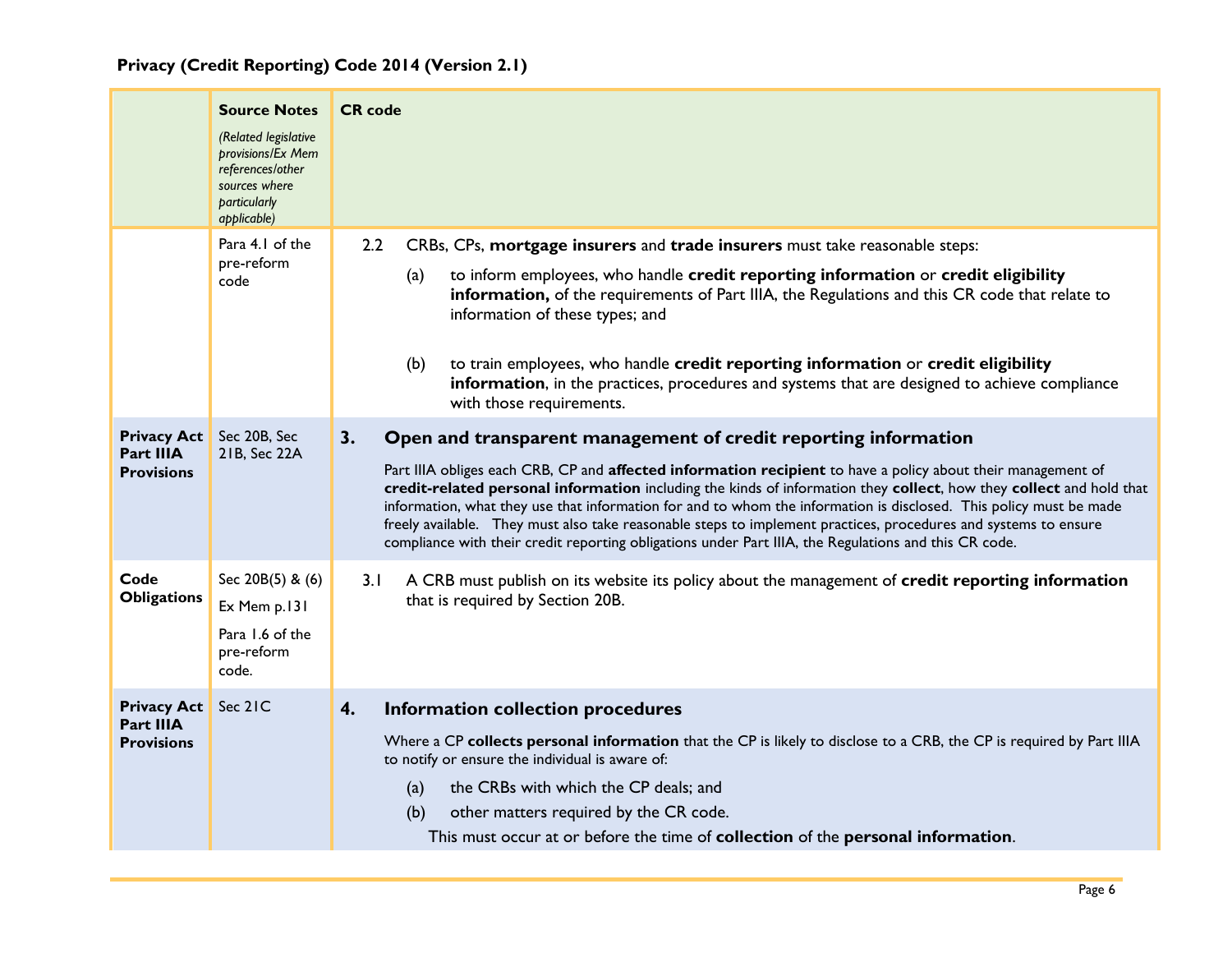|  |  | Privacy (Credit Reporting) Code 2014 (Version 2.1) |  |  |  |  |  |
|--|--|----------------------------------------------------|--|--|--|--|--|
|--|--|----------------------------------------------------|--|--|--|--|--|

|                            | <b>Source Notes</b><br>(Related legislative<br>provisions/Ex Mem<br>references/other<br>sources where<br>particularly<br>applicable) | <b>CR</b> code                                                                                                                                                                                                                                                                                                                                                                                                                                                                                                                                                                                                                                                                                                                                                                                                                                                                                                                                                                                                                                                                                                                                                                                                                                                                                                                                                                                                                                                           |
|----------------------------|--------------------------------------------------------------------------------------------------------------------------------------|--------------------------------------------------------------------------------------------------------------------------------------------------------------------------------------------------------------------------------------------------------------------------------------------------------------------------------------------------------------------------------------------------------------------------------------------------------------------------------------------------------------------------------------------------------------------------------------------------------------------------------------------------------------------------------------------------------------------------------------------------------------------------------------------------------------------------------------------------------------------------------------------------------------------------------------------------------------------------------------------------------------------------------------------------------------------------------------------------------------------------------------------------------------------------------------------------------------------------------------------------------------------------------------------------------------------------------------------------------------------------------------------------------------------------------------------------------------------------|
| Code<br><b>Obligations</b> | Sec 21C,<br>Explanatory<br>Memorandum<br>p.160                                                                                       | At or before the time a CP collects personal information about an individual that the CP is likely to<br>4.1<br>disclose to a CRB, the CP must notify or otherwise ensure that the individual is made aware of the<br>following matters in addition to the matters specified in Section $2IC(1)(a)$ :<br>the CRB may include the information in reports provided to CPs to assist them to assess the<br>(a)<br>individual's credit worthiness;<br>that if the individual fails to meet their payment obligations in relation to consumer credit or<br>(b)<br>commits a serious credit infringement, the CP may be entitled to disclose this to the CRB;<br>how the individual may obtain the CP's policy about the management of credit-related personal<br>(c)<br>information required by Section 21B and the CRB's policy about the management of credit-<br>related personal information required by Section 20B;<br>the individual's rights to access the information from the CP, to request the CP to correct the<br>(d)<br>information and to make a complaint to the CP;<br>the individual's right to request CRBs not to use their credit reporting information for the<br>(e)<br>purposes of pre-screening of direct marketing by a CP; and<br>the individual's right to request the CRB not to use or disclose credit reporting information<br>(f)<br>about the individual, if the individual believes on reasonable grounds that the individual has been, or |
|                            | Sec 21C,<br>Explanatory<br>Memorandum<br>p.160                                                                                       | is likely to be, a victim of fraud.<br>A CP may comply with the obligations in Section $2IC(1)(a)$ and paragraph 4.1 of this CR code to notify or<br>4.2<br>ensure an individual is aware of specified matters (the notifiable matters) by:<br>publishing a clearly expressed statement of the notifiable matters on its website; and<br>(a)<br>at or before the time of collection of the personal information from the individual, notifying the<br>(b)<br>individual or otherwise making the individual aware of the following:<br>that the CP's website includes information about credit reporting, including the CRBs to which<br>(i)<br>the CP is likely to disclose the individual's credit information; and<br>a brief description of the key issues contained in the statement of notifiable matters; and<br>(ii)<br>providing details of the CP's website and ensuring that the notifiable matters are prominently<br>(c)<br>displayed on the website; and                                                                                                                                                                                                                                                                                                                                                                                                                                                                                                    |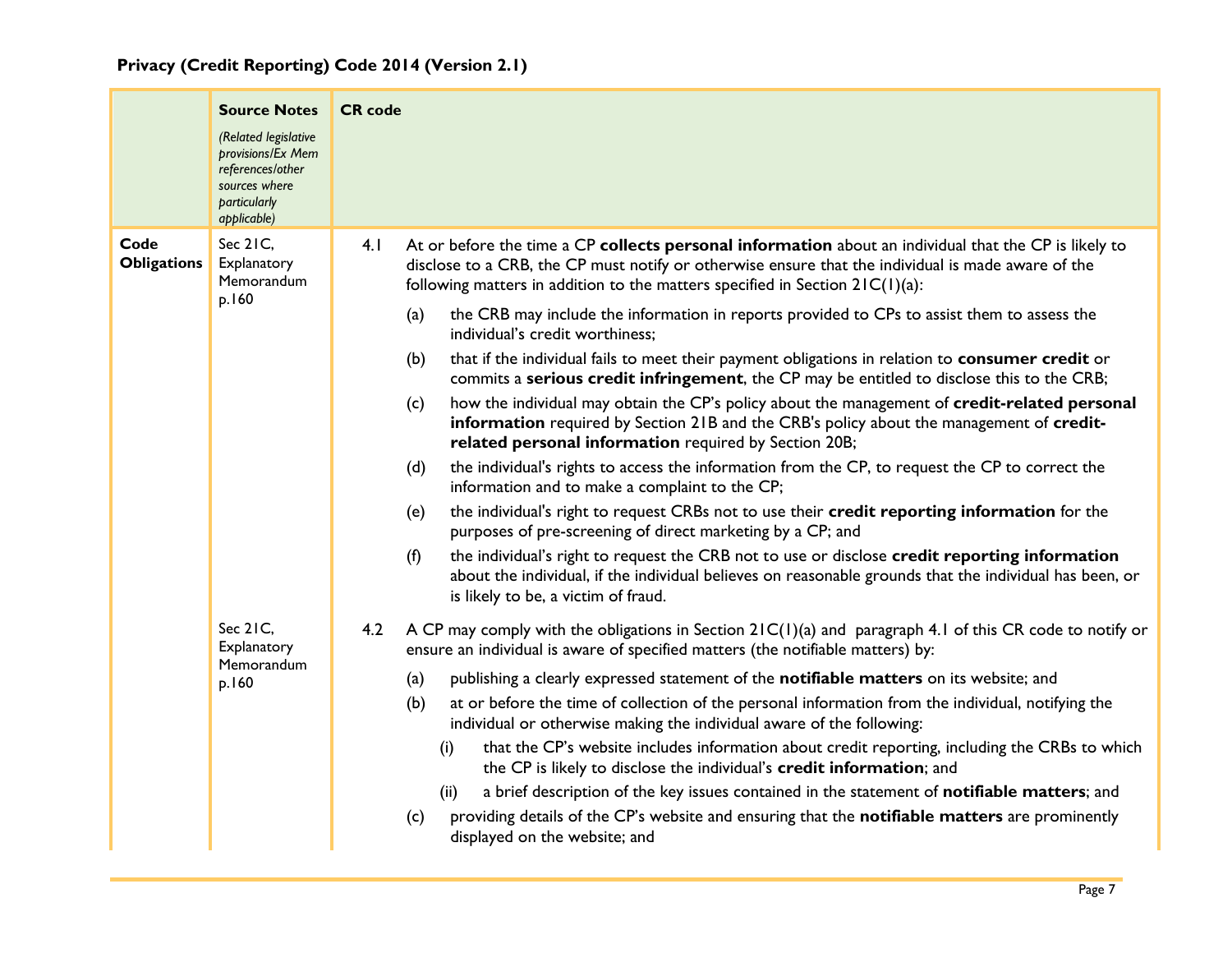<span id="page-8-0"></span>

|                                                                    | <b>Source Notes</b><br>(Related legislative<br>provisions/Ex Mem<br>references/other<br>sources where<br>particularly<br>applicable) | <b>CR</b> code<br>making it clear to the individual that they can request to have the statement of notifiable matters<br>(d)                                                                                                                                                                                                                                                                                                                                                                                                                                                                                                                                                                                                                                                                                                                                                                                                                                                                                                                                                                                                      |
|--------------------------------------------------------------------|--------------------------------------------------------------------------------------------------------------------------------------|-----------------------------------------------------------------------------------------------------------------------------------------------------------------------------------------------------------------------------------------------------------------------------------------------------------------------------------------------------------------------------------------------------------------------------------------------------------------------------------------------------------------------------------------------------------------------------------------------------------------------------------------------------------------------------------------------------------------------------------------------------------------------------------------------------------------------------------------------------------------------------------------------------------------------------------------------------------------------------------------------------------------------------------------------------------------------------------------------------------------------------------|
|                                                                    |                                                                                                                                      | (available on the website) provided in an alternative form – such as a hard copy.                                                                                                                                                                                                                                                                                                                                                                                                                                                                                                                                                                                                                                                                                                                                                                                                                                                                                                                                                                                                                                                 |
| <b>Privacy Act</b> Sec 6N<br><b>Part IIIA</b><br><b>Provisions</b> |                                                                                                                                      | 5.<br>Practices, procedures and systems<br>Part IIIA permits CRBs, subject to conditions, to collect and disclose the following types of credit information:<br>identification information about the individual;<br>(a)<br>consumer credit liability information about the individual;<br>(b)<br>repayment history information about the individual;<br>(c)<br>a statement that an information request has been made in relation to the individual by a CP,<br>(d)<br>mortgage insurer or trade insurer;<br>the type of consumer credit or commercial credit and amount of credit sought in an<br>(e)<br>application to a CP and in connection with which the CP has made an information request;<br>default information in relation to an individual;<br>(f)<br>payment information about the individual;<br>(g)<br>new arrangement information about the individual;<br>(h)<br>court proceedings information about the individual;<br>(i)<br>personal insolvency information about the individual;<br>(i)<br>publicly available information as to the individual's credit worthiness (subject to some exceptions);<br>(k)<br>or |
| Code<br><b>Obligations</b>                                         |                                                                                                                                      | (1)<br>the CP's opinion that the individual has committed a serious credit infringement in relation to<br>consumer credit provided by the CP to the individual.<br>5.1<br>A CRB must not:<br>(a)<br>collect personal information about an individual's activities in relation to consumer credit<br>(i)<br>that is not credit information                                                                                                                                                                                                                                                                                                                                                                                                                                                                                                                                                                                                                                                                                                                                                                                         |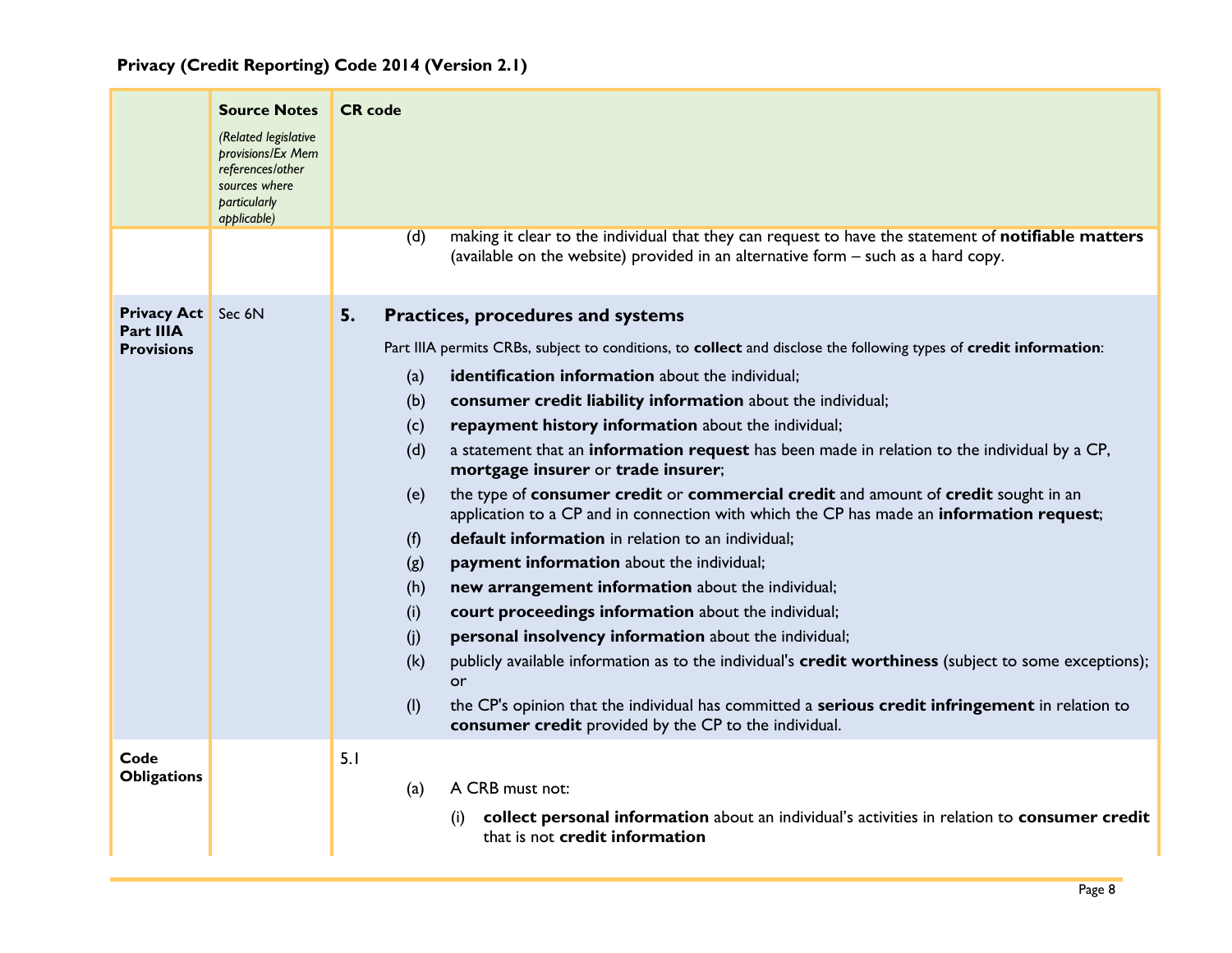| <b>Source Notes</b><br>(Related legislative<br>provisions/Ex Mem<br>references/other<br>sources where<br>particularly<br>applicable) | <b>CR</b> code |                                                                                                                                                                                                                                                                                                                                                                                                              |
|--------------------------------------------------------------------------------------------------------------------------------------|----------------|--------------------------------------------------------------------------------------------------------------------------------------------------------------------------------------------------------------------------------------------------------------------------------------------------------------------------------------------------------------------------------------------------------------|
|                                                                                                                                      |                | use personal information about an individual's activities in relation to consumer credit<br>(ii)<br>that is not credit information to derive CRB derived information                                                                                                                                                                                                                                         |
|                                                                                                                                      |                | (iii) disclose personal information about an individual's activities in relation to consumer<br>credit that is not credit information or credit reporting information                                                                                                                                                                                                                                        |
|                                                                                                                                      |                | unless the information is either credit ID information or capacity information and is collected<br>or disclosed at the same time as the credit information or credit reporting information.                                                                                                                                                                                                                  |
|                                                                                                                                      | (b)            | A CP must not:                                                                                                                                                                                                                                                                                                                                                                                               |
|                                                                                                                                      |                | disclose to a CRB or another CP (second CP) personal information about an individual's<br>(i)<br>activities in relation to consumer credit that:                                                                                                                                                                                                                                                             |
|                                                                                                                                      |                | was disclosed to the CP by a CRB and that is not credit reporting information; or<br>$\vert$<br>was derived (wholly or in part) from personal information about an individual's<br>2)<br>activities in relation to consumer credit that was disclosed to the CP by a CRB and that<br>is not credit reporting information                                                                                     |
|                                                                                                                                      |                | unless that information is either credit ID information or capacity information and is<br>disclosed at the same time as the credit information or credit reporting information.                                                                                                                                                                                                                              |
|                                                                                                                                      |                | In this paragraph, the second CP includes a person who is a credit provider due to the<br>operation of section 6H of the Privacy Act.                                                                                                                                                                                                                                                                        |
|                                                                                                                                      | (c)            | Subparagraphs (a) and (b) do not apply if:                                                                                                                                                                                                                                                                                                                                                                   |
|                                                                                                                                      |                | the personal information is information:<br>(i)                                                                                                                                                                                                                                                                                                                                                              |
|                                                                                                                                      |                | that a CRB lawfully holds immediately prior to the date of commencement of this CR code<br>$\vert$ )<br>as permitted under section 18E of the Privacy Act prior to that date; or<br>that a CP holds and that has been disclosed by a CRB to the CP or collected from a CRB<br>2)<br>under this paragraph, or under the law as in force immediately prior to the date of<br>commencement of this CR code; and |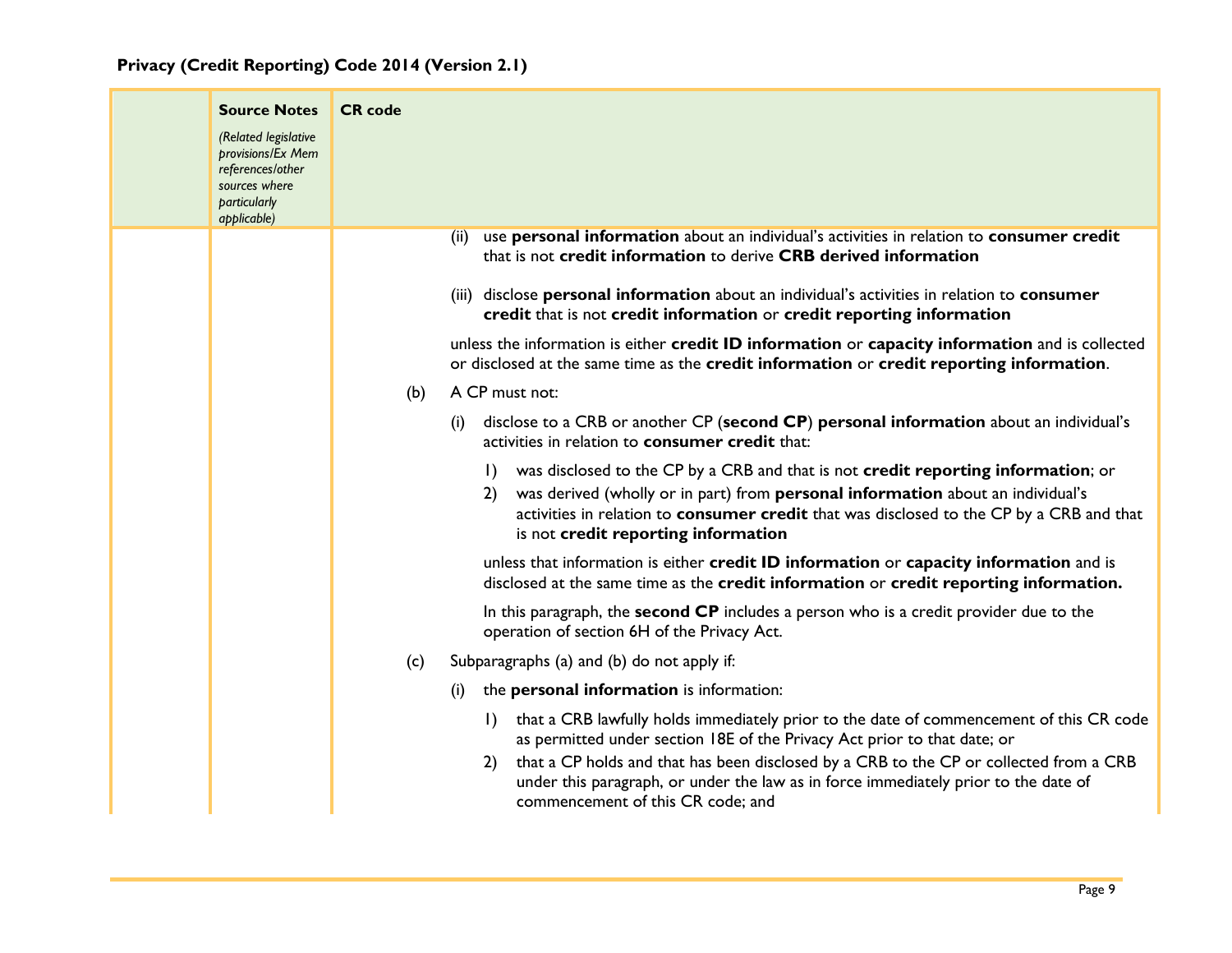|  | <b>Source Notes</b><br>(Related legislative<br>provisions/Ex Mem<br>references/other<br>sources where<br>particularly<br>applicable) | <b>CR</b> code                                                                                                                                                                                                                       |
|--|--------------------------------------------------------------------------------------------------------------------------------------|--------------------------------------------------------------------------------------------------------------------------------------------------------------------------------------------------------------------------------------|
|  |                                                                                                                                      | (ii) the personal information is not information about a payment that is overdue in relation to<br>consumer credit, where the amount of the overdue payment is less than \$150, and                                                  |
|  |                                                                                                                                      | (iii) the relevant use or disclosure occurred on or before 12 March 2016 or the expiry of the<br>relevant retention period, whichever is sooner; or                                                                                  |
|  |                                                                                                                                      | (iv) the personal information is a file note entered at the request of the individual prior to the<br>commencement date of this CR code, and the individual has not subsequently requested its<br>removal.                           |
|  |                                                                                                                                      | Personal information to which subparagraph (c) applies, must be handled in accordance with the<br>(d)<br>obligations in Part IIIA, the Regulations and the CR code as if it were credit information.                                 |
|  |                                                                                                                                      | 5.2<br>CRBs and CPs must not agree or implement procedures to standardise CPs' numbering conventions for<br>consumer credit.                                                                                                         |
|  | Section 20N<br>Para 2.4, 2.5 and<br>2.6 of the pre-<br>reform code                                                                   | 5.3<br>A CP must have reasonable practices, procedures and systems, given the size and complexity of its<br>business, that are designed to cover obligations under Part IIIA, the Regulations and the CR code, and in<br>particular: |
|  |                                                                                                                                      | ensure that it does not disclose information to a CRB that it is prohibited by Part IIIA, the<br>(a)<br>Regulations or this CR code from disclosing;                                                                                 |
|  |                                                                                                                                      | as soon as practicable, advise the relevant CRB if the CP becomes aware that it has disclosed<br>(b)<br>information to the CRB that it is prohibited from disclosing by Part IIIA, the Regulations or this CR<br>code;               |
|  |                                                                                                                                      | ensure that it only discloses credit information that is accurate, up-to-date and complete;<br>(c)                                                                                                                                   |
|  |                                                                                                                                      | (d)<br>if it identifies that credit information that it has disclosed to a CRB is not accurate, up-to-date<br>and complete:                                                                                                          |
|  |                                                                                                                                      | as soon as practicable advise the CRB of this; and<br>(i)                                                                                                                                                                            |
|  |                                                                                                                                      | take reasonable steps to address this;<br>(ii)                                                                                                                                                                                       |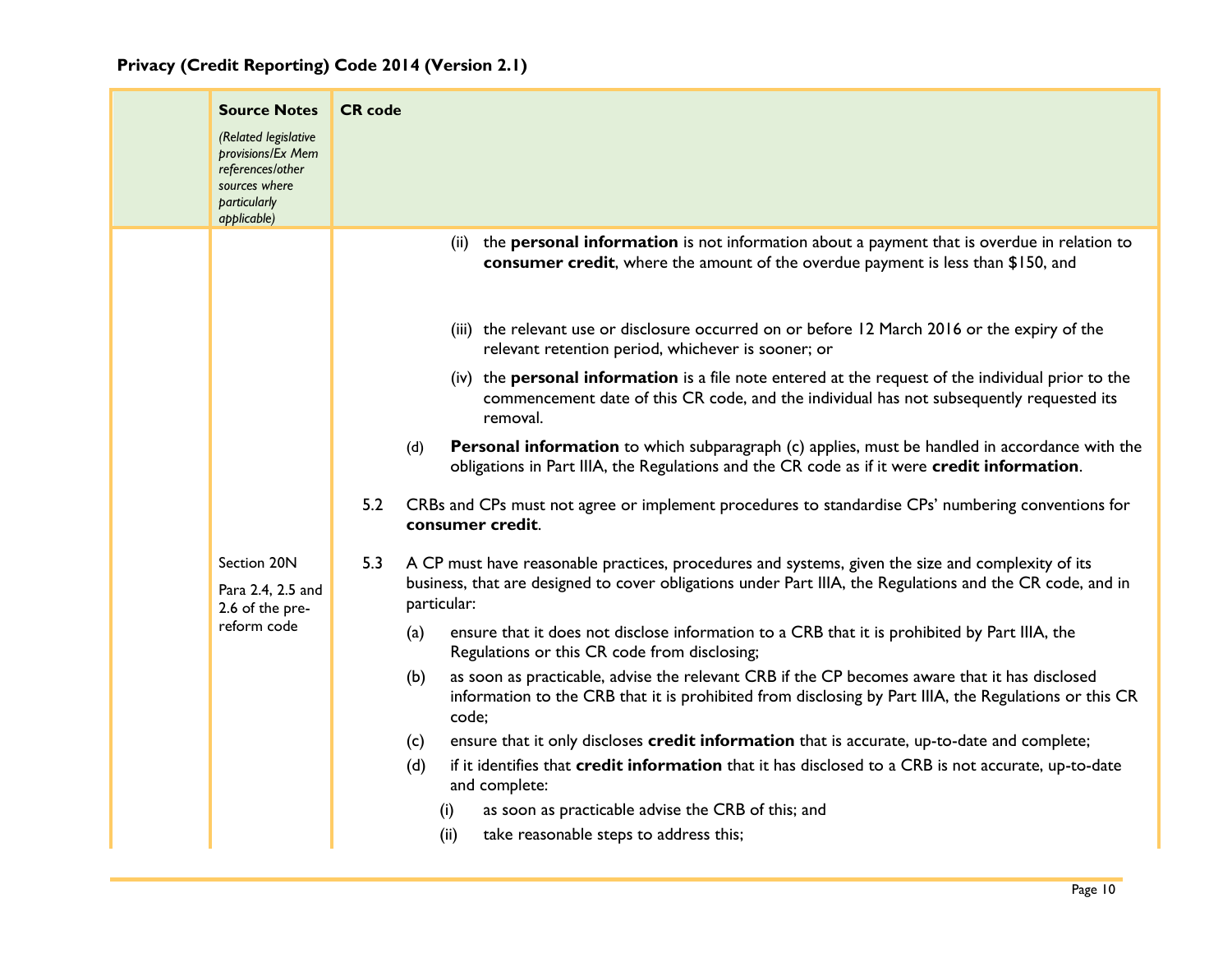| Privacy (Credit Reporting) Code 2014 (Version 2.1) |  |  |  |  |  |
|----------------------------------------------------|--|--|--|--|--|
|----------------------------------------------------|--|--|--|--|--|

| <b>Source Notes</b><br>(Related legislative<br>provisions/Ex Mem<br>references/other<br>sources where<br>particularly<br>applicable) | <b>CR</b> code                                                                                                                                                                                                                                                                                                                                                                                                                                                                                                                                                                                                                                                                                                                                                                                                                                                                                                                                                                                                                                                                                                                                                                                                                                                                                                                                                                                                                                                                                                                                                                                                                                                                                                                                                                                                                                                                                                                                                                                                                                                                      |
|--------------------------------------------------------------------------------------------------------------------------------------|-------------------------------------------------------------------------------------------------------------------------------------------------------------------------------------------------------------------------------------------------------------------------------------------------------------------------------------------------------------------------------------------------------------------------------------------------------------------------------------------------------------------------------------------------------------------------------------------------------------------------------------------------------------------------------------------------------------------------------------------------------------------------------------------------------------------------------------------------------------------------------------------------------------------------------------------------------------------------------------------------------------------------------------------------------------------------------------------------------------------------------------------------------------------------------------------------------------------------------------------------------------------------------------------------------------------------------------------------------------------------------------------------------------------------------------------------------------------------------------------------------------------------------------------------------------------------------------------------------------------------------------------------------------------------------------------------------------------------------------------------------------------------------------------------------------------------------------------------------------------------------------------------------------------------------------------------------------------------------------------------------------------------------------------------------------------------------------|
| Sec 20N<br>Para 1.3 and 1.4<br>of the pre-<br>reform code                                                                            | as soon as practicable advise the relevant CRB if the CP becomes aware that credit reporting<br>(e)<br>information disclosed to it by the CRB is not accurate, up-to-date, complete and relevant, having<br>regard to the purpose of the disclosure;<br>where requested by a CRB:<br>(f)<br>take reasonable steps to review its credit-related personal information management<br>(i)<br>practices, procedures and systems, to assess whether credit information it has disclosed to<br>CRBs is accurate, up-to-date and complete;<br>take reasonable steps to rectify any issues that are identified; and<br>(ii)<br>advise the CRB of the results of the review and action taken to rectify issues; and<br>(iii)<br>otherwise, take reasonable steps to assist CRBs to ensure that its credit reporting information<br>(g)<br>is accurate, up-to-date, complete and relevant, having regard to the purposes for which it is used or<br>disclosed, and to rectify any issues that are detected.<br>5.4 A CRB must have reasonable practices, procedures and systems that are designed to cover the obligations<br>under Part IIIA, the Regulations and the CR code and in particular enable the CRB to:<br>use the information disclosed by CPs in relation to individuals' dates of birth to identify any<br>(a)<br>information disclosed by a CP that:<br>relates to an act, omission, matter or thing that occurred or existed before the relevant<br>(i)<br>individual turned 18; and<br>that is prohibited by Part IIIA, the Regulations or this CR code from being disclosed by the CP<br>(ii)<br>to the CRB;<br>as soon as practicable identify whether collected information includes information that the CRB is<br>(b)<br>prohibited by Part IIIA, the Regulations or this CR code from collecting and, if so, to destroy the<br>prohibited information;<br>as soon as practicable, notify the relevant CP where the CRB destroys information on the basis<br>(c)<br>that Part IIIA, the Regulations or this CR code prohibits the CRB from collecting that information; |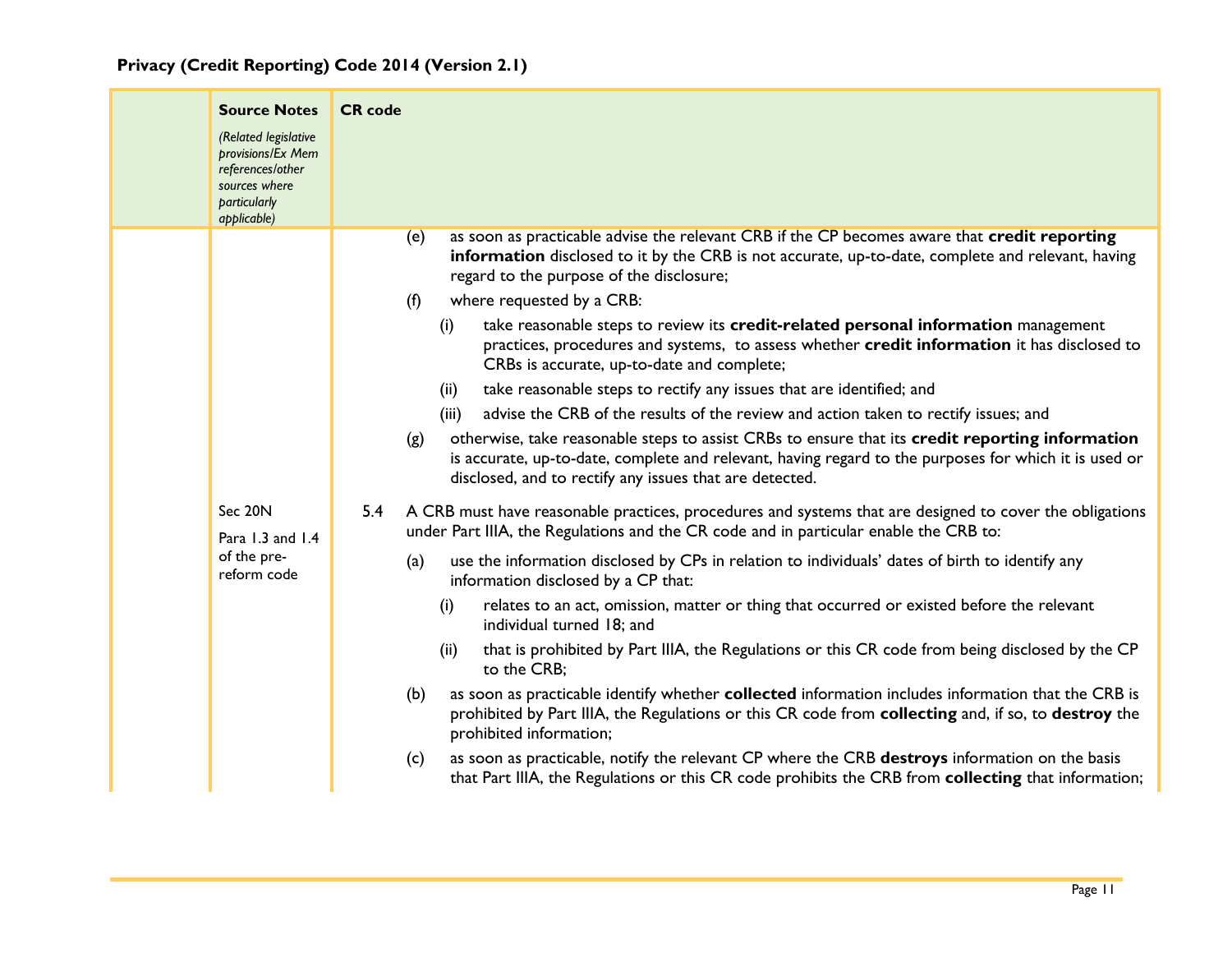<span id="page-12-0"></span>

|                                          | <b>Source Notes</b><br>(Related legislative<br>provisions/Ex Mem<br>references/other<br>sources where<br>particularly<br>applicable) | <b>CR</b> code                                                                                                                                                                                                                                                                                                                                                                           |
|------------------------------------------|--------------------------------------------------------------------------------------------------------------------------------------|------------------------------------------------------------------------------------------------------------------------------------------------------------------------------------------------------------------------------------------------------------------------------------------------------------------------------------------------------------------------------------------|
|                                          |                                                                                                                                      | undertake regular testing of the credit information and credit reporting information that the<br>(d)<br>CRB uses and discloses to ensure that it is accurate, up-to-date, complete and relevant, having<br>regard to the purpose for which it is used or disclosed;                                                                                                                      |
|                                          |                                                                                                                                      | take reasonable steps to initiate, as soon as practicable, targeted testing of its credit reporting<br>(e)<br>information, where a CRB is informed, or identifies, that credit reporting information in<br>relation to an individual is not accurate, up-to-date, complete and relevant, having regard to the<br>purpose for which it is used or disclosed;                              |
|                                          |                                                                                                                                      | rectify the situation where the CRB identifies that credit reporting information in relation to an<br>(f)<br>individual is not accurate, up-to-date, complete and relevant, having regard to the purpose for which<br>the information is used or disclosed, including by destroying any information in accordance with its<br>obligations in Part IIIA, the Regulations and the CR code; |
|                                          |                                                                                                                                      | where the CRB identifies credit information that is not accurate, up-to-date and complete, raise<br>(g)<br>this, where reasonable, with the CP that disclosed the information and request the CP to:                                                                                                                                                                                     |
|                                          |                                                                                                                                      | take reasonable steps to review its credit information management practices, procedures<br>(i)<br>and systems;                                                                                                                                                                                                                                                                           |
|                                          |                                                                                                                                      | rectify any issues that are identified; and<br>(ii)<br>advise the CRB of the results of the review; and<br>(iii)                                                                                                                                                                                                                                                                         |
|                                          |                                                                                                                                      | report about its testing, undertaken in accordance with paragraph (d), and any material findings or<br>(h)<br>material changes to procedures, to CPs with which it has an agreement of the kind referred to in<br>Section 20N(3) or Section 20Q(2).                                                                                                                                      |
| <b>Privacy Act</b> Sec 6(1)<br>Part IIIA |                                                                                                                                      | <b>Consumer credit liability information</b><br>6.                                                                                                                                                                                                                                                                                                                                       |
| <b>Provisions</b>                        |                                                                                                                                      | The information that Part IIIA permits CRBs, subject to conditions, to collect and disclose includes consumer credit<br>liability information - this is defined as information about:                                                                                                                                                                                                    |
|                                          |                                                                                                                                      | (a)<br>the name of the CP;                                                                                                                                                                                                                                                                                                                                                               |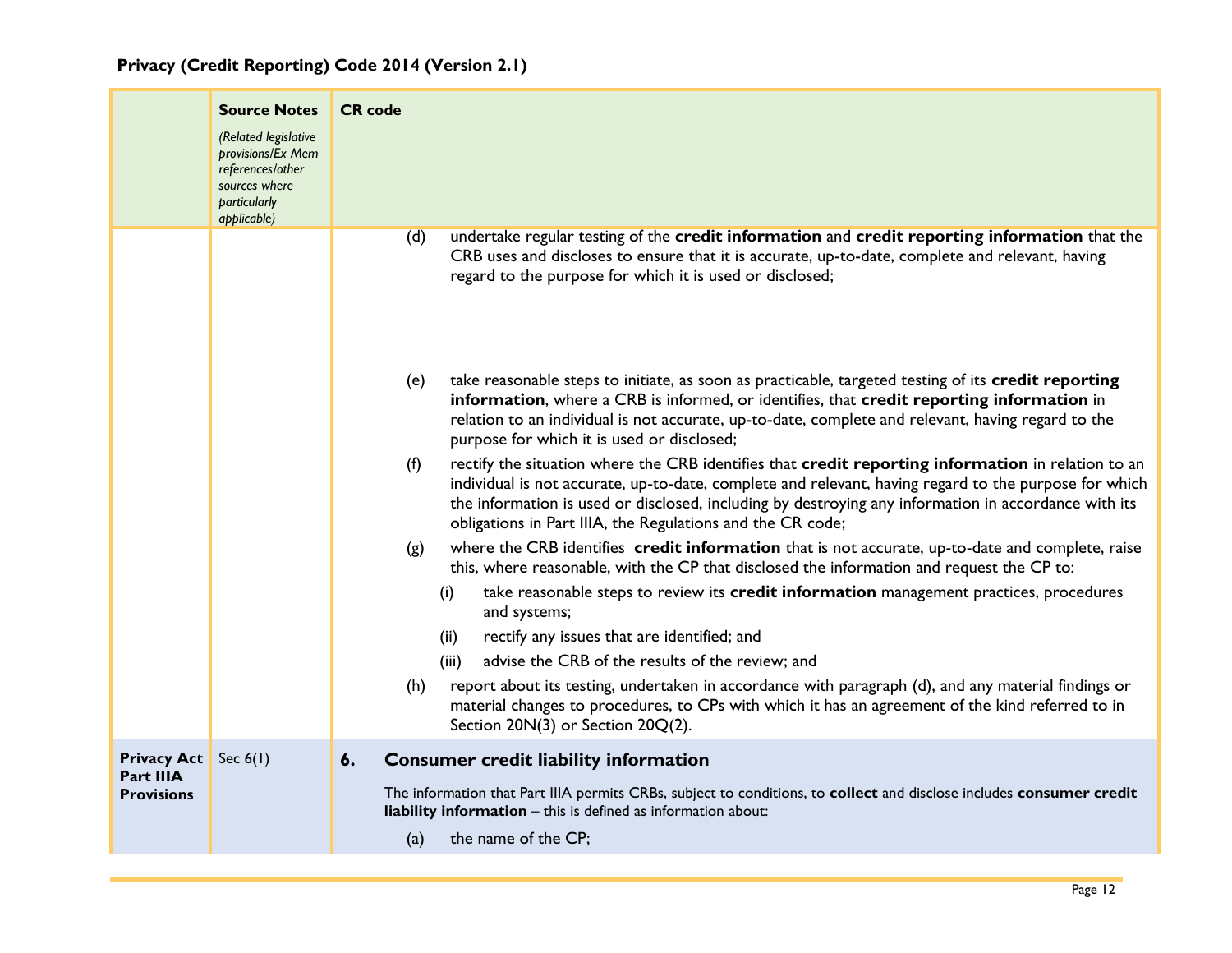|                            | <b>Source Notes</b><br>(Related legislative<br>provisions/Ex Mem<br>references/other<br>sources where<br>particularly<br>applicable) | <b>CR</b> code<br>whether the CP is a licensee;                                                                                                                                                                                                                                                                                                                                                                                                                                                                                                                                                                                                                                                                                                                                                                                                                                                                                                                                                                                                                                                                                                                                                                                                                                                                                         |
|----------------------------|--------------------------------------------------------------------------------------------------------------------------------------|-----------------------------------------------------------------------------------------------------------------------------------------------------------------------------------------------------------------------------------------------------------------------------------------------------------------------------------------------------------------------------------------------------------------------------------------------------------------------------------------------------------------------------------------------------------------------------------------------------------------------------------------------------------------------------------------------------------------------------------------------------------------------------------------------------------------------------------------------------------------------------------------------------------------------------------------------------------------------------------------------------------------------------------------------------------------------------------------------------------------------------------------------------------------------------------------------------------------------------------------------------------------------------------------------------------------------------------------|
|                            |                                                                                                                                      | (b)<br>the type of consumer credit;<br>(c)                                                                                                                                                                                                                                                                                                                                                                                                                                                                                                                                                                                                                                                                                                                                                                                                                                                                                                                                                                                                                                                                                                                                                                                                                                                                                              |
|                            |                                                                                                                                      | the day on which the consumer credit is entered into;<br>(d)<br>the terms or conditions of the consumer credit that relate to repayment of the amount of the<br>(e)<br>credit; and that are prescribed by the Regulations;<br>(f)<br>the maximum amount of credit available under the consumer credit;<br>the day on which the consumer credit is terminated or otherwise ceases to be in force.<br>(g)                                                                                                                                                                                                                                                                                                                                                                                                                                                                                                                                                                                                                                                                                                                                                                                                                                                                                                                                 |
| Code<br><b>Obligations</b> | Explanatory<br>Memorandum<br>p.103                                                                                                   | 6.1<br>CRBs must develop and maintain in conjunction with CPs common descriptors of the types of consumer<br>credit so that these descriptors can be used by CPs when disclosing to CRBs information about the type<br>of consumer credit that they have provided to individuals.                                                                                                                                                                                                                                                                                                                                                                                                                                                                                                                                                                                                                                                                                                                                                                                                                                                                                                                                                                                                                                                       |
|                            | Explanatory<br>Memorandum<br>p.103, 161                                                                                              | For the purposes of Part IIIA, the Regulations and the CR code:<br>6.2<br>the day on which the consumer credit is entered into" is:<br>(a)<br>for consumer credit liability information disclosed up to and including 14 February 2021,<br>(i)<br>the day that, under the terms and conditions of the consumer credit, the credit is made<br>available to the individual; or<br>for consumer credit liability information disclosed from 14 February 2020, the day that,<br>(ii)<br>the consumer credit is unconditionally approved by the credit provider, and the credit<br>provider has generated the consumer credit account within its credit management system;<br>"the maximum amount of credit available under the consumer credit" is:<br>(b)<br>where no credit limit applies to revolving credit, a charge card contract or the sale of goods<br>(i)<br>or supply of services where credit is provided - no fixed limit;<br>in the case of revolving credit with a credit limit - the credit limit that applies at the time the<br>(ii)<br>consumer credit liability information is disclosed to a CRB;<br>in the case of credit where the principal amount is not repayable until a fixed date and, until<br>(iii)<br>that time, payments of interest only are required to be made - the principal amount of the<br>credit; |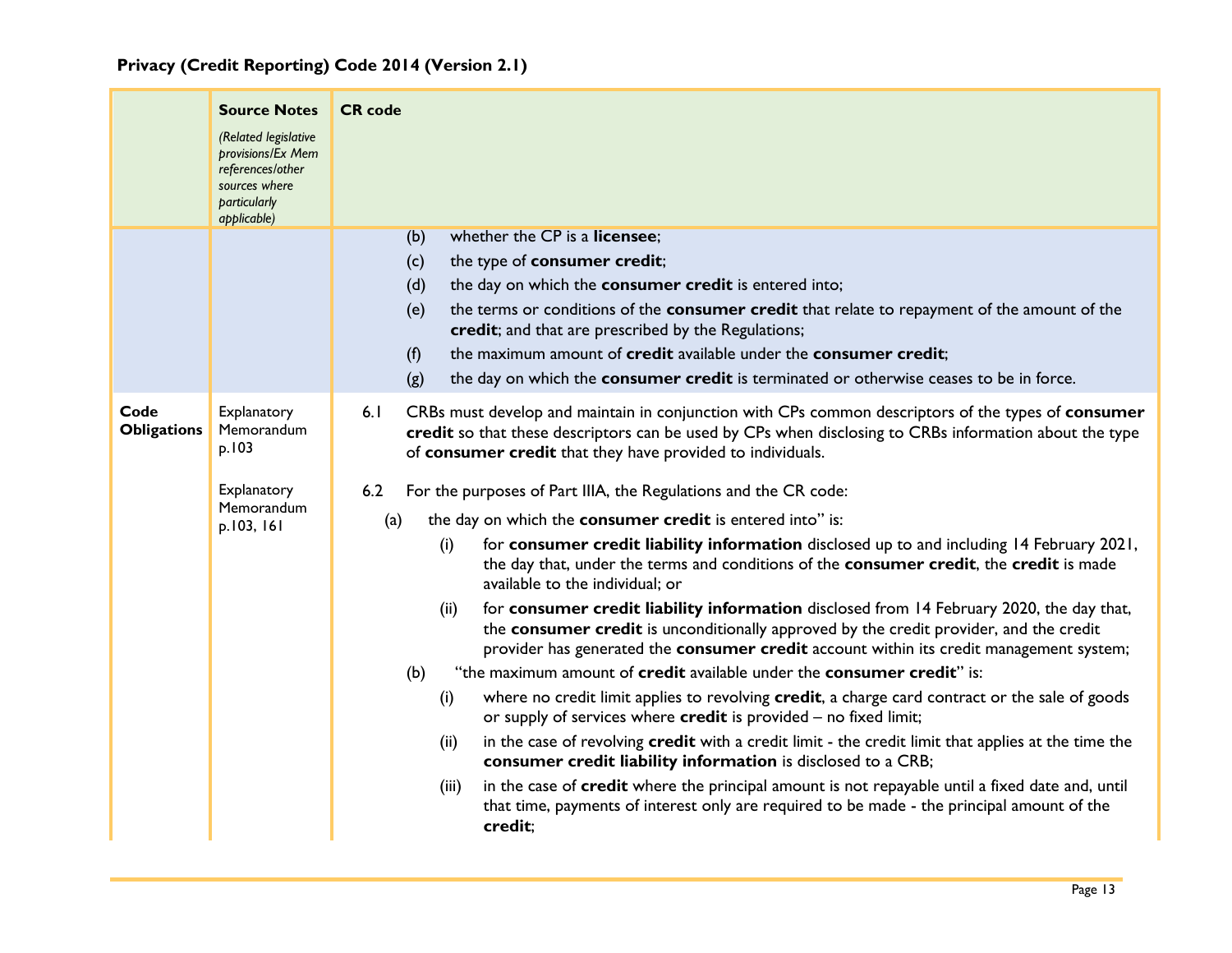| <b>Source Notes</b><br>(Related legislative<br>provisions/Ex Mem<br>references/other<br>sources where<br>particularly<br>applicable) | <b>CR</b> code                                                                                                                                                                                                                                                                                                                                                                                                                                                                                                                                                                                                                                                                                                                                                                                                                                                                                                                                                                                                                                                                                                                                                                                                                                                                                                                                                                                                                                                                                                                                                                                                                                                                                                                                                                                                                                                                                                                                                                                                                                                                                                                                                                                                                                                                                                                                                                |
|--------------------------------------------------------------------------------------------------------------------------------------|-------------------------------------------------------------------------------------------------------------------------------------------------------------------------------------------------------------------------------------------------------------------------------------------------------------------------------------------------------------------------------------------------------------------------------------------------------------------------------------------------------------------------------------------------------------------------------------------------------------------------------------------------------------------------------------------------------------------------------------------------------------------------------------------------------------------------------------------------------------------------------------------------------------------------------------------------------------------------------------------------------------------------------------------------------------------------------------------------------------------------------------------------------------------------------------------------------------------------------------------------------------------------------------------------------------------------------------------------------------------------------------------------------------------------------------------------------------------------------------------------------------------------------------------------------------------------------------------------------------------------------------------------------------------------------------------------------------------------------------------------------------------------------------------------------------------------------------------------------------------------------------------------------------------------------------------------------------------------------------------------------------------------------------------------------------------------------------------------------------------------------------------------------------------------------------------------------------------------------------------------------------------------------------------------------------------------------------------------------------------------------|
|                                                                                                                                      | in the case of credit where payments of the principal amount must be made throughout the<br>(iv)<br>term of the credit - the amortised maximum principal amount of the credit, calculated on the<br>basis that the individual makes the minimum only principal repayments throughout the term of<br>the credit;<br>for consumer credit liability information disclosed up to and including 30 June 2019:<br>(v)<br>in the case of credit provided for the purposes of the acquisition of particular goods or<br>(i)<br>services, the applicable credit limit;<br>in the case of credit provided by a supplier of goods or services where the contract<br>(ii)<br>specifies the amount of the $\mathsf{credit}$ or the credit limit – that amount;<br>for consumer credit liability information disclosed up to and including 30 June 2019, "the day<br>(c)<br>on which the <b>consumer credit</b> is terminated or otherwise ceases to be in force" is:<br>the day that the credit contract, arrangement or understanding is terminated; or<br>(i)<br>if earlier, the day that the credit is no longer available to the individual under the terms of the<br>(ii)<br>contract, arrangement or understanding and the CP has irrevocably determined that the credit<br>cannot be reinstated on those terms.<br>for consumer credit liability information disclosed from 1 July 2018, "the day on which the<br>(d)<br>consumer credit is terminated or otherwise ceases to be in force" is:<br>the day that the debt owed under the credit is repaid and there is no ability to defer payment<br>(i)<br>of further debt under the credit; or<br>the earlier of:<br>(ii)<br>$\vert$<br>the day that either the CP determines or the individual and the CP agree that all<br>outstanding payment obligations arising under the credit have been waived or otherwise<br>discharged and the CP cannot undertake further enforcement action in respect to any<br>outstanding debt owed by the individual under the credit; or<br>the day that the CP charges off the full balance of the credit after deciding that the<br>2)<br>outstanding balance is a loss due to the likelihood that the amount may not be<br>recoverable, although the CP maintains the legal ability to take enforcement action in<br>respect to any outstanding debt owed by the individual under the credit. |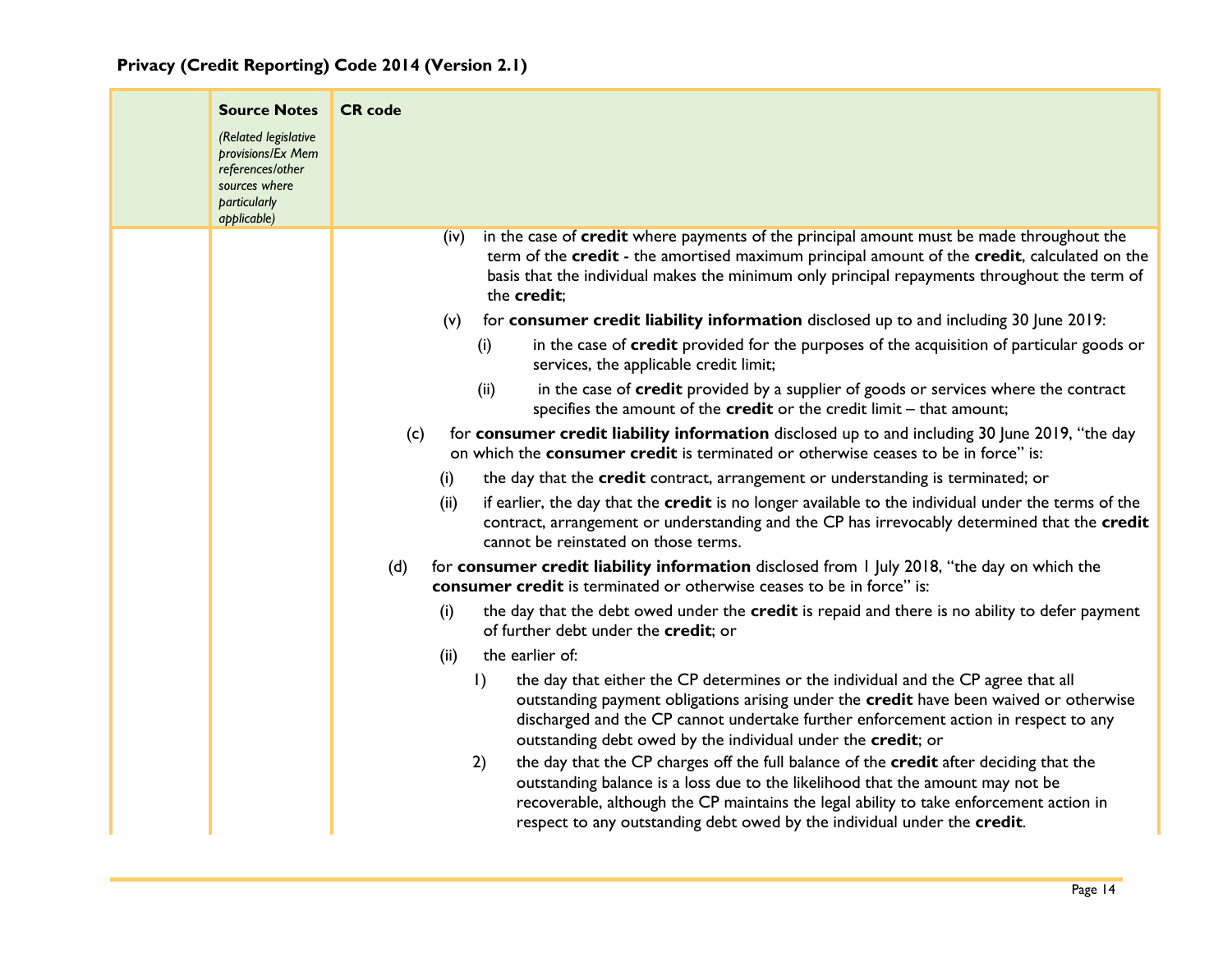|  |  | Privacy (Credit Reporting) Code 2014 (Version 2.1) |  |  |  |  |  |
|--|--|----------------------------------------------------|--|--|--|--|--|
|--|--|----------------------------------------------------|--|--|--|--|--|

<span id="page-15-0"></span>

|                                                             | <b>Source Notes</b><br>(Related legislative<br>provisions/Ex Mem<br>references/other<br>sources where<br><b>particularly</b><br>applicable) | <b>CR</b> code                                                                                                                                                                                                                                                                                                                                                                                                                                                                                                                                                                                                                                                                                                                                                                                                                                                                                                                                                                                                                                                                                                                                                                                                                                                                                                                                                                                                                                                      |
|-------------------------------------------------------------|---------------------------------------------------------------------------------------------------------------------------------------------|---------------------------------------------------------------------------------------------------------------------------------------------------------------------------------------------------------------------------------------------------------------------------------------------------------------------------------------------------------------------------------------------------------------------------------------------------------------------------------------------------------------------------------------------------------------------------------------------------------------------------------------------------------------------------------------------------------------------------------------------------------------------------------------------------------------------------------------------------------------------------------------------------------------------------------------------------------------------------------------------------------------------------------------------------------------------------------------------------------------------------------------------------------------------------------------------------------------------------------------------------------------------------------------------------------------------------------------------------------------------------------------------------------------------------------------------------------------------|
|                                                             | The pre-reform<br>code para 2.3                                                                                                             | Where a disclosure occurs for the purposes of $6.2(d)(ii)(2)$ , the individual is no longer able to incur<br>(e)<br>further debt (other than that arising from interest, fees or other charges in respect to the debt) under<br>the existing credit.<br>6.3<br>Where a CP chooses to disclose to a CRB consumer credit liability information in relation to<br>consumer credit provided by the CP to an individual, the CP must either:<br>(a)<br>in a single disclosure, disclose all of the information contemplated by paragraphs (a) to (f) of the<br>definition of consumer credit liability information, in relation to that credit, other than, in the<br>case of information for the purposes of paragraphs (c) to (f) of that definition, information that is<br>not then reasonably available; or<br>in a single disclosure, disclose its name (paragraph (a) of the definition of consumer credit<br>(b)<br>liability information) and the day the consumer credit is entered into (paragraph (d) of that<br>definition unless that information is not then reasonably available) thereby disclosing that it has a CP<br>relationship with the individual.<br>Where a CP chooses to disclose to a CRB consumer credit liability information in relation to<br>6.4<br>consumer credit provided to an individual, the CP must, once that credit is terminated or otherwise<br>ceases to be in force, disclose this to the CRB within 45 days of that date. |
| <b>Privacy Act</b><br><b>Part IIIA</b><br><b>Provisions</b> | Section 6N(e)                                                                                                                               | <b>Information requests</b><br>7.<br>The information that Part IIIA permits CRBs, subject to conditions, to collect includes information requests. Where<br>a CP makes an information request, the CRB may also collect the type of consumer credit or commercial credit<br>and, the amount of credit sought by the individual in the application to the CP to which the CP's information request<br>relates.                                                                                                                                                                                                                                                                                                                                                                                                                                                                                                                                                                                                                                                                                                                                                                                                                                                                                                                                                                                                                                                       |
|                                                             | Paragraph 2.1 of<br>the pre-reform<br>code                                                                                                  | Where a CP makes an information request to a CRB in connection with an application for consumer<br>7.1<br>credit and the amount of credit sought is unknown or incapable of being specified, the credit                                                                                                                                                                                                                                                                                                                                                                                                                                                                                                                                                                                                                                                                                                                                                                                                                                                                                                                                                                                                                                                                                                                                                                                                                                                             |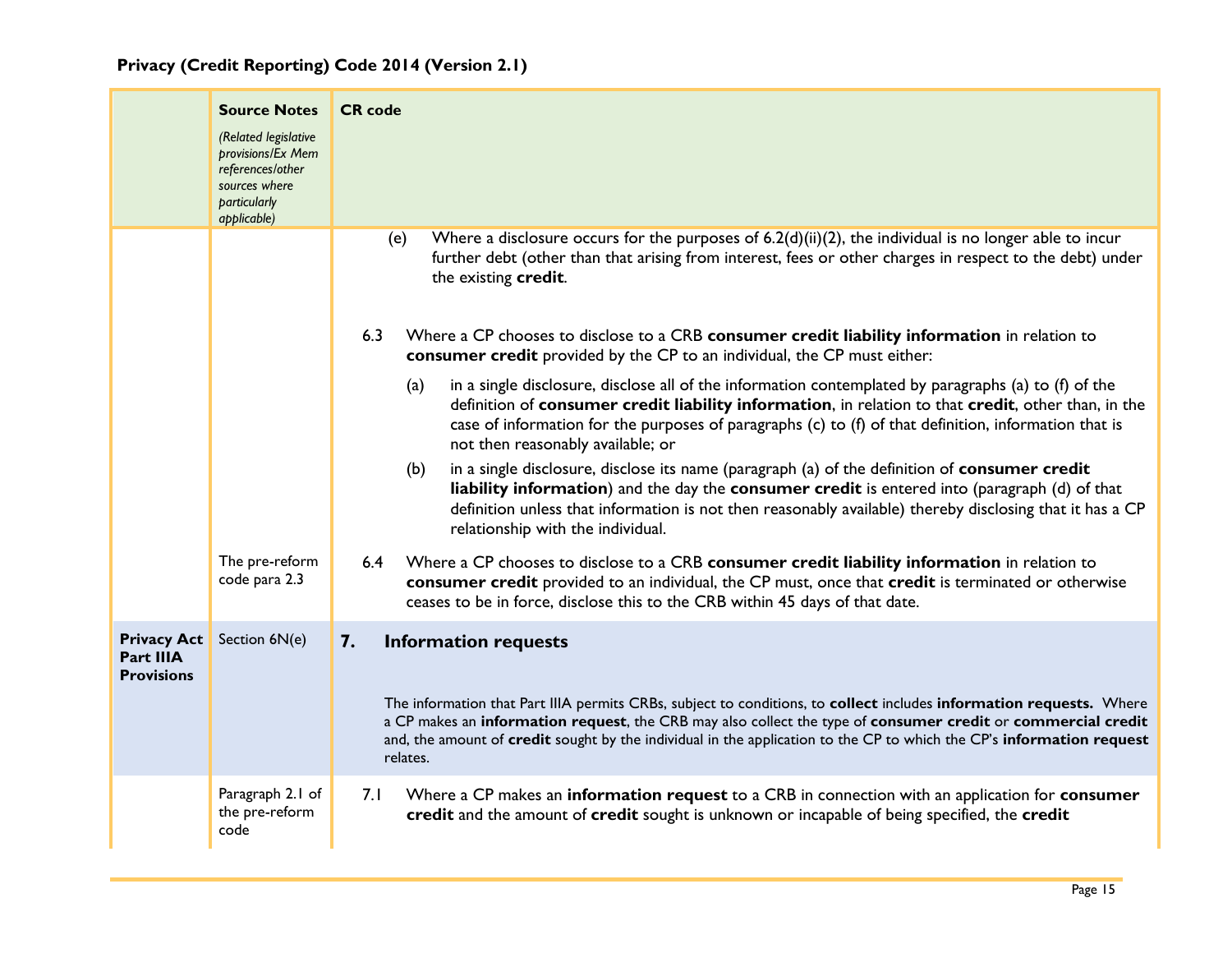<span id="page-16-0"></span>

|                                                      | <b>Source Notes</b><br>(Related legislative<br>provisions/Ex Mem<br>references/other<br>sources where<br>particularly<br>applicable) | <b>CR</b> code<br>information that the CRB may collect and disclose may include that an unspecified amount of<br>consumer credit is being sought from the CP.                                                                                                                                                                                                                                                                                                                                                                                                                                                                                                                                                                                                                                                                                                                                                                         |
|------------------------------------------------------|--------------------------------------------------------------------------------------------------------------------------------------|---------------------------------------------------------------------------------------------------------------------------------------------------------------------------------------------------------------------------------------------------------------------------------------------------------------------------------------------------------------------------------------------------------------------------------------------------------------------------------------------------------------------------------------------------------------------------------------------------------------------------------------------------------------------------------------------------------------------------------------------------------------------------------------------------------------------------------------------------------------------------------------------------------------------------------------|
| <b>Privacy Act</b><br>Part IIIA<br><b>Provisions</b> | Sec 6V                                                                                                                               | <b>Repayment history information</b><br>8.<br>The information that Part IIIA permits CRBs, subject to conditions, to collect includes repayment history<br>information. A CP is only permitted to disclose repayment history information to a CRB if the CP is a licensee<br>or is prescribed by the Regulations. A CRB is only permitted to disclose repayment history information to a CP that<br>is a licensee or is prescribed by the Regulations.<br>Repayment history information is information about:<br>whether or not an individual has met an obligation to make a monthly payment that is due and<br>(a)<br>payable in relation to the consumer credit;<br>the day on which the monthly payment is due and payable;<br>(b)<br>if the individual makes the monthly payment after the day on which the payment is due and payable<br>(c)<br>- the day on which the individual makes that payment.                           |
| Code<br><b>Obligations</b>                           | Explanatory<br>Memorandum<br>p.130<br>Explanatory<br>Memorandum<br>p.129-130                                                         | 8.1<br>For the purposes of this paragraph and the definition of repayment history information in Section 6V<br>of the Privacy Act:<br>consumer credit is overdue if, after any payments made during that month are taken into<br>(a)<br>account, on the last day of the month to which the repayment history information relates,<br>there remained at least one overdue payment in relation to which the grace period has expired; and<br>the grace period allowed by the CP for an overdue payment must be at least 14 days, beginning on<br>(b)<br>the date that the CP's systems first classified the payment as being in arrears.<br>Where a CP discloses repayment history information about consumer credit provided to an<br>8.2<br>individual, the CP must take reasonable steps to ensure that:<br>it does not disclose repayment history information about that credit more frequently than<br>(a)<br>once each month; and |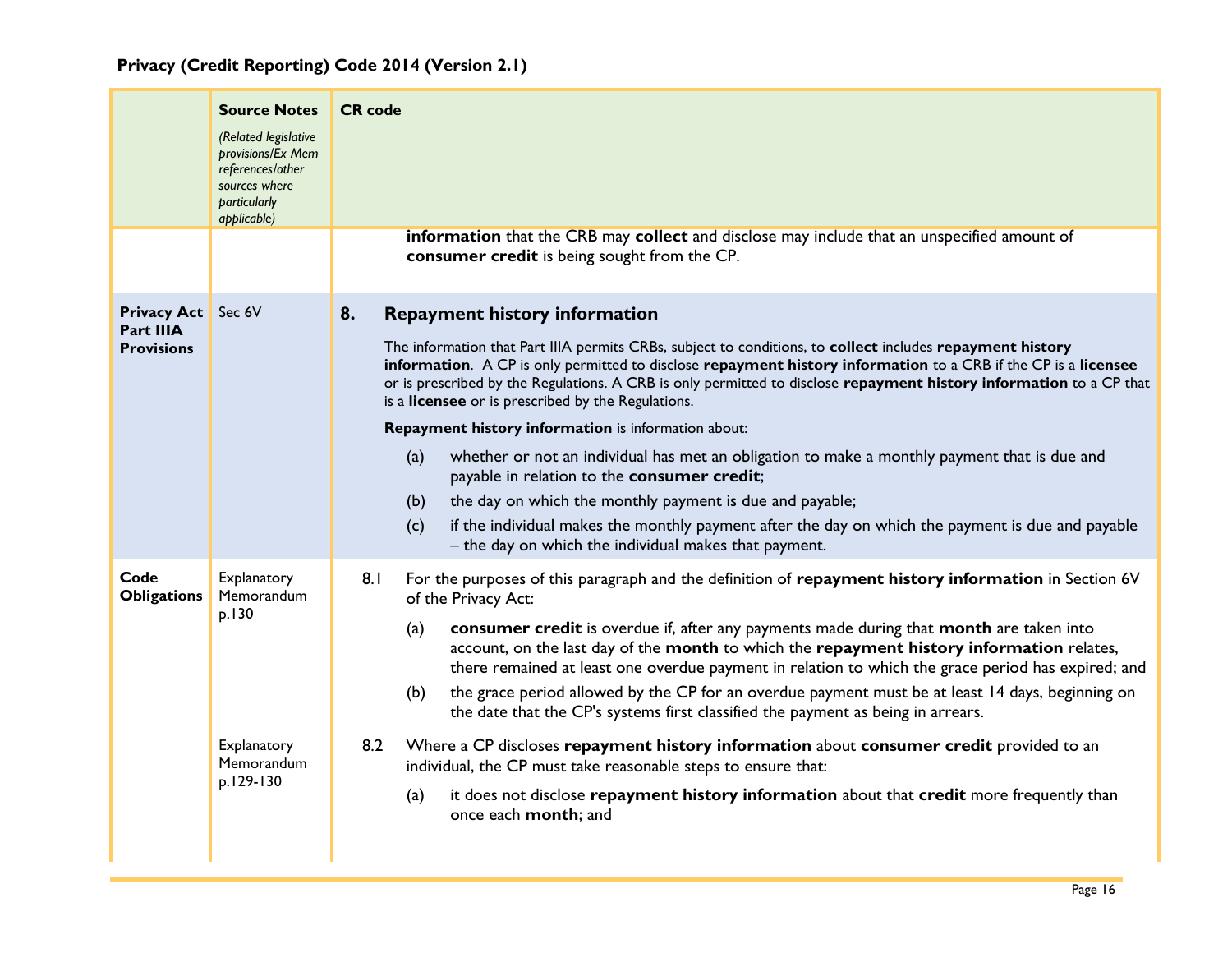<span id="page-17-0"></span>

|                                                             | <b>Source Notes</b><br>(Related legislative<br>provisions/Ex Mem<br>references/other<br>sources where<br>particularly<br>applicable) | <b>CR</b> code                                                                                                                                                                                                                                                                                                                                                                                                                                                                                                                                                                                                                                                                                                                                                                                                                                                                                                                                                                                                                                      |
|-------------------------------------------------------------|--------------------------------------------------------------------------------------------------------------------------------------|-----------------------------------------------------------------------------------------------------------------------------------------------------------------------------------------------------------------------------------------------------------------------------------------------------------------------------------------------------------------------------------------------------------------------------------------------------------------------------------------------------------------------------------------------------------------------------------------------------------------------------------------------------------------------------------------------------------------------------------------------------------------------------------------------------------------------------------------------------------------------------------------------------------------------------------------------------------------------------------------------------------------------------------------------------|
|                                                             |                                                                                                                                      | for each month, as defined in paragraph 1.2 of this CR code, after any payments made during that<br>(b)<br>month are taken into account, it only discloses whichever of the following is applicable:<br>that the consumer credit was not overdue for that month; or<br>(i)<br>that there was an amount overdue in relation to the consumer credit for that month; and<br>(ii)<br>the disclosure is expressed as a code representing the following:<br>(c)<br>where the consumer credit is not overdue $-$ "Current up to and including the grace period";<br>(i)<br>or<br>(ii)<br>where there is an amount overdue in relation to the consumer credit, the age of the oldest<br>outstanding payment:<br>15 - 29 days overdue (this disclosure may only be made at day 15, as this allows for expiry<br>$\vert$<br>of the 14-day grace period)<br>$30 - 59$ days overdue<br>2)<br>3)<br>$60 - 89$ days overdue<br>4)<br>90 - 119 days overdue<br>5)<br>120 - 149 days overdue<br>150 - 179 days overdue<br>6)<br>180 + days overdue.<br>$\mathsf{X}$ |
| <b>Privacy Act</b> Sec 6Q<br>Part IIIA<br><b>Provisions</b> |                                                                                                                                      | <b>Default information</b><br>9.<br>The information that Part IIIA permits CRBs, subject to conditions, to collect and disclose includes default<br>information. Preconditions to the disclosure of default information include - the consumer credit payment must<br>be overdue by at least 60 days, the overdue amount must not be less than \$150 (or if a higher amount is prescribed by<br>the Regulations, that amount) and the CP must have met the notice obligations specified in Part IIIA, the Regulations and<br>this CR code.                                                                                                                                                                                                                                                                                                                                                                                                                                                                                                          |
| Code<br><b>Obligations</b>                                  |                                                                                                                                      | A CP must not disclose an overdue payment in relation to consumer credit to a CRB as default<br>9.1<br>information:                                                                                                                                                                                                                                                                                                                                                                                                                                                                                                                                                                                                                                                                                                                                                                                                                                                                                                                                 |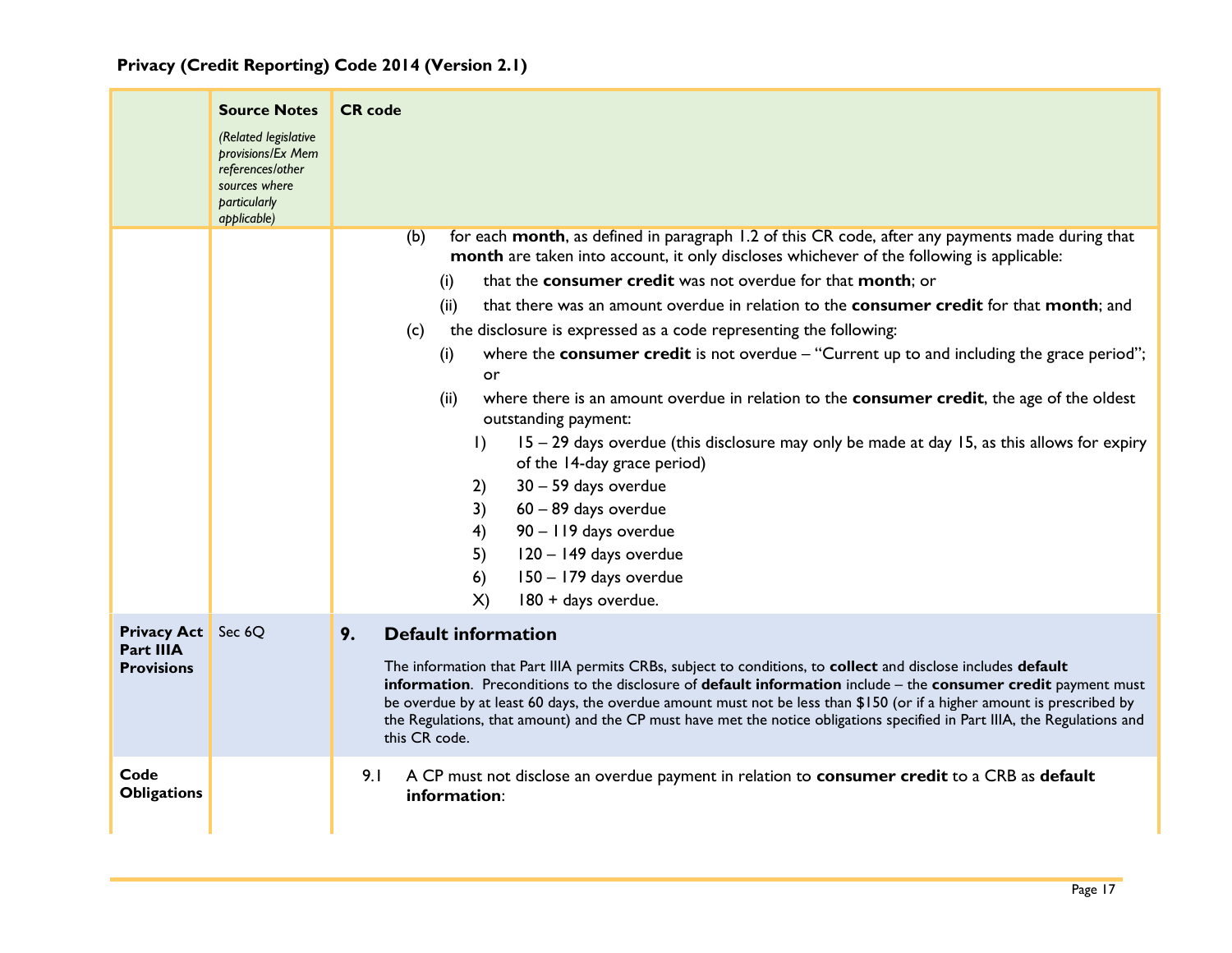| <b>Source Notes</b><br>(Related legislative<br>provisions/Ex Mem<br>references/other<br>sources where<br>particularly<br>applicable) | <b>CR</b> code<br>if the individual has made a hardship request (whether via a variation of the terms and conditions                                                                                                                                                                                                                                                                                                                                                                                                                                                                                                                                                                                                                                                                                                                                                                                                                                                                                                                                                                                                                                                                                                                                                                                                                                                                                                                                                                                                                                                                                                                                                                                                                                                                                                                                                                                                                                                                                                         |
|--------------------------------------------------------------------------------------------------------------------------------------|------------------------------------------------------------------------------------------------------------------------------------------------------------------------------------------------------------------------------------------------------------------------------------------------------------------------------------------------------------------------------------------------------------------------------------------------------------------------------------------------------------------------------------------------------------------------------------------------------------------------------------------------------------------------------------------------------------------------------------------------------------------------------------------------------------------------------------------------------------------------------------------------------------------------------------------------------------------------------------------------------------------------------------------------------------------------------------------------------------------------------------------------------------------------------------------------------------------------------------------------------------------------------------------------------------------------------------------------------------------------------------------------------------------------------------------------------------------------------------------------------------------------------------------------------------------------------------------------------------------------------------------------------------------------------------------------------------------------------------------------------------------------------------------------------------------------------------------------------------------------------------------------------------------------------------------------------------------------------------------------------------------------------|
| Sec 6Q, Sec<br>2ID(3)<br>Explanatory<br>Memorandum<br>p.126, 162, Para<br>2.7 of the pre-<br>reform code                             | (a)<br>of the consumer credit or new consumer credit); and<br>either:<br>(b)<br>the CP is in the process of deciding the individual's hardship request, including if the CP is<br>(i)<br>waiting upon information from the individual for the purposes of making that decision; or<br>if the CP decides to refuse the individual's <b>hardship request</b> $-$ until at least 14 days after the<br>(ii)<br>CP has notified the individual of this decision.<br>9.2<br>Paragraph 9.1 does not apply if:<br>the hardship request is made on a basis that the CP reasonably believes is materially the same as<br>(a)<br>the basis on which a previous hardship request was made; and<br>the previous hardship request was made during the previous 4 months.<br>(b)<br>9.3<br>The following requirements must be met if a CP discloses default information about an individual to a<br>CRB:<br>the CP must give the Section 6Q notice and the Section 21D(3)(d) notice separately;<br>(a)<br>the CP must give the Section 6Q notice before the Section 21D(3)(d) notice;<br>(b)<br>the CP must not give the Section 21D(3)(d) notice less than 30 days after the giving of the<br>(c)<br><b>Section 6Q notice;</b><br>the CP must give the Section 6Q notice and Section 21D(3)(d) notice by sending them to the<br>(d)<br>individual's last known address at the time of despatch. The Section 6Q notice and Section<br>21D(3)(d) notice may be sent by electronic communication.<br>(1) Electronic communication should meet the requirements of the Electronic Transactions Act<br>Note:<br>1999.<br>(2) Section 88 of the National Credit Code in Schedule 1 of the National Consumer Credit Protection Act<br>2009 sets out requirements to be met before a credit provider can enforce a credit contract or<br>mortgage against a defaulting debtor or mortgagor. Where the credit provider combines the Section<br>6Q notice or a Section $21D(3)(d)$ notice under the Privacy Act, with a default notice under section |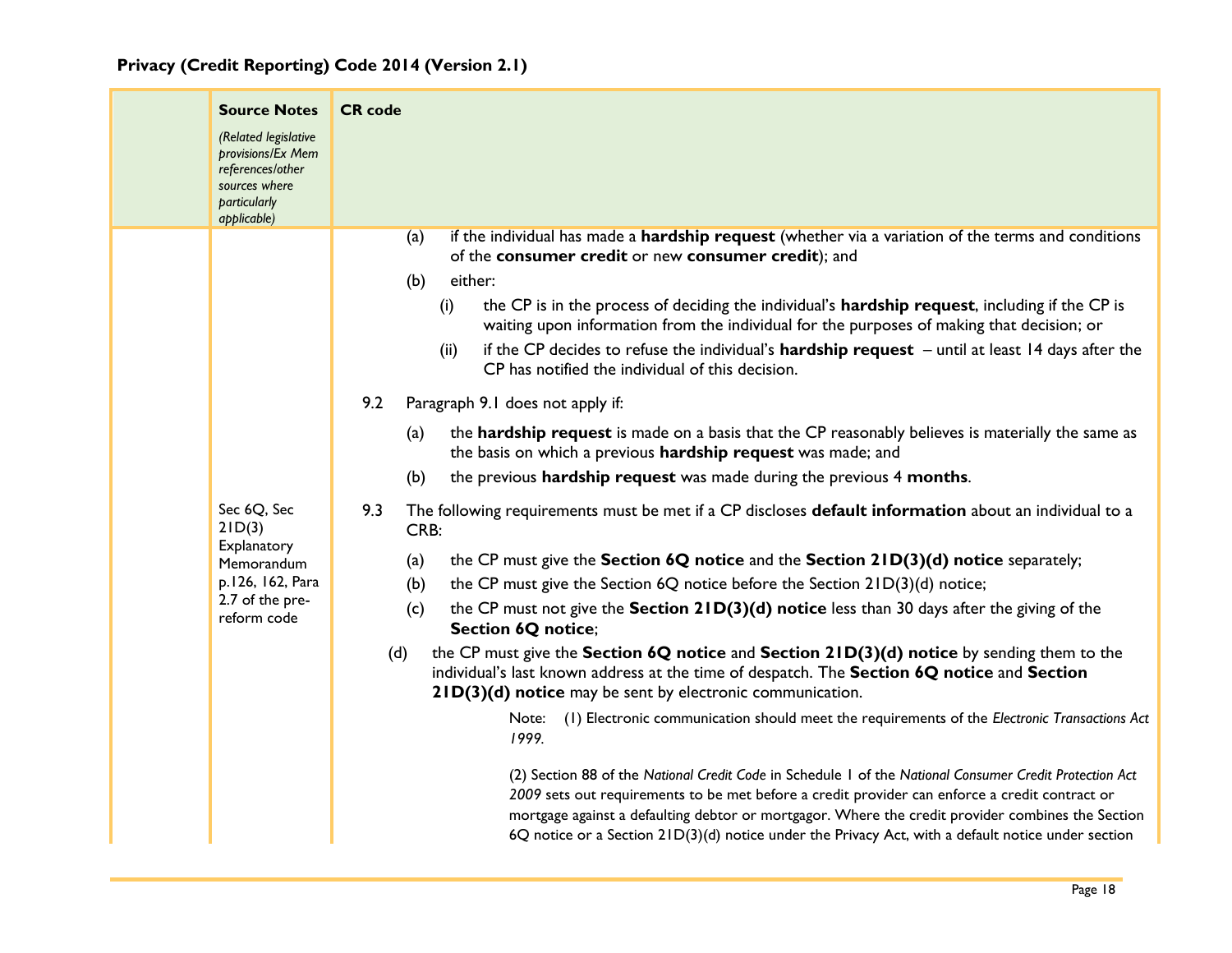| <b>Source Notes</b>                                                                                           | <b>CR</b> code                                                                                                                                                                                                                                                                                                                                                                                                                                                                                                                                                                                                                                                                                                                                                                                                                                                                                                                                                                                                                                                                                                                                                                             |
|---------------------------------------------------------------------------------------------------------------|--------------------------------------------------------------------------------------------------------------------------------------------------------------------------------------------------------------------------------------------------------------------------------------------------------------------------------------------------------------------------------------------------------------------------------------------------------------------------------------------------------------------------------------------------------------------------------------------------------------------------------------------------------------------------------------------------------------------------------------------------------------------------------------------------------------------------------------------------------------------------------------------------------------------------------------------------------------------------------------------------------------------------------------------------------------------------------------------------------------------------------------------------------------------------------------------|
| (Related legislative<br>provisions/Ex Mem<br>references/other<br>sources where<br>particularly<br>applicable) |                                                                                                                                                                                                                                                                                                                                                                                                                                                                                                                                                                                                                                                                                                                                                                                                                                                                                                                                                                                                                                                                                                                                                                                            |
|                                                                                                               | 88 of the National Credit Code, the requirements set out in section 88 of the National Credit Code<br>apply.                                                                                                                                                                                                                                                                                                                                                                                                                                                                                                                                                                                                                                                                                                                                                                                                                                                                                                                                                                                                                                                                               |
|                                                                                                               | the amount that is disclosed by the CP to the CRB as the amount that is overdue:<br>(e)<br>must not be more than the amount specified in the Section 21D(3)(d) notice,<br>(i)<br>$\vert$ )<br>plus an additional amount to reflect interest, fees and other amounts that are owing as a<br>result of the overdue payment, other than the acceleration of the entire liability for the<br>consumer credit, which have accrued by the time of the disclosure,<br>2)<br>less any part payments received in cleared funds prior to the date of disclosure by the CP<br>to the CRB; and<br>all components of that amount, other than the interest, fees and other amounts mentioned in<br>(ii)<br>sub-paragraph 1), must have been overdue for at least 60 days.<br>the <b>default information</b> must only be disclosed by the CP to the CRB:<br>(f)<br>at least 14 days after the date on which the Section $21D(3)(d)$ notice given by the CP to the<br>(i)<br>individual; and<br>no later than 3 months after that date; and<br>(ii)<br>the CP must meet the other requirements relating to default information that are set out in Part<br>(g)<br>IIIA, the Regulations and this CR code. |
|                                                                                                               | Where a CP discloses default information in relation to consumer credit to a CRB:<br>9.4<br>the amount specified as overdue must not include an amount of an overdue payment that was<br>(a)<br>previously disclosed as default information in relation to that consumer credit;<br>the amount specified as overdue may be subsequently updated to reflect the accrual of interest, fees<br>(b)<br>and other amounts that are owing as a result of the overdue payment, other than the acceleration<br>of the entire liability for the consumer credit;<br>where the amount of an overdue payment is the result of the acceleration of the entire liability for<br>(c)<br>the consumer credit and includes an amount previously disclosed as default information, the<br>CP must request the CRB to destroy the previously disclosed default information;                                                                                                                                                                                                                                                                                                                                  |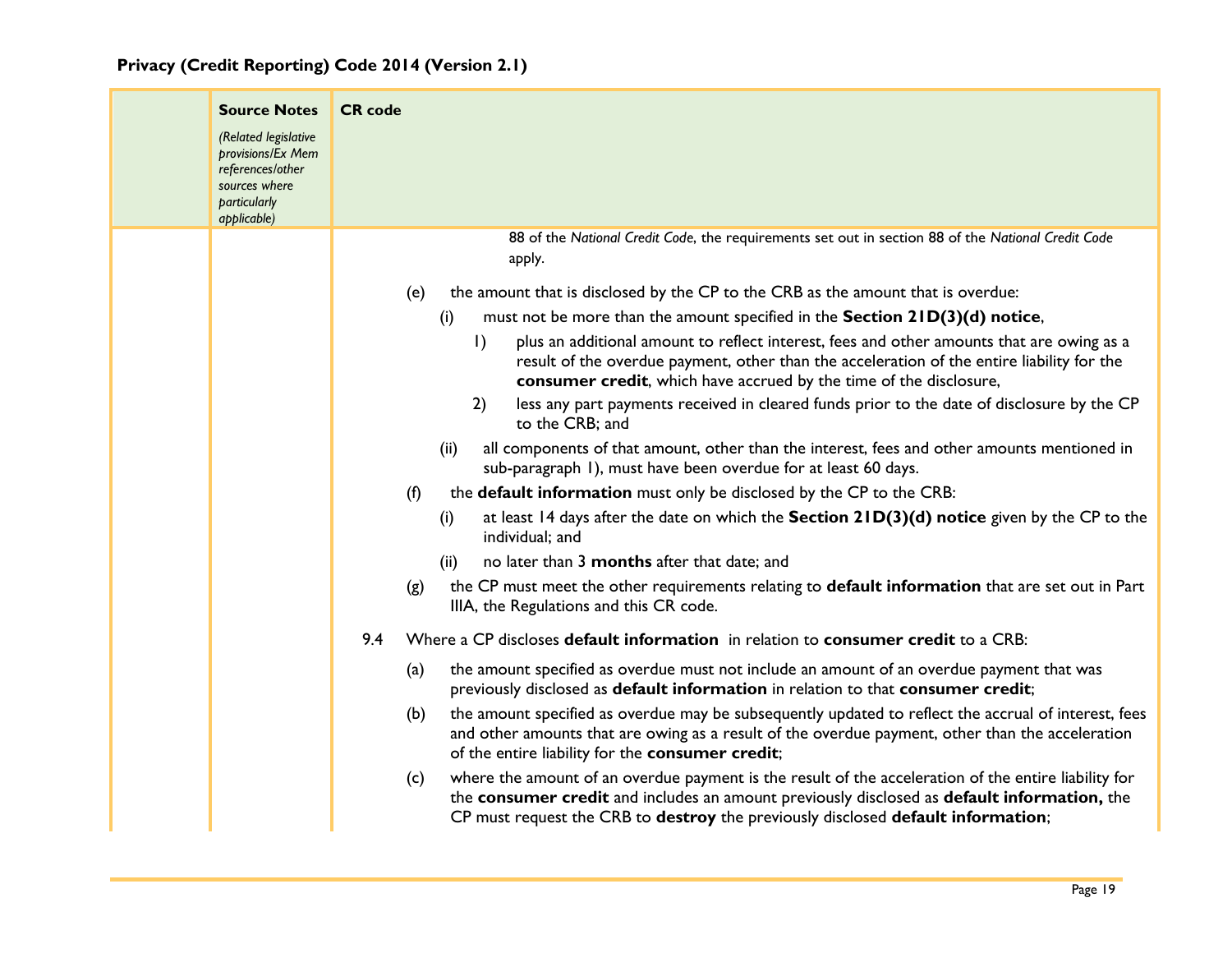<span id="page-20-0"></span>

|                                                      | <b>Source Notes</b><br>(Related legislative<br>provisions/Ex Mem<br>references/other<br>sources where<br>particularly<br>applicable) | <b>CR</b> code<br>where the CRB is requested under paragraph 9.4(c) to destroy default information, the CRB<br>(d)<br>must destroy the default information;<br>where the amount originally disclosed is updated under subparagraph 9.4(b), the original date of<br>(e)<br>disclosure of default information remains the date from which the relevant retention period runs.                                                                                                                                                                                                                                                                                     |
|------------------------------------------------------|--------------------------------------------------------------------------------------------------------------------------------------|-----------------------------------------------------------------------------------------------------------------------------------------------------------------------------------------------------------------------------------------------------------------------------------------------------------------------------------------------------------------------------------------------------------------------------------------------------------------------------------------------------------------------------------------------------------------------------------------------------------------------------------------------------------------|
| <b>Privacy Act</b><br>Part IIIA<br><b>Provisions</b> | Section 6T                                                                                                                           | 10. Payment information<br>The information that Part IIIA permits CRBs, subject to conditions, to collect and disclose includes payment<br>information - this is a statement that payment has been made of an overdue payment that has previously been<br>disclosed by the CP to the CRB as default information.                                                                                                                                                                                                                                                                                                                                                |
| Code<br><b>Obligations</b>                           | Explanatory<br>Memorandum<br>p.128                                                                                                   | 10.1 For the purposes of the definition of <b>payment information</b> in Section 6T of the Privacy Act, the amount<br>of the overdue payment to which the information relates is taken to be paid when:<br>payment is received in cleared funds of the full amount of the overdue payment, including all<br>(a)<br>interest, fees and other amounts that are included in the amount specified as overdue in the default<br>information;<br>payment is received in cleared funds of part of the amount of the overdue payment and the CP<br>(b)<br>accepts this amount in full settlement of the overdue payment; or<br>the CP waives the overdue payment<br>(c) |
|                                                      | Explanatory<br>Memorandum<br>p.163                                                                                                   | 10.2 Where a CP has an obligation under Section 21E or paragraph 10.3 of this CR code to disclose to a CRB<br>payment information relating to an individual and the individual asks the CP to disclose this information<br>to the CRB, the CP must take reasonable steps to disclose the payment information within 3 business<br>days of the later of:<br>(a)<br>the individual's request; and<br>the date when the overdue payment is taken to be made in accordance with paragraph 10.1,<br>(b)<br>unless the CP has reasonable grounds for requiring a longer period of time to do this.<br>$10.3$ If:                                                      |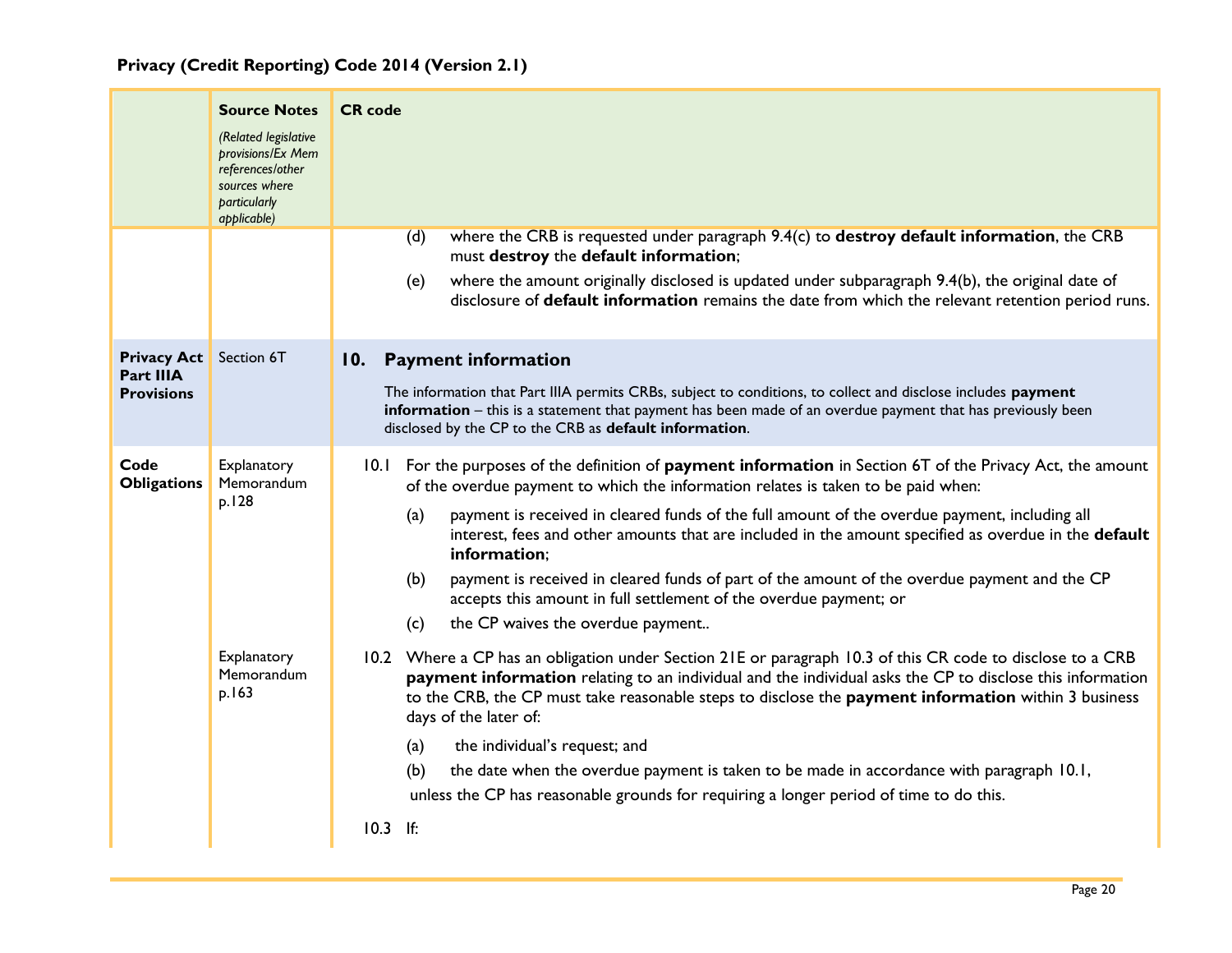<span id="page-21-1"></span><span id="page-21-0"></span>

|                                                             | <b>Source Notes</b><br>(Related legislative<br>provisions/Ex Mem<br>references/other<br>sources where<br>particularly<br>applicable) | <b>CR</b> code<br>a CP disclosed <b>default information</b> about an individual to a CRB before the date of<br>(a)                                                                                                                                                                                                                                                                                                                                                                                                                                                                                                                                                                                                                                                                                                                                                                                                                                                                             |
|-------------------------------------------------------------|--------------------------------------------------------------------------------------------------------------------------------------|------------------------------------------------------------------------------------------------------------------------------------------------------------------------------------------------------------------------------------------------------------------------------------------------------------------------------------------------------------------------------------------------------------------------------------------------------------------------------------------------------------------------------------------------------------------------------------------------------------------------------------------------------------------------------------------------------------------------------------------------------------------------------------------------------------------------------------------------------------------------------------------------------------------------------------------------------------------------------------------------|
|                                                             |                                                                                                                                      | commencement of this CR code; and<br>after that date, the amount of the overdue payment to which the information relates is paid;<br>(b)<br>the CP must, within a reasonable period after the amount is paid, disclose payment information about the<br>amount to the CRB under Section 21D of the Privacy Act.                                                                                                                                                                                                                                                                                                                                                                                                                                                                                                                                                                                                                                                                                |
| <b>Privacy Act</b><br><b>Part IIIA</b><br><b>Provisions</b> | Section 6N(k)                                                                                                                        | II. Publicly available information<br>The information that Part IIIA permits CRBs, subject to conditions, to collect and disclose includes publicly available<br>information (an undefined term in the Privacy Act) that relates to the individual's credit worthiness and meets other<br>requirements set out in Part IIIA.                                                                                                                                                                                                                                                                                                                                                                                                                                                                                                                                                                                                                                                                   |
|                                                             | Explanatory<br>Memorandum<br>p.124                                                                                                   | 11.1 A CRB must only collect publicly available information about an individual:<br>from an agency or a state or territory authority; and<br>(a)<br>if the content of the information that is collected is generally available to members of the public<br>(b)<br>(whether in the form provided to the CRB or another form and whether or not a fee must be paid<br>to obtain that information);<br>if it relates to activities conducted within Australia or its external territories; and<br>(c)<br>if it related to the individual's creditworthiness.<br>(d)<br>11.2 For the avoidance of doubt publicly available information does not include:<br>originating process issued by a Court or Tribunal; or<br>(a)<br>any judgment or proceedings where the individual's rights have been subrogated to an insurer; or<br>(b)<br>any judgment or proceedings that is otherwise unrelated to credit;<br>(c)<br>because this information does not relate to the individual's creditworthiness. |
| <b>Privacy Act</b><br>Part IIIA<br><b>Provisions</b>        | Sec $6(1)$<br>definition of                                                                                                          | 12. Serious credit infringements                                                                                                                                                                                                                                                                                                                                                                                                                                                                                                                                                                                                                                                                                                                                                                                                                                                                                                                                                               |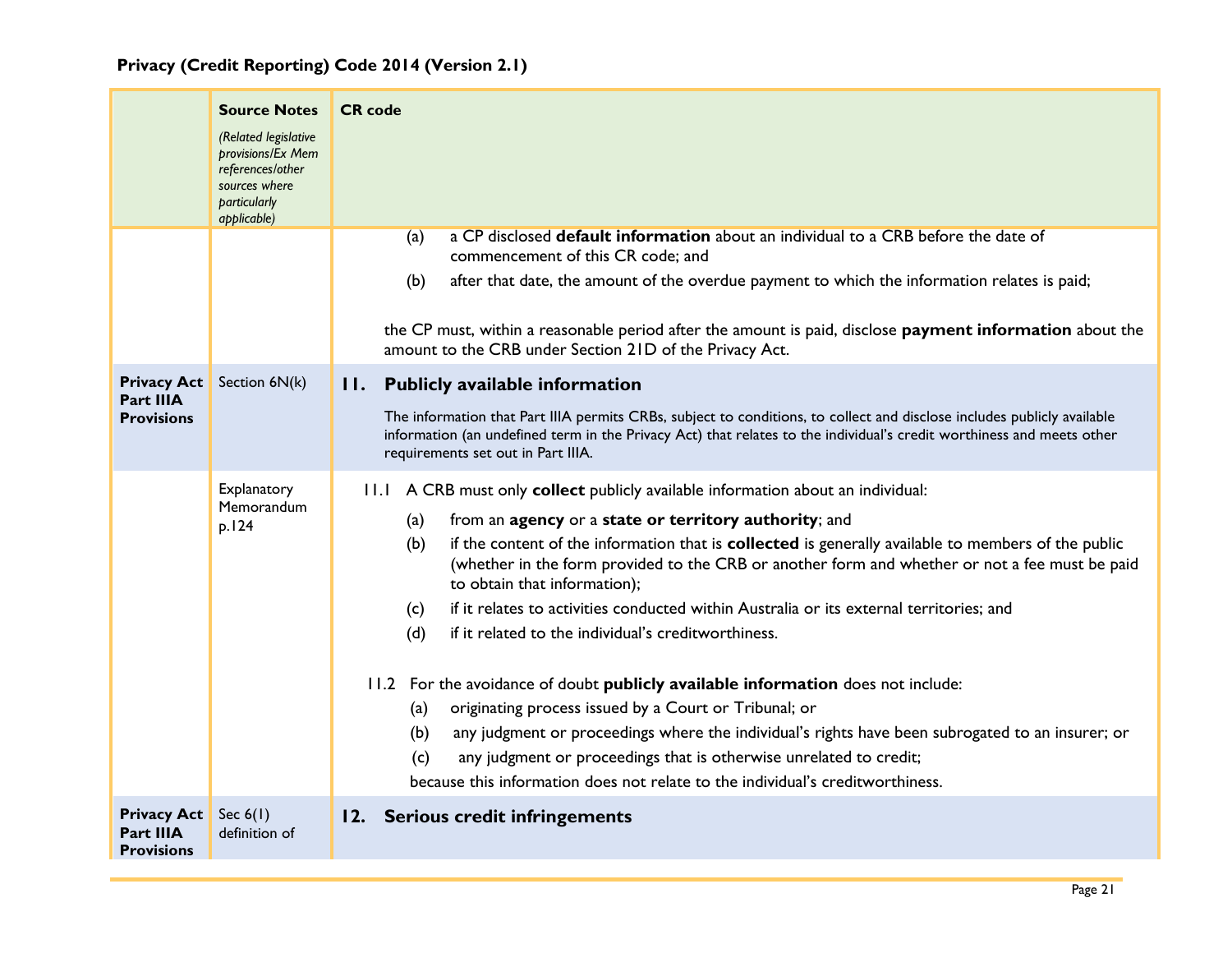|                            | <b>Source Notes</b>                                                                                           | <b>CR</b> code                                                                                                                                                                                                                                                                   |
|----------------------------|---------------------------------------------------------------------------------------------------------------|----------------------------------------------------------------------------------------------------------------------------------------------------------------------------------------------------------------------------------------------------------------------------------|
|                            | (Related legislative<br>provisions/Ex Mem<br>references/other<br>sources where<br>particularly<br>applicable) |                                                                                                                                                                                                                                                                                  |
|                            | "serious credit<br>infringement"                                                                              | The information that Part IIIA permits CRBs, subject to conditions, to collect and disclose includes serious credit<br>infringements - this is defined as:                                                                                                                       |
|                            |                                                                                                               | (a)<br>an act done by an individual that involves fraudulently obtaining consumer credit or attempting<br>fraudulently to obtain consumer credit;                                                                                                                                |
|                            |                                                                                                               | an act done by an individual that involves fraudulently evading the individual's obligations in relation<br>(b)<br>to consumer credit or attempting fraudulently to evade those obligations; or<br>an act by an individual if:<br>(c)                                            |
|                            |                                                                                                               | a reasonable person would consider that the act indicates an intention, on the part of the<br>(i)<br>individual, to no longer comply with the individual's obligations in relation to consumer credit<br>provided by a CP;                                                       |
|                            |                                                                                                               | the CP has, after taking such steps as are reasonable in the circumstances, been unable to<br>(ii)<br>contact the individual about the act: and                                                                                                                                  |
|                            |                                                                                                               | at least 6 months have passed since the CP last had contact with the individual.<br>(iii)                                                                                                                                                                                        |
| Code<br><b>Obligations</b> | Explanatory<br>Memorandum<br>p.116-117                                                                        | 12.1<br>Where a CP discloses to a CRB that, in the CP's opinion, an individual has committed a serious<br>(d)<br>credit infringement within paragraph (a) of the Section 6(1) definition of that term, the CP must<br>be able to reasonably establish that:                      |
|                            |                                                                                                               | when obtaining or attempting to obtain consumer credit, the individual made, or arranged<br>(i)<br>for someone else to make, a material false statement to the CP or knowingly allowed the CP to<br>rely upon a material false statement or premise; and                         |
|                            |                                                                                                               | the individual did this knowing that the statement or premise was untrue and, with intent to<br>(ii)<br>deceive the CP, aware that the false statement or premise was likely to materially affect the<br>CP's decision as to whether or not to provide credit to the individual. |
|                            | Explanatory<br>Memorandum<br>p.116-117                                                                        | Where a CP discloses to a CRB that, in the CP's opinion, an individual has committed a serious<br>(e)<br>credit infringement within paragraph $(b)$ of the Section $6(1)$ definition of that term, the CP must<br>be able to reasonably establish that:                          |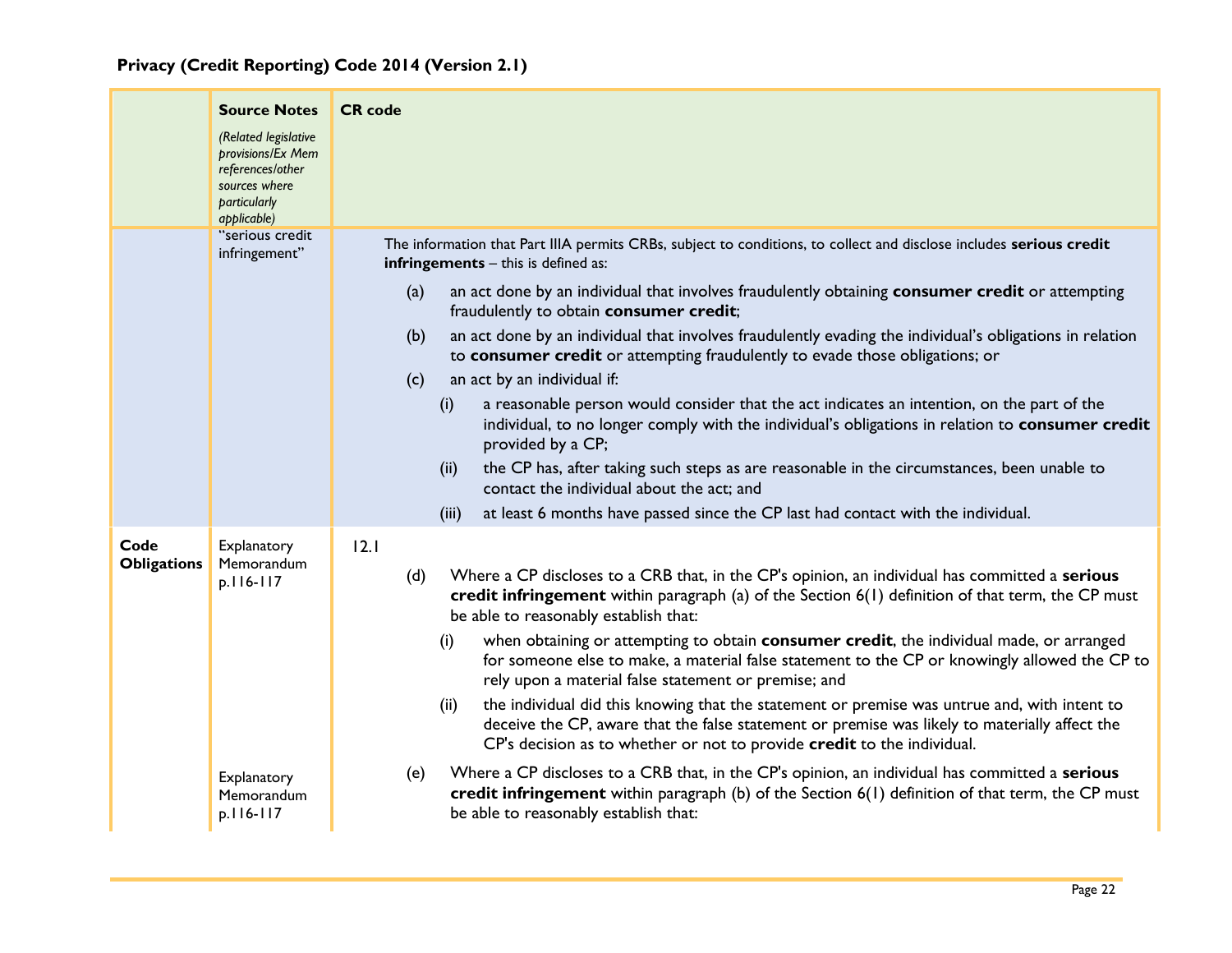|  |  | Privacy (Credit Reporting) Code 2014 (Version 2.1) |  |  |  |  |  |
|--|--|----------------------------------------------------|--|--|--|--|--|
|--|--|----------------------------------------------------|--|--|--|--|--|

| <b>Source Notes</b><br>(Related legislative<br>provisions/Ex Mem<br>references/other<br>sources where<br>particularly<br>applicable) | <b>CR</b> code                                                                                                                                                                                                                                                                                                                                                                                                                                            |
|--------------------------------------------------------------------------------------------------------------------------------------|-----------------------------------------------------------------------------------------------------------------------------------------------------------------------------------------------------------------------------------------------------------------------------------------------------------------------------------------------------------------------------------------------------------------------------------------------------------|
|                                                                                                                                      | the individual made, or arranged for someone else to make, a material false statement to the<br>(i)<br>CP or knowingly allowed the CP to rely upon a material false statement or premise; and<br>the individual did this knowing that the statement or premise was untrue and with intent to<br>(ii)<br>evade the individual's obligations in relation to consumer credit by deceiving the CP as to a                                                     |
| Explanatory<br>Memorandum<br>p.116-117                                                                                               | material fact.<br>Before disclosing to a CRB that, in the CP's opinion, an individual has committed a serious credit<br>(f)<br>infringement on the basis of paragraph(c) of the Section $6(1)$ definition of that term, the CP must<br>have disclosed an overdue payment to which the serious credit infringement relates to the CRB<br>as default information. In order to establish that reasonable steps have been taken to contact<br>the individual: |
|                                                                                                                                      | the CP must attempt to make contact with the individual where possible by phone, email and<br>(i)<br>mail;<br>if these contact attempts suggest that any of those contact details are no longer current, the CP<br>(ii)<br>must take reasonable steps to ascertain new contact details and, where new contact details are<br>ascertained, repeat the previous contact attempts using the new contact details;                                             |
|                                                                                                                                      | in phone messages (where these can be left with an automatic answering service or with an<br>(iii)<br>adult) and emails, the CP must take reasonable steps to provide its contact details and ask the<br>individual to contact the CP as a matter of urgency;                                                                                                                                                                                             |
|                                                                                                                                      | in mailed letters, the CP must:<br>(iv)<br>give particulars of the default; and<br>$\vert$ )<br>2)<br>state that if a period of 6 months elapses without contact with the individual about the<br>default the CP intends to disclose the default to a CRB as a serious credit infringement<br>and explain the effect of this;                                                                                                                             |
|                                                                                                                                      | the CP must retain such evidence of attempts to contact the individual as is reasonable in the<br>(v)<br>circumstances; and                                                                                                                                                                                                                                                                                                                               |
|                                                                                                                                      | if the individual makes contact with the CP at any time during the 6 month period beginning<br>(vi)<br>on:                                                                                                                                                                                                                                                                                                                                                |
|                                                                                                                                      | the date of the Section 6Q notice; or<br>$\vert$ )                                                                                                                                                                                                                                                                                                                                                                                                        |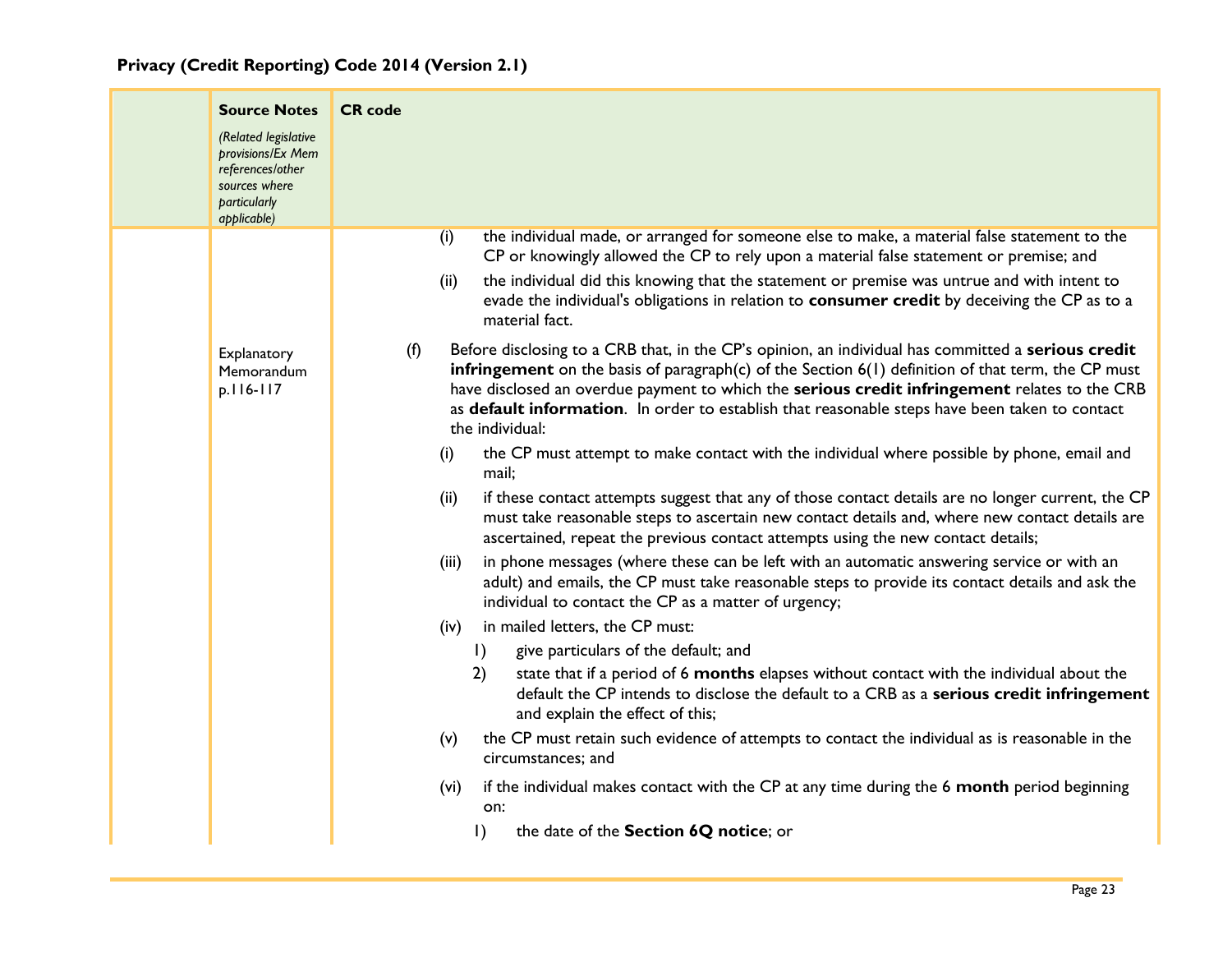<span id="page-24-0"></span>

|                                                             | <b>Source Notes</b><br>(Related legislative<br>provisions/Ex Mem<br>references/other<br>sources where<br>particularly<br>applicable) | <b>CR</b> code                                                                                                                                                                                                                                                                                                                                                                                                                                                                                                                                                                                                                                                                                                                                                                                                                                                                                                                                                       |
|-------------------------------------------------------------|--------------------------------------------------------------------------------------------------------------------------------------|----------------------------------------------------------------------------------------------------------------------------------------------------------------------------------------------------------------------------------------------------------------------------------------------------------------------------------------------------------------------------------------------------------------------------------------------------------------------------------------------------------------------------------------------------------------------------------------------------------------------------------------------------------------------------------------------------------------------------------------------------------------------------------------------------------------------------------------------------------------------------------------------------------------------------------------------------------------------|
|                                                             |                                                                                                                                      | if more recent – the date of last contact with the individual;<br>$\overline{2)}$<br>the 6 months period referred to in paragraph (c)(iii) of the definition of serious credit<br>infringement recommences.<br>12.2 If a CP discloses payment information or new arrangement information to a CRB that relates to an<br>overdue amount that is the subject of a serious credit infringement disclosure (based on paragraph(c)<br>of the Section 6(1) definition of that term), the CRB must destroy the information relating to the serious<br>credit infringement.                                                                                                                                                                                                                                                                                                                                                                                                  |
| <b>Privacy Act</b><br><b>Part IIIA</b><br><b>Provisions</b> | Sect 6K                                                                                                                              | 13. Transfer of rights of credit provider<br>The Privacy Act recognises that the repayment rights of a CP in relation to credit may be transferred and treats the<br>acquirer as a CP for the purposes of the credit.                                                                                                                                                                                                                                                                                                                                                                                                                                                                                                                                                                                                                                                                                                                                                |
| Code<br><b>Obligations</b>                                  |                                                                                                                                      | $13.1$ If:<br>an acquirer acquires the rights of a CP in relation to the repayment of an amount of consumer<br>(a)<br>credit;<br>(b)<br>the original CP notifies the individual to whom that consumer credit was provided of the<br>transfer event; and<br>prior to the transfer event, the original CP had disclosed to a CRB consumer credit liability<br>(c)<br>information or default information about the consumer credit,<br>both the original CP and the acquirer must ensure that disclosure is made to the CRB of:<br>the transfer event within 45 days of its occurrence including the name of the acquirer; and<br>(d)<br>any information that is thereafter required to be disclosed under Part IIIA, the Regulations or this<br>(e)<br>CR code (and for the purposes of that subsequent disclosure the acquirer is taken to have made<br>any disclosures by the original CP in relation to that credit that were made prior to the transfer<br>event). |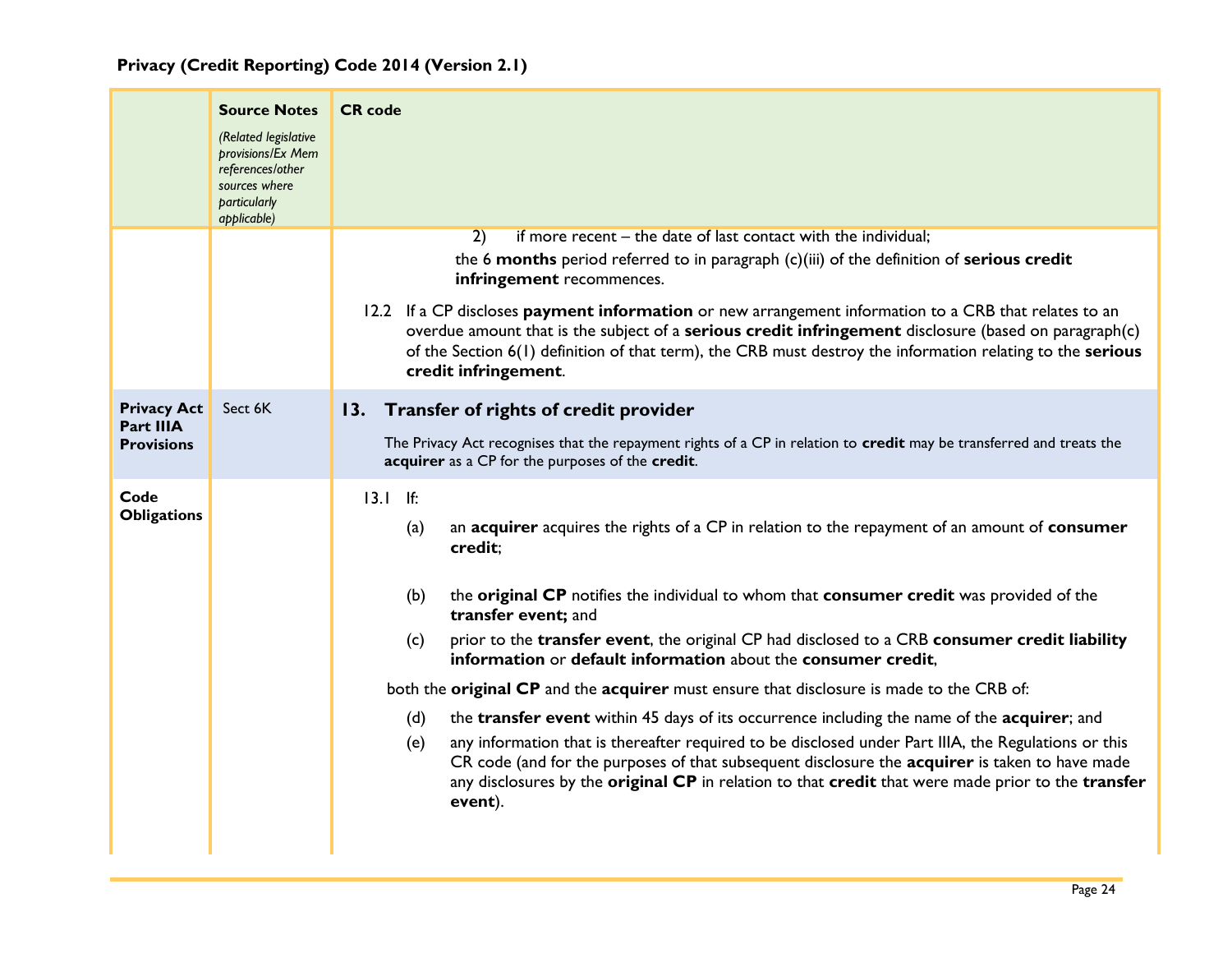<span id="page-25-0"></span>

|                                                      | <b>Source Notes</b><br>(Related legislative<br>provisions/Ex Mem<br>references/other<br>sources where<br>particularly<br>applicable) | <b>CR</b> code                                                                                                                                                                                                                                                                                                                                                                                                                                                                                                                                                                                                                                                                                                                                                                                                                                                                                                                                                                                                                                                                                                                                                                                                                                                                                                                                                                                                                                                                                                                                                                                                                                                                                                           |
|------------------------------------------------------|--------------------------------------------------------------------------------------------------------------------------------------|--------------------------------------------------------------------------------------------------------------------------------------------------------------------------------------------------------------------------------------------------------------------------------------------------------------------------------------------------------------------------------------------------------------------------------------------------------------------------------------------------------------------------------------------------------------------------------------------------------------------------------------------------------------------------------------------------------------------------------------------------------------------------------------------------------------------------------------------------------------------------------------------------------------------------------------------------------------------------------------------------------------------------------------------------------------------------------------------------------------------------------------------------------------------------------------------------------------------------------------------------------------------------------------------------------------------------------------------------------------------------------------------------------------------------------------------------------------------------------------------------------------------------------------------------------------------------------------------------------------------------------------------------------------------------------------------------------------------------|
| <b>Privacy Act</b><br>Part IIIA<br><b>Provisions</b> | Sec 20F and<br>21G                                                                                                                   | <b>Permitted CRB disclosures</b><br>14.<br>Part IIIA permits a CRB to disclose credit reporting information to CPs, mortgage insurers and trade insurers -<br>but only for certain permitted purposes.                                                                                                                                                                                                                                                                                                                                                                                                                                                                                                                                                                                                                                                                                                                                                                                                                                                                                                                                                                                                                                                                                                                                                                                                                                                                                                                                                                                                                                                                                                                   |
| Code<br><b>Obligations</b>                           | Paras 1.5, 2.2<br>and 2.15 of the<br>pre-reform<br>code<br>Para 1.15 of the<br>pre-reform<br>code                                    | 14.1 Where, in response to a request:<br>a CRB discloses credit reporting information to a CP, mortgage insurer or trade insurer;<br>(a)<br>or<br>a CP discloses credit eligibility information to an entity to which a permitted CP disclosure<br>(b)<br>may be made; and<br>the CRB, CP, mortgage insurer or trade insurer (as applicable) subsequently becomes aware that the<br>credit reporting information or credit eligibility information was about an individual other than the<br>individual that is the subject of the request:<br>in the case of a recipient of the information - it must:<br>(c)<br>advise the disclosing CRB or CP (as applicable) of the mistake as to identity (unless it was the<br>(i)<br>disclosing CRB or CP that identified the mistake); and<br>destroy the disclosed information; and<br>(ii)<br>take reasonable steps to ensure that any derived information that is based on the disclosed<br>(iii)<br>information is not disclosed or used for the purpose of assessing the credit worthiness of the<br>individual to whom the information relates; and<br>in the case of a CRB or CP that disclosed the information - it must:<br>(d)<br>advise the recipient of the information of the mistake as to identity (unless it was the recipient<br>(i)<br>of the information that identified the mistake); and<br>take reasonable steps to review its disclosure practices, procedures and systems so that similar<br>(ii)<br>mistakes are minimised in the future.<br>14.2 Before a CRB discloses credit reporting information to a CP, mortgage insurer or trade insurer,<br>the CRB must have taken reasonable steps to ensure that the CP, mortgage insurer or trade insurer |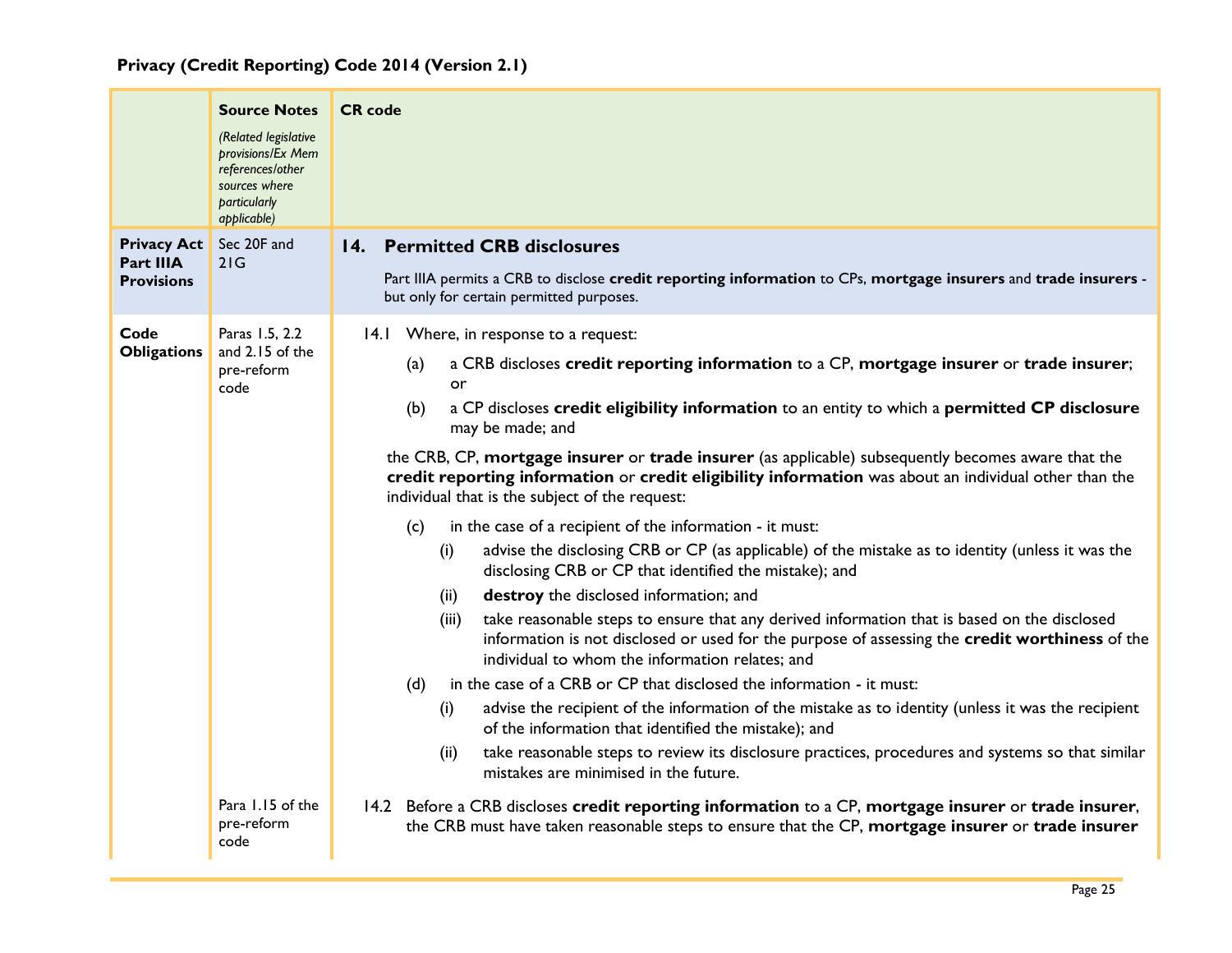<span id="page-26-1"></span><span id="page-26-0"></span>

|                                                             | <b>Source Notes</b><br>(Related legislative<br>provisions/Ex Mem<br>references/other<br>sources where<br>particularly<br>applicable) | <b>CR</b> code                                                                                                                                                                                                                                                                                                                                                                                                                                                                                                   |
|-------------------------------------------------------------|--------------------------------------------------------------------------------------------------------------------------------------|------------------------------------------------------------------------------------------------------------------------------------------------------------------------------------------------------------------------------------------------------------------------------------------------------------------------------------------------------------------------------------------------------------------------------------------------------------------------------------------------------------------|
|                                                             |                                                                                                                                      | has been notified of the requirements of the Privacy Act, the Regulations and the CR code governing<br>limitations on use and disclosure of credit reporting information.                                                                                                                                                                                                                                                                                                                                        |
| <b>Privacy Act</b><br><b>Part IIIA</b><br><b>Provisions</b> | Section 20Q,                                                                                                                         | 15. Security of credit reporting information<br>Part IIIA requires CRBs to take reasonable steps to maintain the security of credit reporting information. CRBs<br>must enter into agreements with CPs requiring them to protect credit reporting information from misuse,<br>interference and loss and unauthorised access, modification or disclosure.                                                                                                                                                         |
| Code<br><b>Obligations</b>                                  | Explanatory<br>Memorandum<br>p.146-7                                                                                                 | 15.1 CRBs and CPs must maintain reasonable practices, procedures and systems to ensure the security of<br>electronic transmission and storage of credit reporting information and credit eligibility<br>information.                                                                                                                                                                                                                                                                                             |
| <b>Privacy Act</b><br><b>Part IIIA</b><br><b>Provisions</b> | Div 3, Subdiv D                                                                                                                      | 16. Use and disclosure of credit-related personal information by CPs and affected<br>information recipients<br>Part IIIA places restrictions and conditions on the use and disclosure of credit information and credit eligibility<br>information.                                                                                                                                                                                                                                                               |
|                                                             |                                                                                                                                      | 16.1<br>Despite anything in this CR Code (other than paragraphs 16.1(b) and (c)), a CP or an affected<br>(a)<br>information recipient must not use or disclose credit eligibility information or regulated<br>information for the purposes of:<br>(i)<br>assessing the likelihood that the individual to which the information relates may accept:<br>$\mathsf{I}$<br>an invitation to apply for, or an offer of:<br>credit; or<br>А.<br>insurance in relation to mortgage credit or commercial credit; or<br>В. |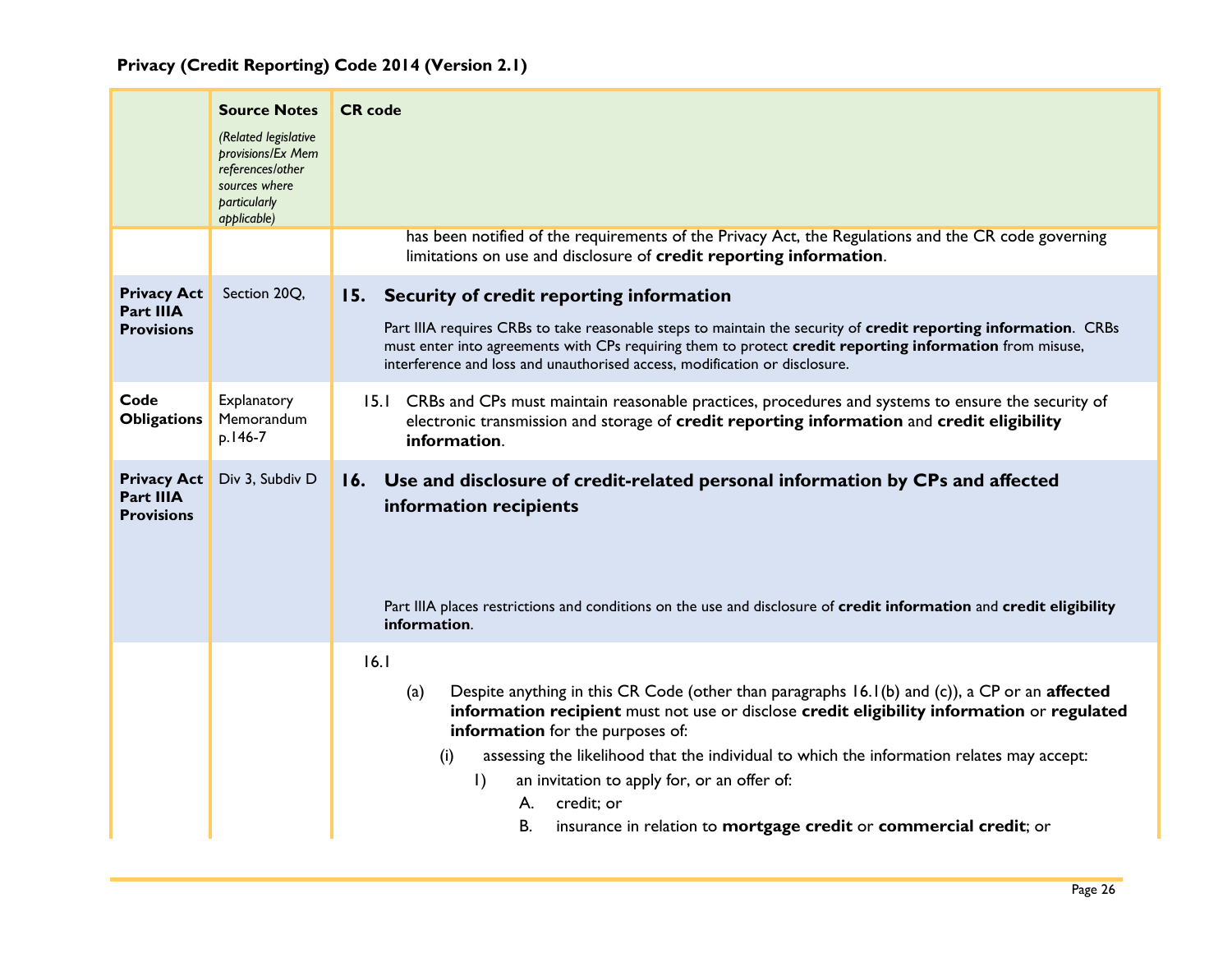|  |  | Privacy (Credit Reporting) Code 2014 (Version 2.1) |  |  |  |  |  |
|--|--|----------------------------------------------------|--|--|--|--|--|
|--|--|----------------------------------------------------|--|--|--|--|--|

|  | <b>Source Notes</b><br>(Related legislative<br>provisions/Ex Mem<br>references/other<br>sources where<br>particularly<br>applicable) | <b>CR</b> code                                                                                                                                                                                                                                                                                                                                                                                                                                                                                                                                                                                                                                                                                                                                                                                                                                                                                                                                                                   |
|--|--------------------------------------------------------------------------------------------------------------------------------------|----------------------------------------------------------------------------------------------------------------------------------------------------------------------------------------------------------------------------------------------------------------------------------------------------------------------------------------------------------------------------------------------------------------------------------------------------------------------------------------------------------------------------------------------------------------------------------------------------------------------------------------------------------------------------------------------------------------------------------------------------------------------------------------------------------------------------------------------------------------------------------------------------------------------------------------------------------------------------------|
|  |                                                                                                                                      | an invitation to apply for a variation of, or an offer to vary, the amount of or terms on<br>2)<br>which:<br>credit is provided; or<br>А.<br><b>B.</b><br>insurance in relation to mortgage credit or commercial credit is provided;<br>targeting or inviting an individual to apply, or accept an offer, for:<br>(ii)<br>credit: or<br>$\vert$<br>2)<br>insurance in relation to mortgage credit or commercial credit; or<br>3)<br>variation of the amount of or terms on which:<br>credit is provided; or<br>А.<br><b>B.</b><br>insurance in relation to mortgage credit or commercial credit is provided<br>direct marketing.<br>(iii)<br>A CP or affected information recipient that has received an application for credit or insurance<br>(b)<br>in relation to mortgage credit or commercial credit is not prevented by paragraph (a) from:<br>using credit eligibility information or regulated information for the purposes of<br>(i)<br>assessing the application; and |
|  | Sec 21H Item 5,<br>Explanatory<br>Memorandum                                                                                         | in assessing the application, offering or inviting the applicant to apply for a different product<br>(ii)<br>where the original product is unsuitable.<br>A CP or affected information recipient is not prevented by paragraph (a) from using credit<br>(c)<br>eligibility information or regulated information for the purposes of excluding an individual<br>from receiving a direct marketing communication on the basis that the individual is at significant risk<br>of defaulting in relation to credit into which the individual has entered.<br>16.2 A CRB must only disclose credit reporting information to a CP, for the purposes of enabling the CP<br>to assist the individual to avoid defaulting on his or her obligations in relation to consumer credit<br>provided by the CP to the individual where either:                                                                                                                                                   |
|  | p.104-5                                                                                                                              | the CP confirms to the CRB that it is aware of circumstances that reasonably indicate that the<br>(a)<br>individual may be at significant risk of defaulting in relation to those obligations; or                                                                                                                                                                                                                                                                                                                                                                                                                                                                                                                                                                                                                                                                                                                                                                                |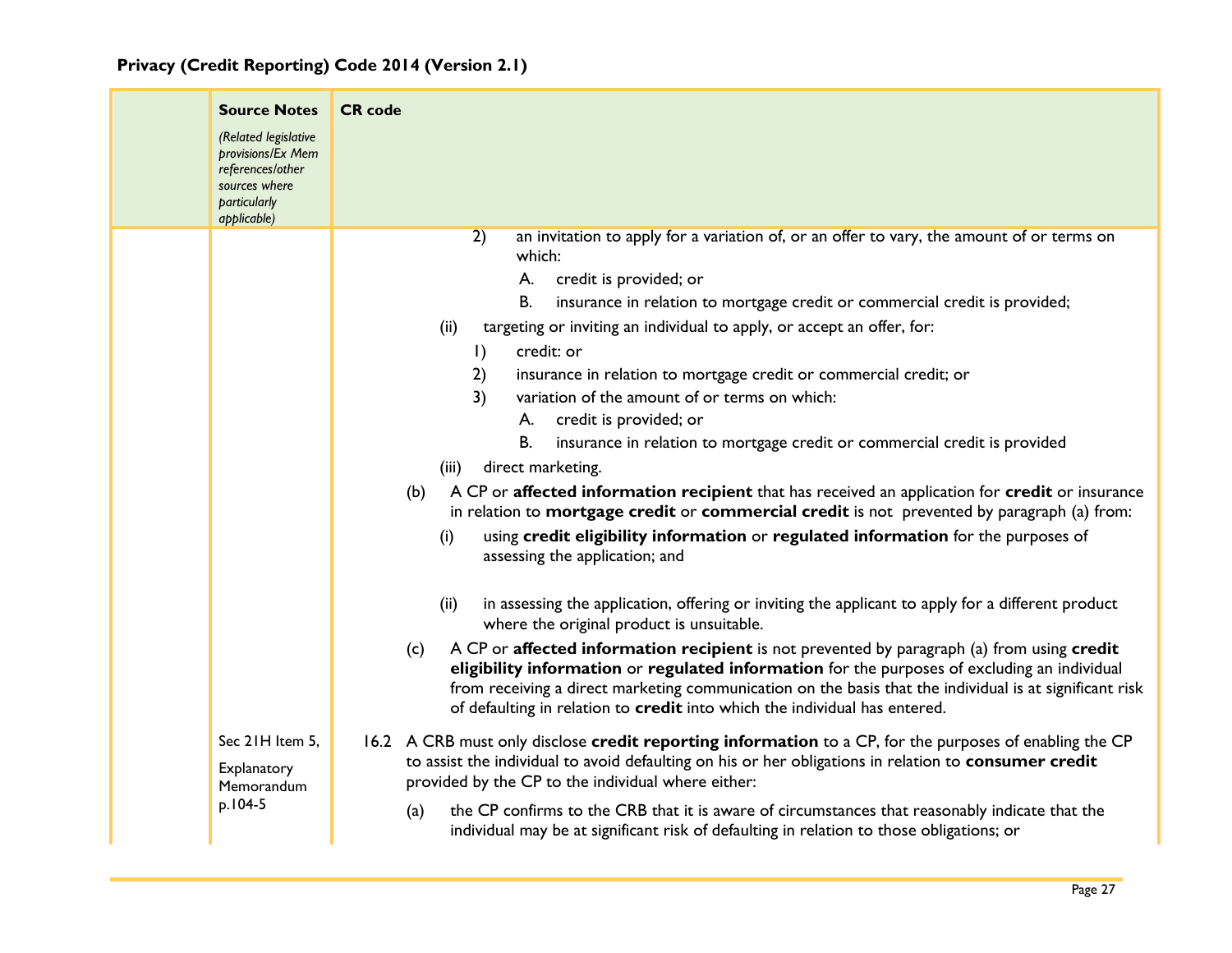|                            | <b>Source Notes</b><br>(Related legislative<br>provisions/Ex Mem<br>references/other<br>sources where<br>particularly | <b>CR</b> code                                                                                                                                                                                                                                                                                                          |
|----------------------------|-----------------------------------------------------------------------------------------------------------------------|-------------------------------------------------------------------------------------------------------------------------------------------------------------------------------------------------------------------------------------------------------------------------------------------------------------------------|
|                            | applicable)                                                                                                           | the CRB is aware that an event has occurred in relation to the individual that is an event of the kind<br>(b)                                                                                                                                                                                                           |
|                            |                                                                                                                       | that the CP has identified could, if it were to occur, reasonably indicate that the individual may be at<br>significant risk of defaulting in relation to those obligations.                                                                                                                                            |
| Code<br><b>Obligations</b> | Sec 21P,<br>Explanatory<br>Memorandum                                                                                 | 16.3 Where a CP obtains credit reporting information about an individual from a CRB and, within 90 days<br>of obtaining that information, the CP refuses a consumer credit application made by the individual,<br>whether alone or jointly with other applicants, the CP must provide a written notice of refusal that: |
|                            | p.173-5                                                                                                               | meets the requirements of Section 21P(2);<br>(a)                                                                                                                                                                                                                                                                        |
|                            |                                                                                                                       | explains the individual's right to access their credit reporting information without charge during<br>(b)<br>the 90 days following the date of the CP's notice of refusal and how to request the relevant CRBs to<br>provide access to that information;                                                                |
|                            |                                                                                                                       | is to the effect that it is important for individuals to be proactive in checking the accuracy of the<br>(c)<br>credit reporting information that CRBs hold about them;                                                                                                                                                 |
|                            |                                                                                                                       | states that the CP relies upon information from a number of sources when deciding whether to<br>(d)<br>refuse consumer credit including information provided by the individual to the CP and credit<br>reporting information disclosed to the CP by CRBs;                                                               |
|                            |                                                                                                                       | provides information about factors that are often taken into account when refusing credit: these<br>(e)<br>may include:                                                                                                                                                                                                 |
|                            |                                                                                                                       | the adequacy of the applicant's level of income and other resources to meet repayments of<br>(i)<br>credit:                                                                                                                                                                                                             |
|                            |                                                                                                                       | the extent of the applicant's indebtedness and other commitments;<br>(ii)                                                                                                                                                                                                                                               |
|                            |                                                                                                                       | the security of the applicant's employment;<br>(iii)                                                                                                                                                                                                                                                                    |
|                            |                                                                                                                       | the applicant's credit history including previous bankruptcy, defaults, serious credit<br>(iv)<br>infringements, high number of credit applications and unsatisfactory repayment history; and                                                                                                                           |
|                            |                                                                                                                       | refers to the CP's credit eligibility information access and correction processes and its<br>(f)<br>complaints process.                                                                                                                                                                                                 |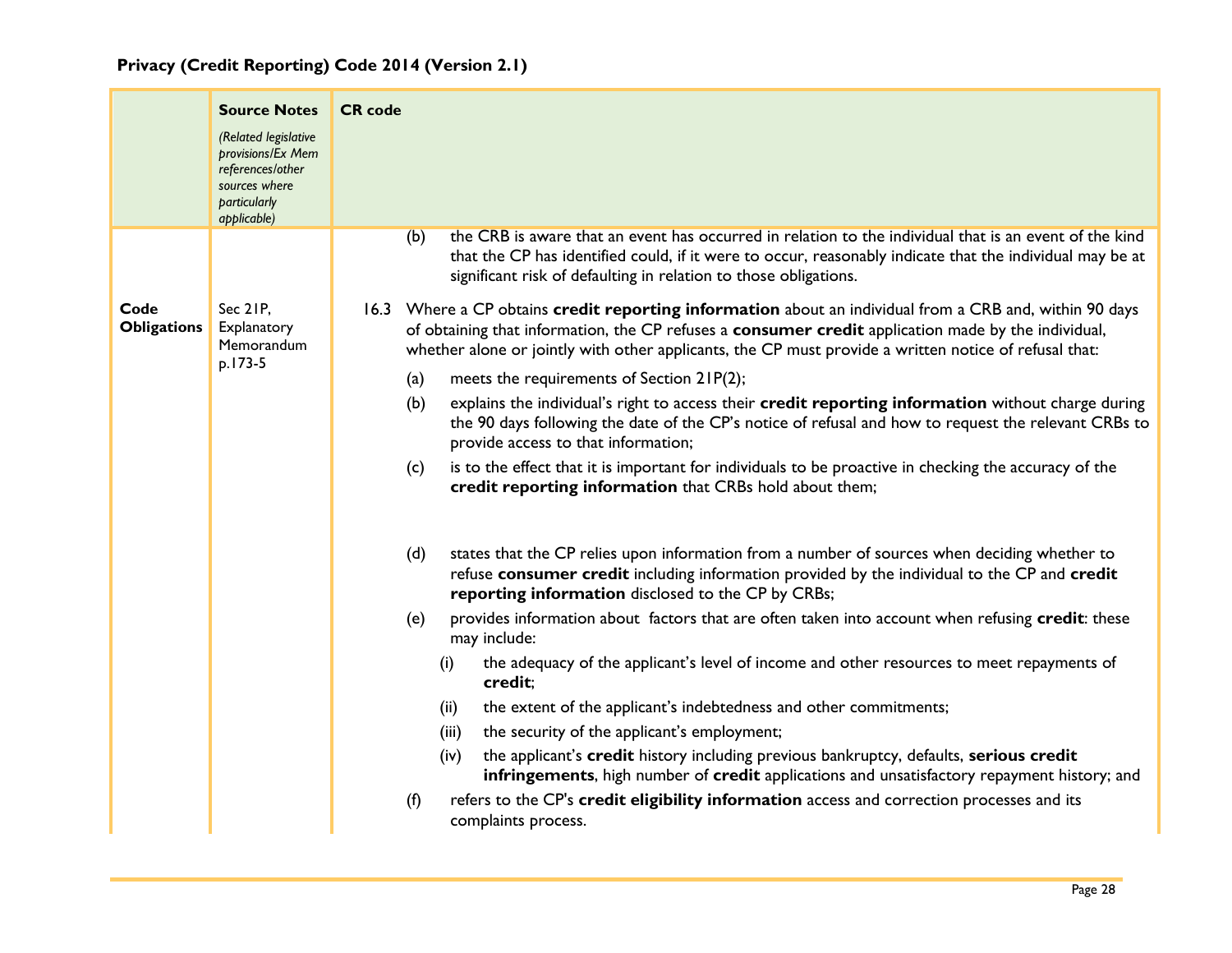<span id="page-29-0"></span>

|                                                      | <b>Source Notes</b><br>(Related legislative<br>provisions/Ex Mem<br>references/other<br>sources where<br>particularly<br>applicable) | <b>CR</b> code                                                                                                                                                                                                                                                                                                                                                                                                                                                                                                                                                                                                                                                                                                                                                                                                                                                                                                                                                                                                                                                                                                                                                                                                                                                                                                                                                                                                                                                                                                                                                                                                                                                                                                                                                                                       |
|------------------------------------------------------|--------------------------------------------------------------------------------------------------------------------------------------|------------------------------------------------------------------------------------------------------------------------------------------------------------------------------------------------------------------------------------------------------------------------------------------------------------------------------------------------------------------------------------------------------------------------------------------------------------------------------------------------------------------------------------------------------------------------------------------------------------------------------------------------------------------------------------------------------------------------------------------------------------------------------------------------------------------------------------------------------------------------------------------------------------------------------------------------------------------------------------------------------------------------------------------------------------------------------------------------------------------------------------------------------------------------------------------------------------------------------------------------------------------------------------------------------------------------------------------------------------------------------------------------------------------------------------------------------------------------------------------------------------------------------------------------------------------------------------------------------------------------------------------------------------------------------------------------------------------------------------------------------------------------------------------------------|
|                                                      |                                                                                                                                      | The written notice must be given to the individual either at the time the CP notifies the individual of the refusal decision<br>or within 10 business days of that date.                                                                                                                                                                                                                                                                                                                                                                                                                                                                                                                                                                                                                                                                                                                                                                                                                                                                                                                                                                                                                                                                                                                                                                                                                                                                                                                                                                                                                                                                                                                                                                                                                             |
| <b>Privacy Act</b><br>Part IIIA<br><b>Provisions</b> | Sec 20K                                                                                                                              | 17. Protections for victims of fraud<br>Where an individual has been a victim of fraud (including identity fraud), Part IIIA enables the individual to request a CRB<br>to commence a ban period during which the CRB may not disclose or use the individual's credit reporting<br>information unless the individual expressly consents in writing.                                                                                                                                                                                                                                                                                                                                                                                                                                                                                                                                                                                                                                                                                                                                                                                                                                                                                                                                                                                                                                                                                                                                                                                                                                                                                                                                                                                                                                                  |
| Code<br><b>Obligations</b>                           | Explanatory<br>Memorandum<br>p.142, 164<br>Explanatory<br>Memorandum<br>p.142, 164                                                   | 17.1 Where an individual believes on reasonable grounds that the individual has been, or is likely to be, a victim<br>of fraud and the individual requests a CRB not to use or disclose their credit reporting information,<br>the CRB must immediately:<br>include on the credit reporting information held in relation to the individual a notation about<br>(a)<br>the individual's request and retain this for the duration of the ban period;<br>explain to the individual the effect and duration of the ban period, including that the individual may<br>(b)<br>not be able to access credit during the ban period; and<br>explain to the individual that they may request a <b>ban period</b> with other CRBs, and that the<br>(c)<br>individual can consent to the CRB (the first CRB) notifying the CRBs nominated by the individual<br>(the notified CRBs) that the individual has requested that the notified CRB/s not use or disclose the<br>individual's credit reporting information (additional ban period request). Where this additional<br>ban period request is made by the individual:<br>the first CRB must, as soon as reasonably practicable, provide the notified CRB/s with the ban<br>(i)<br>period request provided by the individual to the first CRB;<br>The notified CRB must treat the additional ban period request provided by the first CRB as if<br>(ii)<br>it had been provided by the individual directly to the notified CRB.<br>17.2 Where a CRB receives a request from a CP, mortgage insurer or trade insurer for credit reporting<br>information about an individual in relation to whose credit reporting information a ban period is in<br>effect, the CRB must inform the CP, mortgage insurer or trade insurer of the ban period and its<br>effect. |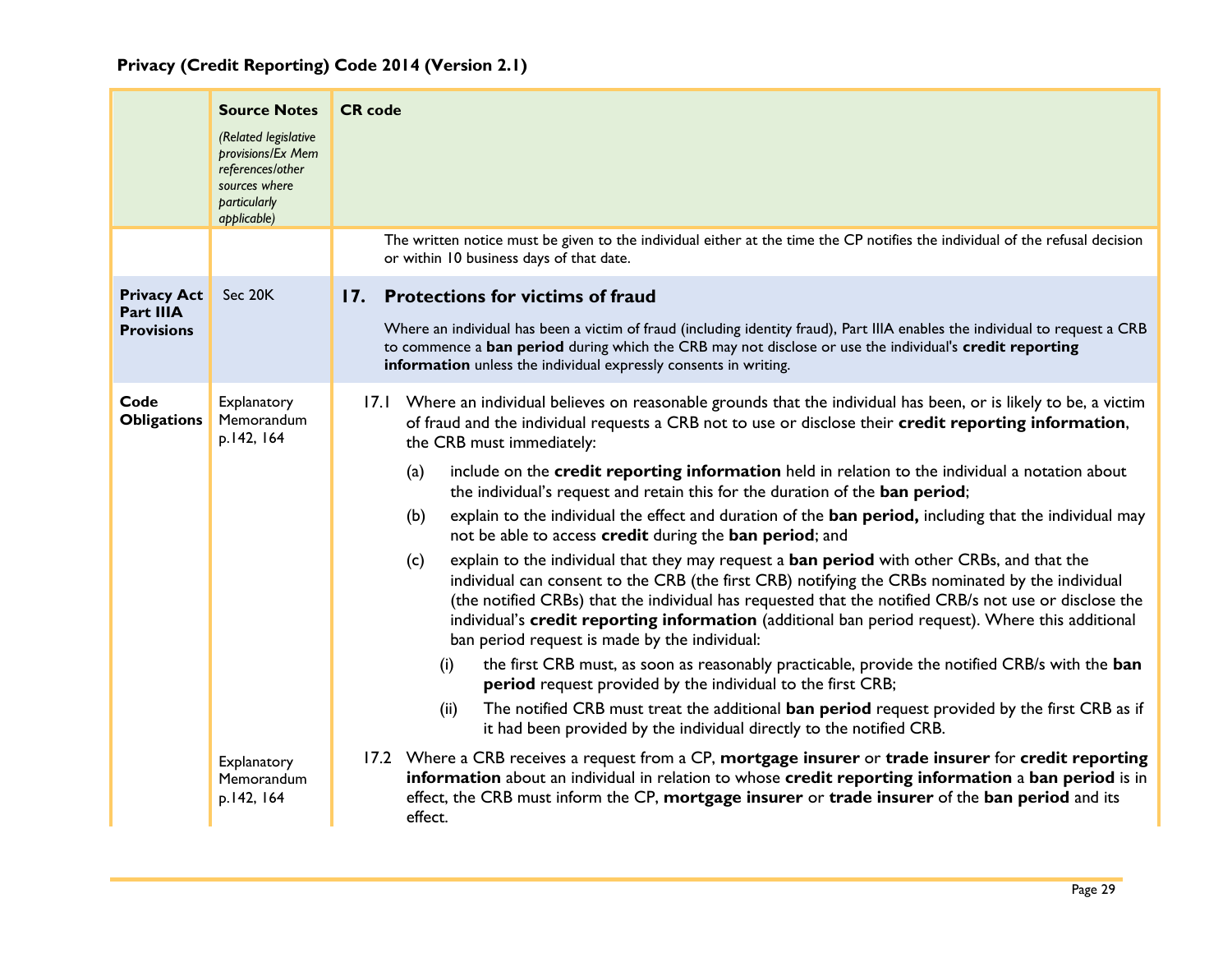<span id="page-30-0"></span>

|                                                              | <b>Source Notes</b><br>(Related legislative<br>provisions/Ex Mem<br>references/other<br>sources where<br>particularly<br>applicable) | <b>CR</b> code                                                                                                                                                                                                                                                                                                                                                                                                                                                                                                                                                                                                                                                                                                                                                                                                                                                                                                                                                                                                                                                                                                                                                                                                                                 |
|--------------------------------------------------------------|--------------------------------------------------------------------------------------------------------------------------------------|------------------------------------------------------------------------------------------------------------------------------------------------------------------------------------------------------------------------------------------------------------------------------------------------------------------------------------------------------------------------------------------------------------------------------------------------------------------------------------------------------------------------------------------------------------------------------------------------------------------------------------------------------------------------------------------------------------------------------------------------------------------------------------------------------------------------------------------------------------------------------------------------------------------------------------------------------------------------------------------------------------------------------------------------------------------------------------------------------------------------------------------------------------------------------------------------------------------------------------------------|
|                                                              | Explanatory<br><b>Memorandum</b><br>p.142, 173-4                                                                                     | 17.3 Where a CRB has established a ban period in relation to credit reporting information about an<br>individual, the CRB must notify the individual not less than 5 business days before the end of the ban<br>period:<br>of the date the ban period is due to finish;<br>(a)<br>about the individual's rights under Part IIIA, the Regulations and this CR code to extend the ban<br>(b)<br>period; and<br>what, if any, information the CRB requires to support the individual's allegation of fraud.<br>(c)<br>17.4 For the purposes of paragraph 17.1(c), where an individual seeks to extend a ban period under paragraph<br>17.3, the individual can consent to the first CRB notifying the previously notified CRBs of the request to<br>extend to the ban period and, where this ban period extension request is made by the individual:<br>the first CRB must, as soon as reasonably practicable, provide the notified CRB/s with the ban<br>(a)<br>period extension request and any supporting material provided by the individual to the first CRB;<br>(b)<br>the notified CRB must treat the ban period extension request provided by the first CRB as if it<br>had been provided by the individual directly to the notified CRB. |
| <b>Privacy Act</b> Sec 20G<br>Part IIIA<br><b>Provisions</b> |                                                                                                                                      | 18. Use by a CRB of credit reporting information to facilitate a CP's direct marketing<br>Part IIIA restricts a CRB's use of credit reporting information to facilitate a CP's direct marketing. It does, however,<br>permit a CRB at the request of a CP to undertake pre-screening of a list of individuals provided by the CP using eligibility<br>requirements nominated by the CP.                                                                                                                                                                                                                                                                                                                                                                                                                                                                                                                                                                                                                                                                                                                                                                                                                                                        |
|                                                              |                                                                                                                                      | 18.1 Notwithstanding Section 20E(2), a CRB must not:<br>use credit reporting information for the purpose of developing any tool or service for provision<br>(a)<br>to a CP or affected information recipient for the purposes of assisting them:<br>to assess the likelihood that an individual may accept:<br>(i)<br>$\vert$ )<br>an invitation to apply for, or an offer of, credit or insurance in relation to mortgage<br>credit or commercial credit; or                                                                                                                                                                                                                                                                                                                                                                                                                                                                                                                                                                                                                                                                                                                                                                                  |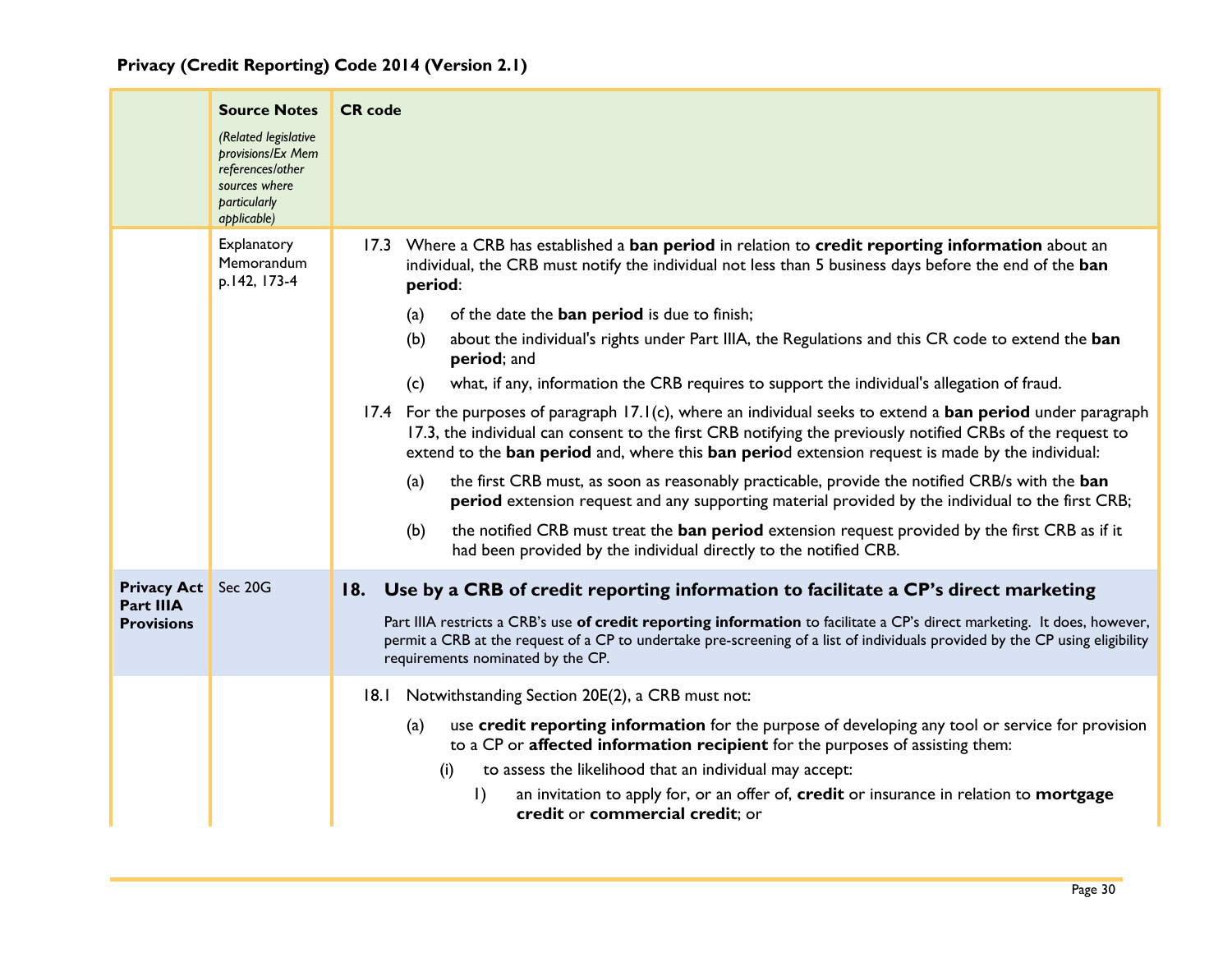<span id="page-31-0"></span>

|                                                             | <b>Source Notes</b><br>(Related legislative<br>provisions/Ex Mem<br>references/other<br>sources where<br>particularly<br>applicable) | <b>CR</b> code                                                                                                                                                                                                                                                                                                                                                                                                                                                                                                                                                                                                                                                                      |
|-------------------------------------------------------------|--------------------------------------------------------------------------------------------------------------------------------------|-------------------------------------------------------------------------------------------------------------------------------------------------------------------------------------------------------------------------------------------------------------------------------------------------------------------------------------------------------------------------------------------------------------------------------------------------------------------------------------------------------------------------------------------------------------------------------------------------------------------------------------------------------------------------------------|
|                                                             |                                                                                                                                      | $\overline{2)}$<br>an invitation to apply for a variation of, or an offer to vary, the amount of or terms on<br>which credit or insurance in relation to mortgage credit or commercial credit is<br>provided; or<br>to target or invite an individual to apply, or accept an offer, for:<br>(ii)<br>credit or insurance in relation to mortgage credit or commercial credit; or<br>$\vert$ )<br>variation of the amount of, or terms on which, credit or insurance in relation to<br>2)<br>mortgage credit or commercial credit is provided; or<br>provide any such tool or service that uses credit reporting information to a CP or affected<br>(b)                               |
| Code<br><b>Obligations</b>                                  | Sec 20G(3)                                                                                                                           | information recipient.<br>18.2 A CP must not nominate eligibility requirements to be used by a CRB to assess, in accordance with<br>section 20G, whether or not an individual is eligible to receive the direct marketing communications of the<br>CP, that indicate that the individual is experiencing, or may in the future experience, difficulty in meeting<br>repayments under their existing credit unless it is to exclude such individuals from the direct market<br>communication.                                                                                                                                                                                        |
|                                                             | Sec 20G(5)                                                                                                                           | 18.3 A CRB must give effect, as soon as practicable, to a request by an individual not to use their credit<br>information for the purposes of direct marketing, whether that request is made of the CRB through the<br>CRB's website facility (if any), by telephone, mail, email or other means.                                                                                                                                                                                                                                                                                                                                                                                   |
|                                                             | Sec 20G(5)                                                                                                                           | 18.4 Each CRB must keep a confidential register of individuals who have made a request of the kind referred to<br>in paragraph 18.3.                                                                                                                                                                                                                                                                                                                                                                                                                                                                                                                                                |
| <b>Privacy Act</b><br><b>Part IIIA</b><br><b>Provisions</b> | Sec 20R and<br>21T                                                                                                                   | 19. Access<br>Part IIIA obliges CRBs and CPs to provide access on request by an individual to credit reporting information held<br>about the individual and to do so within a reasonable period (in the case of a CRB this cannot be longer than 10 days). A<br>CRB is not permitted to charge for access if the individual (whether directly or through an agent) has not made a<br>request for access within the preceding 12 months. If a request has been made within the preceding 12 months, the<br>CRB may impose a charge but this must not be excessive. A CP (except a CP that is a agency) may impose a<br>reasonable charge for providing access to credit information. |
| Code<br><b>Obligations</b>                                  | Para 1.10, 2.17<br>and 2.18 of the                                                                                                   | 19.1 Where a person requests a CRB or CP to provide them with access to credit reporting information<br>or credit eligibility information (as applicable), the CRB or CP (as applicable) must not provide access                                                                                                                                                                                                                                                                                                                                                                                                                                                                    |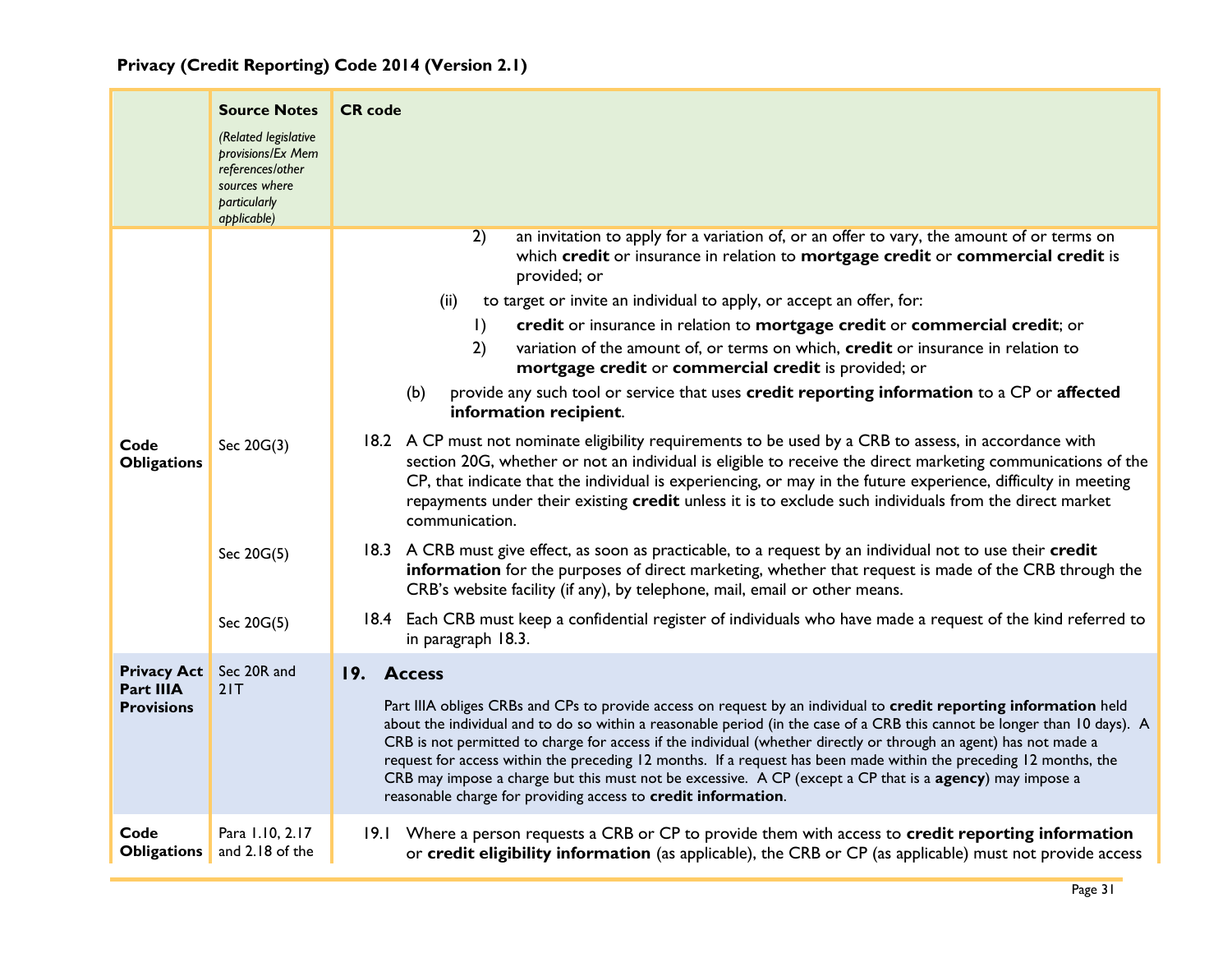| <b>Source Notes</b><br>(Related legislative<br>provisions/Ex Mem<br>references/other<br>sources where<br>particularly<br>applicable)<br>pre-reform | <b>CR</b> code | without first obtaining such evidence as is reasonable in the circumstances to satisfy itself as to the identity                                                                                                                                                                                                                                                                                                                                                                                                                                                                          |
|----------------------------------------------------------------------------------------------------------------------------------------------------|----------------|-------------------------------------------------------------------------------------------------------------------------------------------------------------------------------------------------------------------------------------------------------------------------------------------------------------------------------------------------------------------------------------------------------------------------------------------------------------------------------------------------------------------------------------------------------------------------------------------|
| code                                                                                                                                               |                | of the person making the request and that person's entitlement under Part IIIA, the Regulations and the<br>CR code to the access.                                                                                                                                                                                                                                                                                                                                                                                                                                                         |
| The pre-reform<br>code Para 1.7<br>and $1.8$                                                                                                       |                | 19.2 Where an individual (whether personally or through another access seeker) requests a CRB to provide<br>access to the individual's credit reporting information, the CRB must not charge a fee for giving access<br>to the information if the individual provides the CRB with evidence that, not more than 90 days previously,<br>a CP refused a consumer credit application made by the individual. This is the case whether or not the<br>CRB has provided the individual with access to credit reporting information free of charge at any time<br>during the previous 12 months. |
| Sec 20R, 21T                                                                                                                                       |                | 19.3 If a CRB has a service whereby an individual (whether personally or through another access seeker) may<br>for a fee obtain their credit reporting information (fee-based service):                                                                                                                                                                                                                                                                                                                                                                                                   |
|                                                                                                                                                    |                | the information made available by the CRB about the fee-based service must prominently state<br>(a)<br>that individuals have a right under Part IIIA to obtain their credit reporting information free of<br>charge in the following circumstances:                                                                                                                                                                                                                                                                                                                                       |
|                                                                                                                                                    |                | if the access request relates to a CP's decision to refuse the individual's consumer credit<br>(i)<br>application;                                                                                                                                                                                                                                                                                                                                                                                                                                                                        |
|                                                                                                                                                    |                | if the access request relates to a decision by a CRB or CP to correct credit reporting<br>(ii)<br>information or credit eligibility information about the individual; and                                                                                                                                                                                                                                                                                                                                                                                                                 |
|                                                                                                                                                    |                | once every 12 months (this is in addition to any access given in accordance with paragraphs<br>(iii)<br>$19.3(i)$ or (ii)).                                                                                                                                                                                                                                                                                                                                                                                                                                                               |
|                                                                                                                                                    |                | the CRB must take reasonable steps to ensure that its service, whereby individuals may obtain their<br>(b)<br>credit reporting information free of charge, is as available and easy to identify and access as its<br>fee-based service.                                                                                                                                                                                                                                                                                                                                                   |
| Sec 20R,<br>Explanatory                                                                                                                            |                | 19.4 Where credit reporting information is provided to an access seeker free of charge by a CRB as<br>required by Part IIIA, the Regulations or this CR code:                                                                                                                                                                                                                                                                                                                                                                                                                             |
| Memorandum<br>p.178                                                                                                                                |                | the CRB must provide the access seeker with access to:<br>(a)                                                                                                                                                                                                                                                                                                                                                                                                                                                                                                                             |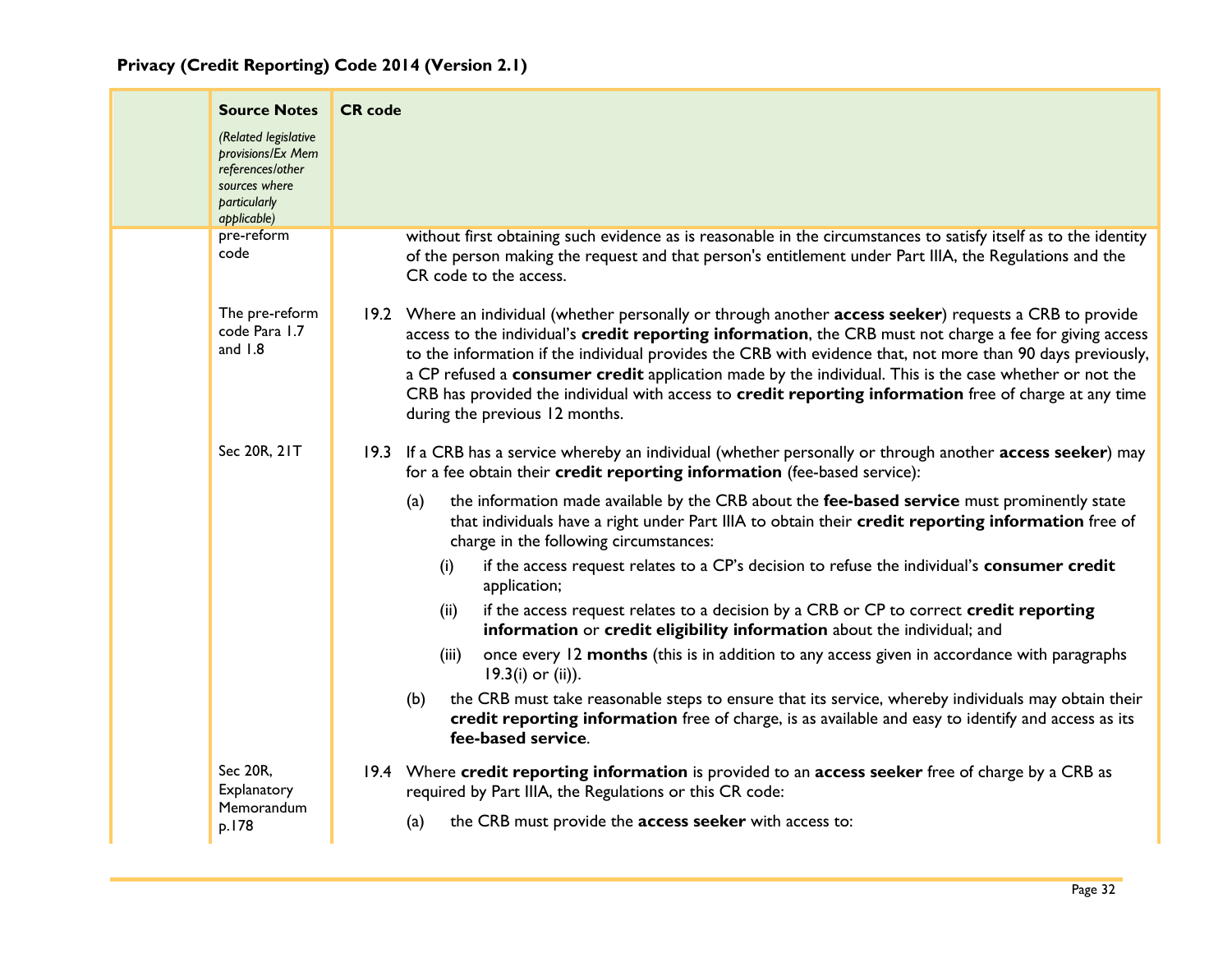| <b>Source Notes</b>                                                                                           | <b>CR</b> code                                                                                                                                                                                                                                                                                                                                                                            |
|---------------------------------------------------------------------------------------------------------------|-------------------------------------------------------------------------------------------------------------------------------------------------------------------------------------------------------------------------------------------------------------------------------------------------------------------------------------------------------------------------------------------|
| (Related legislative<br>provisions/Ex Mem<br>references/other<br>sources where<br>particularly<br>applicable) |                                                                                                                                                                                                                                                                                                                                                                                           |
|                                                                                                               | all credit information in relation to the individual currently held in the databases that the<br>(i)<br>CRB utilises for the purposes of making disclosures permitted under Part IIIA; and                                                                                                                                                                                                |
|                                                                                                               | all current CRB derived information about the individual that is available;<br>(ii)                                                                                                                                                                                                                                                                                                       |
|                                                                                                               | the CRB must present the information clearly and accessibly and provide reasonable explanation and<br>(b)<br>summaries of the information to assist the access seeker to understand the impact of the<br>information on the individual's credit worthiness;                                                                                                                               |
|                                                                                                               | the CRB may only provide the access seeker with a direct marketing communication where the<br>(c)<br>access seeker has provided his or her consent to receipt of this communication by opting in to<br>providing this consent. A pre-ticked consent box does not constitute opting in; and                                                                                                |
|                                                                                                               | if the CRB does not provide the information to the <b>access seeker</b> in the manner requested by the<br>(d)<br>access seeker, the CRB must take reasonable steps to provide access in a way that meets the<br>needs of the CRB and the individual.                                                                                                                                      |
| Sec 21T,                                                                                                      | 19.5 A CP:                                                                                                                                                                                                                                                                                                                                                                                |
| Para 2.21 of the<br>pre-reform                                                                                | must take reasonable steps to provide an accessible means for an individual to obtain access to<br>(a)<br>credit eligibility information about them;                                                                                                                                                                                                                                      |
| code                                                                                                          | should, unless unusual circumstances apply, provide access within 30 days of the request;<br>(b)                                                                                                                                                                                                                                                                                          |
|                                                                                                               | must present the information clearly and accessibly and provide reasonable explanations and<br>(c)<br>summaries of the information to assist the access seeker to understand the impact of the<br>information on the individual's credit worthiness; and                                                                                                                                  |
|                                                                                                               | must advise the individual that, in order to ensure that they have access to the most up-to-date<br>(d)<br>information, they should additionally request access to the credit reporting information held by<br>CRBs about them.                                                                                                                                                           |
| Explanatory<br>Memorandum<br>p.177                                                                            | 19.6 Where a CRB provides an access seeker with CRB derived information about the individual or a CP<br>provides an access seeker with CP derived information about the individual, this may be done in a<br>way that preserves the confidentiality of the methodology, data analysis methods, computer programs or<br>other information that is used to produce the derived information. |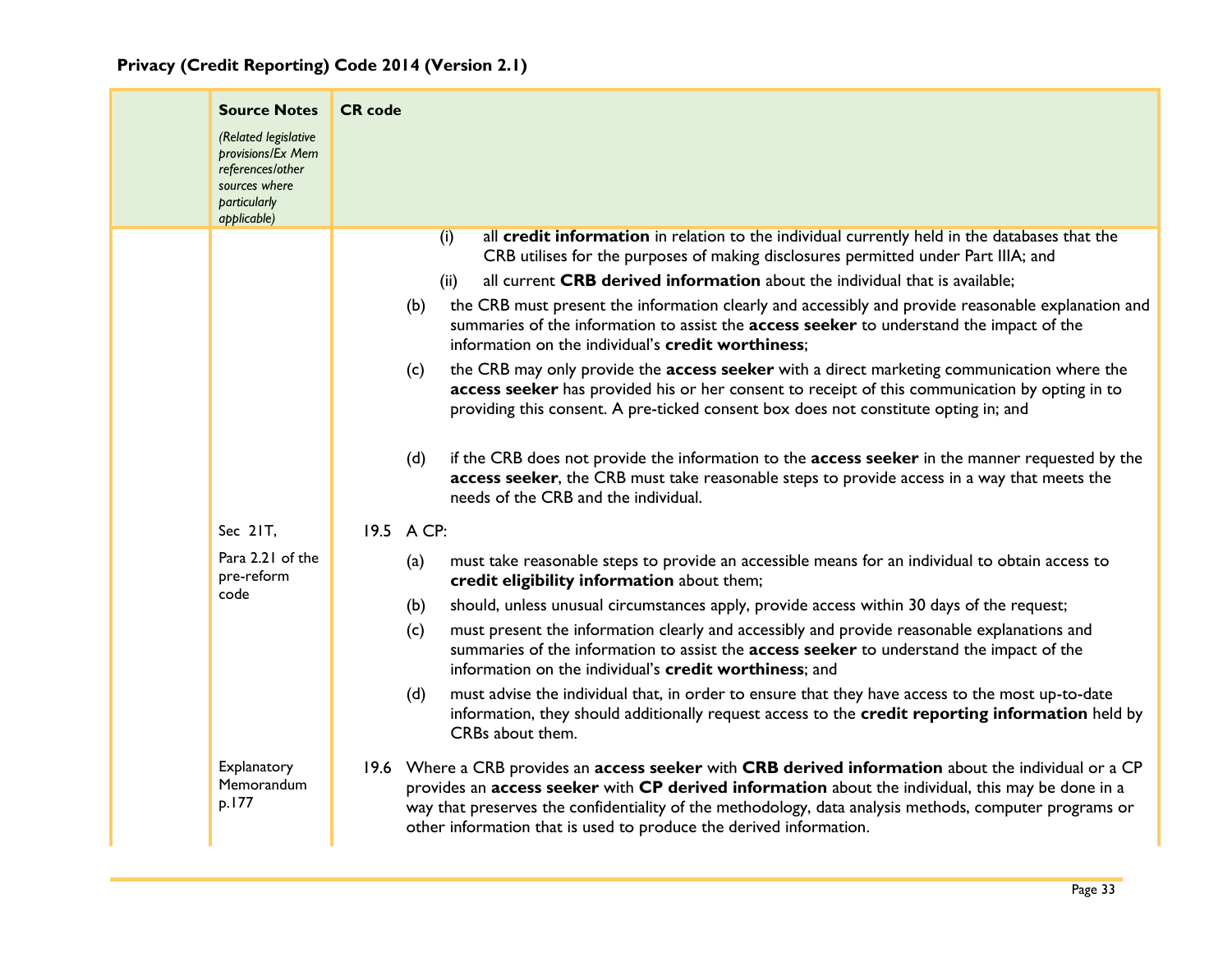<span id="page-34-0"></span>

|                                                             | <b>Source Notes</b><br>(Related legislative<br>provisions/Ex Mem<br>references/other<br>sources where<br><b>particularly</b><br>applicable) | <b>CR</b> code                                                                                                                                                                                                                                                                                                                                                                                                                                                                                                                                                                                                                                                                                                                                                                                                                                                                                                                                                                                                                                                                                                                                                                                                                                                                                                                                                                                                         |  |
|-------------------------------------------------------------|---------------------------------------------------------------------------------------------------------------------------------------------|------------------------------------------------------------------------------------------------------------------------------------------------------------------------------------------------------------------------------------------------------------------------------------------------------------------------------------------------------------------------------------------------------------------------------------------------------------------------------------------------------------------------------------------------------------------------------------------------------------------------------------------------------------------------------------------------------------------------------------------------------------------------------------------------------------------------------------------------------------------------------------------------------------------------------------------------------------------------------------------------------------------------------------------------------------------------------------------------------------------------------------------------------------------------------------------------------------------------------------------------------------------------------------------------------------------------------------------------------------------------------------------------------------------------|--|
| <b>Privacy Act</b><br><b>Part IIIA</b><br><b>Provisions</b> | Sec 20T, 21V                                                                                                                                | 20. Correction of information<br>Part IIIA provides an individual with correction of information rights. Where a CRB or CP is satisfied that credit-<br>related personal information is inaccurate, out-of-date, incomplete, irrelevant or misleading, the CRB or CP (as<br>applicable) must take reasonable steps to correct the information within 30 days or such longer period agreed to by the<br>individual in writing. Where necessary to resolve the correction request, the CRB or CP (as applicable) must consult<br>with other CRBs or CPs.                                                                                                                                                                                                                                                                                                                                                                                                                                                                                                                                                                                                                                                                                                                                                                                                                                                                 |  |
| Code<br><b>Obligations</b>                                  | Sec 2IV,<br>Explanatory<br>Memorandum<br>p.179<br>Sec 20T, 21V                                                                              | 20.1 Where:<br>a CP, that does not either disclose credit information to a CRB or request a CRB to disclose<br>(a)<br>credit reporting information to it, receives a correction request from an individual in<br>accordance with Part IIIA; and<br>the correction request relates to information that the CP does not hold;<br>(b)<br>the CP is able to meet the requirements of Sections 21V(3) and 21W(3) by:<br>consulting with CRBs or CPs to identify an entity that holds the relevant information;<br>(c)<br>(d)<br>giving the individual a written notice:<br>explaining that it does not hold the relevant information and does not participate in the credit<br>(i)<br>reporting system and so the correction has not been made;<br>informing the individual of an entity that holds the information to which the correction request<br>(ii)<br>relates and providing contact details for that entity; and<br>stating that if the individual is not satisfied with the response to the request the individual may<br>(iii)<br>access a recognised external dispute resolution scheme of which the CP is a member or<br>make a complaint to the Commissioner.<br>complying with the requirements of paragraphs 20.1(c) and (d) within 30 days of the individual's<br>(e)<br>request.<br>20.2 When a CRB or CP (the consulted CRB or CP) is consulted by another CRB or CP (the first responder<br>CRB or CP): |  |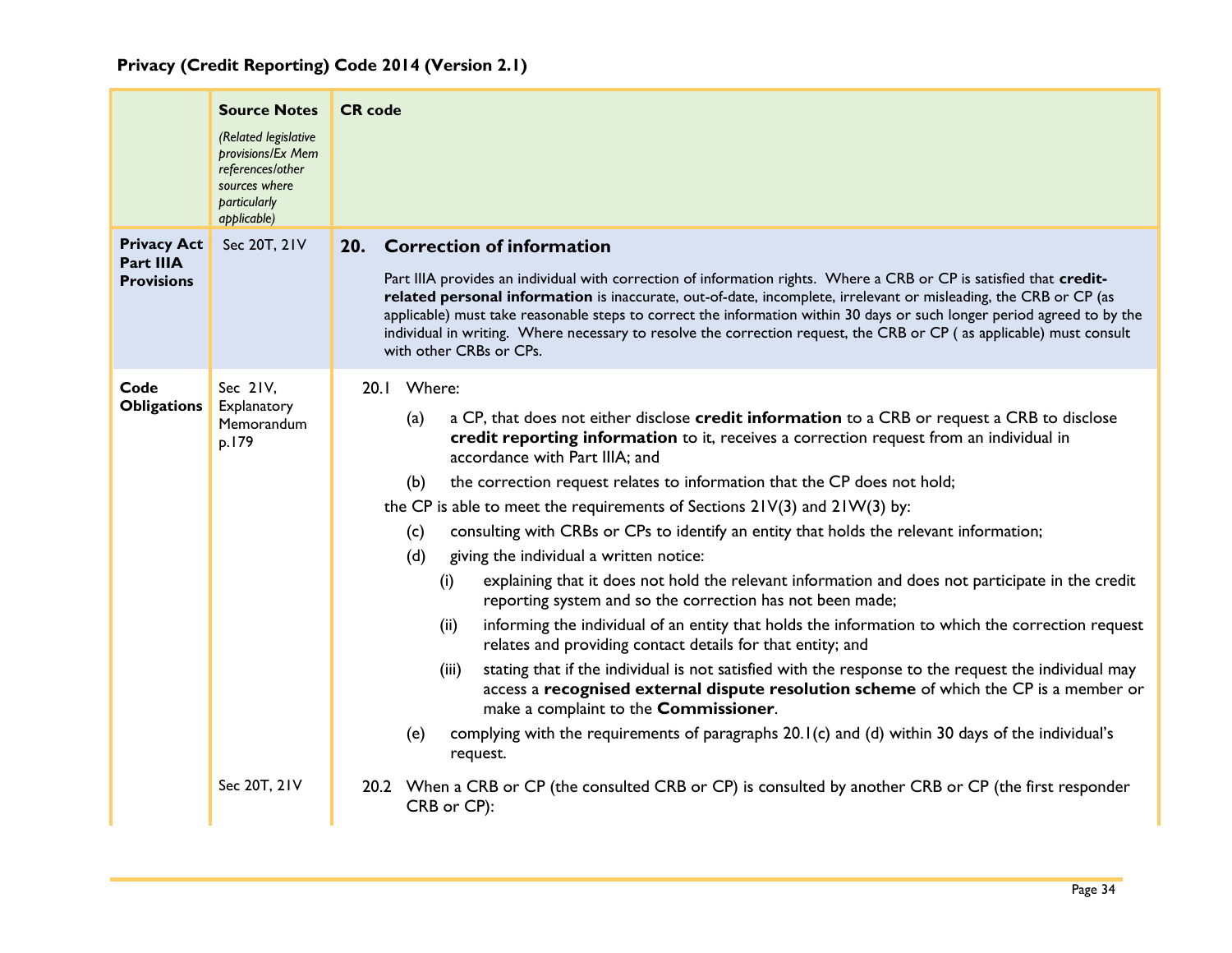|  | <b>Source Notes</b><br>(Related legislative<br>provisions/Ex Mem<br>references/other<br>sources where<br><b>particularly</b><br>applicable) | <b>CR</b> code                                                                                                                                                                                                                                                                                                                                                                                                                                                                                                                                                                           |
|--|---------------------------------------------------------------------------------------------------------------------------------------------|------------------------------------------------------------------------------------------------------------------------------------------------------------------------------------------------------------------------------------------------------------------------------------------------------------------------------------------------------------------------------------------------------------------------------------------------------------------------------------------------------------------------------------------------------------------------------------------|
|  |                                                                                                                                             | the first responder CRB or CP must take reasonable steps to provide the consultation<br>(a)<br>request to the consulted CRB or CP within a time period of five business days of the<br>correction request being made;                                                                                                                                                                                                                                                                                                                                                                    |
|  |                                                                                                                                             | (b)<br>when making the consultation request, the first responder CRB or CP must notify the<br>consulted CRB or CP the date when the 30-day period to resolve the individual's correction<br>request ends (the correction period);                                                                                                                                                                                                                                                                                                                                                        |
|  |                                                                                                                                             | the consulted CRB or CP must take reasonable steps to respond to the consultation<br>(c)<br>request as soon as practicable, and not less than five business days before the end of the<br>correction period (unless the consultation request is made less than five business days<br>before the end of correction period, in which case the response must be provided as soon<br>as practicable);                                                                                                                                                                                        |
|  |                                                                                                                                             | where the consulted CRB or CP will be unable to respond to the consultation request by<br>(d)<br>the end of the correction period, it must advise the first responder CRB or CP at least five<br>business days before the end of the correction period of the delay (unless the consultation<br>request is made less than five business days before the end of correction period, in which<br>case the advice must be provided as soon as practicable), the reasons for this and the<br>expected timeframe to respond to the consultation request. This timeframe must be<br>reasonable. |
|  | Sec 20T, 21V,<br>Explanatory<br>Memorandum<br>p.150, 180-1                                                                                  | 20.3 If a CRB or CP forms the view that it will not be able to resolve an individual's correction request within<br>the 30 day period required by Part IIIA, the CRB or CP (as applicable) must as soon as practicable:                                                                                                                                                                                                                                                                                                                                                                  |
|  |                                                                                                                                             | notify the individual of the delay, the reasons for this and the expected timeframe to resolve the<br>(a)<br>matter;                                                                                                                                                                                                                                                                                                                                                                                                                                                                     |
|  |                                                                                                                                             | seek the individual's agreement to an extension for a period that is reasonable in the circumstances;<br>(b)<br>and                                                                                                                                                                                                                                                                                                                                                                                                                                                                      |
|  |                                                                                                                                             | advise that the individual may complain to a recognised external dispute resolution scheme of<br>(c)<br>which the CRB or CP (as applicable) is a member – and provide the contact details for that scheme<br>- or, in the case of a CP that is not a member of one, to the Commissioner; and                                                                                                                                                                                                                                                                                             |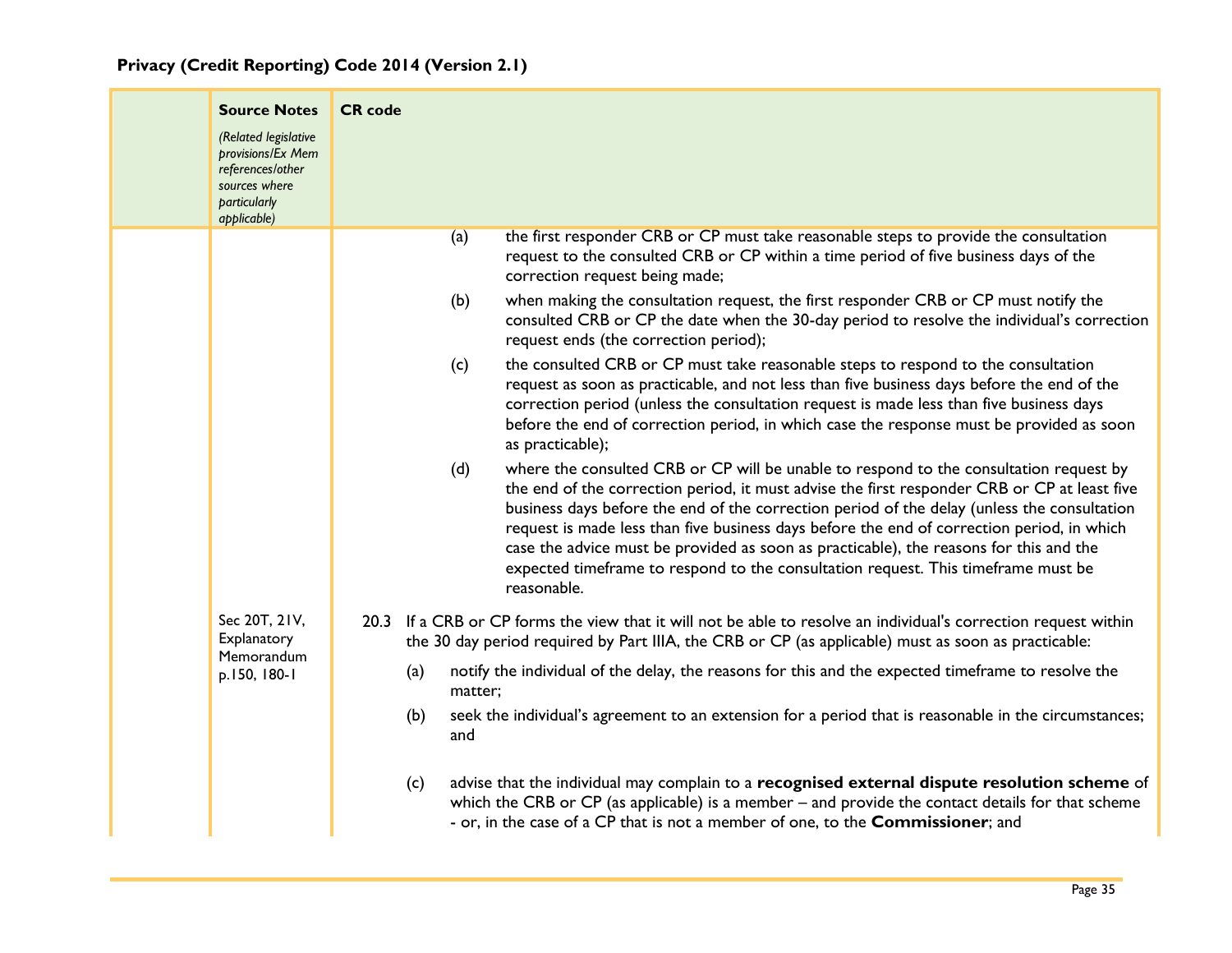| <b>Source Notes</b>                                                                                           | <b>CR</b> code |       |                                                                                                                                                                                                                                                                                                                                                                                                 |
|---------------------------------------------------------------------------------------------------------------|----------------|-------|-------------------------------------------------------------------------------------------------------------------------------------------------------------------------------------------------------------------------------------------------------------------------------------------------------------------------------------------------------------------------------------------------|
| (Related legislative<br>provisions/Ex Mem<br>references/other<br>sources where<br>particularly<br>applicable) |                |       |                                                                                                                                                                                                                                                                                                                                                                                                 |
|                                                                                                               | (d)            |       | if the individual has not agreed to the requested extension, provide a response to the correction<br>request within the timeframe sought for extension.                                                                                                                                                                                                                                         |
| Sec 20S(1),                                                                                                   |                |       | 20.4 When correcting credit-related personal information:                                                                                                                                                                                                                                                                                                                                       |
| 20T(2), 21U(1),<br>21V(2)                                                                                     | (a)            |       | If a CRB or CP receives a correction request, they must determine whether the credit-related<br>personal information needs to be corrected as soon as practicable.                                                                                                                                                                                                                              |
|                                                                                                               | (b)            |       | If a CRB or CP is satisfied that credit-related personal information needs to be corrected<br>(whether in response to a correction request, or under section 20S or section 21U), the CRB's or<br>CP's obligation to take reasonable steps to correct the information will be satisfied where the CRB<br>or CP, or a CRB or CP consulted in relation to the correction request (as applicable): |
|                                                                                                               |                | (i)   | corrects the credit information corrects the credit information, where this correction is in<br>response to a correction request, within five business days of determining the correction<br>should occur and otherwise as soon as practicable;                                                                                                                                                 |
|                                                                                                               |                | (ii)  | takes reasonable steps to ensure that any future derived information is based on the corrected<br>credit information; and                                                                                                                                                                                                                                                                       |
|                                                                                                               |                | (iii) | takes reasonable steps to ensure that any derived information that is based on the uncorrected<br>credit information is not disclosed or used for the purpose of assessing the credit worthiness of<br>the individual to whom the information relates.                                                                                                                                          |
|                                                                                                               | 20.5           |       |                                                                                                                                                                                                                                                                                                                                                                                                 |
|                                                                                                               | (a)            | lf:   |                                                                                                                                                                                                                                                                                                                                                                                                 |
|                                                                                                               |                | (i)   | an individual enters into a new arrangement with a CP of the kind referred to in Section<br>$6S(1)(c)$ or a CP has disclosed <b>payment information</b> in relation to the individual; and                                                                                                                                                                                                      |
|                                                                                                               |                | (ii)  | the individual requests a CRB to correct the credit reporting information held by the CRB<br>about the individual by removing default information that relates to an overdue payment<br>that is the subject of that new arrangement or payment information; and                                                                                                                                 |
|                                                                                                               |                | (iii) | the request is made on the basis that the overdue payment occurred because of the<br>unavoidable consequences of circumstances beyond the individual's control, such as natural<br>disaster, bank error in processing a direct debit or fraud,                                                                                                                                                  |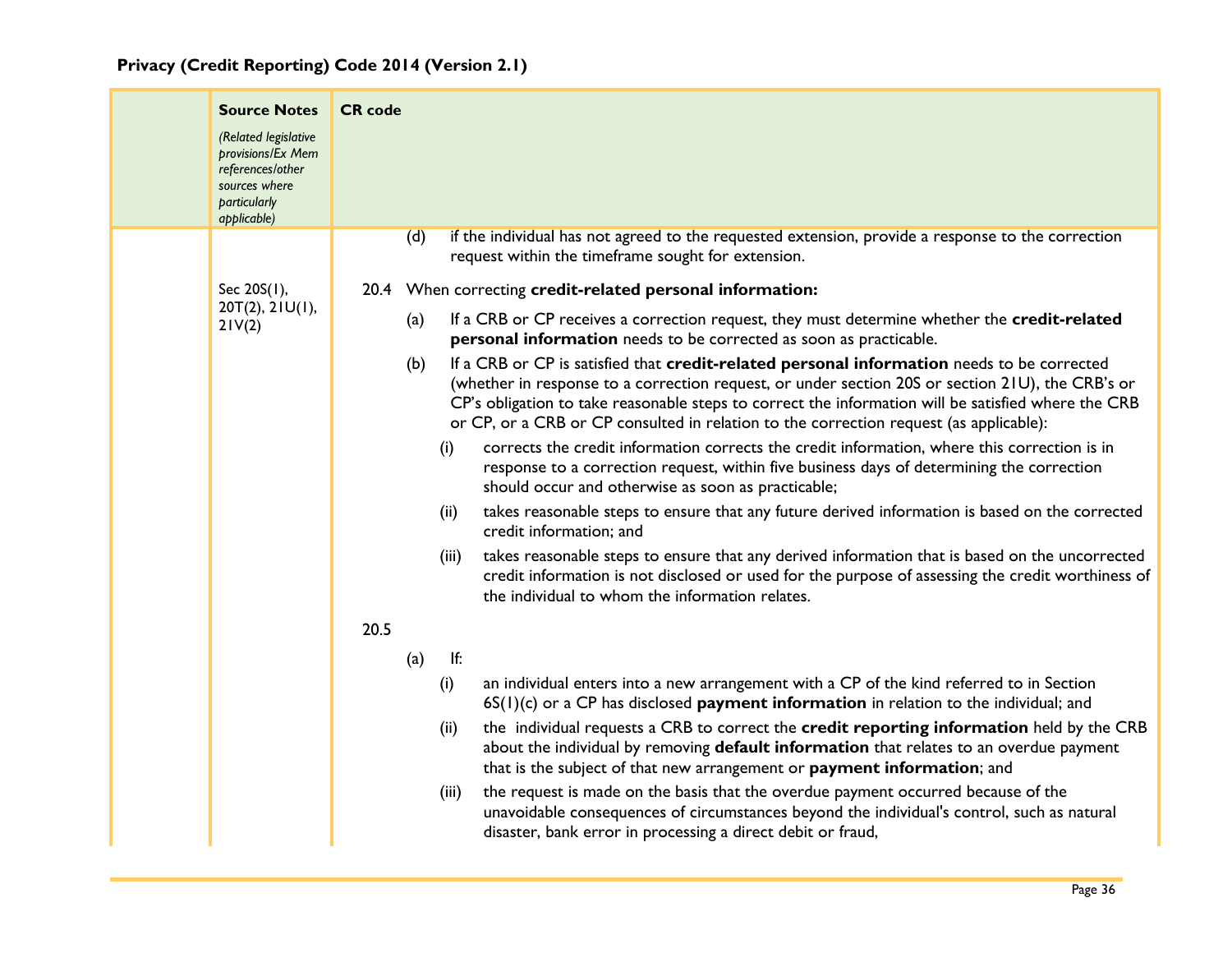| <b>Source Notes</b><br>(Related legislative<br>provisions/Ex Mem<br>references/other<br>sources where<br><b>particularly</b><br>applicable) | <b>CR</b> code                                                                                                                                                                                                                                                                                                                                                                                                                                                                                                                                                                                                                                                                                                                                                                                                                                                                                                                                                                                                                                                                                                                                                                                                                                                                                                                                                                                                                                                                                                                                                                                                                                                                                                                                                                                                                                                                                                                                                                                                                          |
|---------------------------------------------------------------------------------------------------------------------------------------------|-----------------------------------------------------------------------------------------------------------------------------------------------------------------------------------------------------------------------------------------------------------------------------------------------------------------------------------------------------------------------------------------------------------------------------------------------------------------------------------------------------------------------------------------------------------------------------------------------------------------------------------------------------------------------------------------------------------------------------------------------------------------------------------------------------------------------------------------------------------------------------------------------------------------------------------------------------------------------------------------------------------------------------------------------------------------------------------------------------------------------------------------------------------------------------------------------------------------------------------------------------------------------------------------------------------------------------------------------------------------------------------------------------------------------------------------------------------------------------------------------------------------------------------------------------------------------------------------------------------------------------------------------------------------------------------------------------------------------------------------------------------------------------------------------------------------------------------------------------------------------------------------------------------------------------------------------------------------------------------------------------------------------------------------|
| Sec 20U, 21W<br>Para 1.14, 3.14,<br>3.15 of the pre-<br>reform code                                                                         | the CRB must, in consultation with the CP that disclosed the relevant default information, consider<br>whether the default information is inaccurate, out-of-date, incomplete, irrelevant or misleading,<br>having regard to the purpose for which the information is held by the CRB.<br>Where, under paragraph 20.5(a), the CRB and CP are satisfied that the default information is<br>(b)<br>inaccurate, out-of-date, incomplete, irrelevant or misleading, having regard to the purpose for which<br>the information is held by the CRB, the CRB must agree to correct the credit reporting<br>information about the individual by destroying the default information.<br>20.6 On request by an individual, a CRB must correct the credit reporting information held by it in relation<br>to the individual by destroying any default information that relates to a payment that the individual is<br>overdue in making to a CP if, at the time of the correction request, the CP is prevented by a statute of<br>limitations from recovering the amount of the overdue payment.<br>20.7 A CRB or CP must notify an individual of a decision about a correction request made by the individual<br>under Section 20T or Section 21V within 5 business days of the decision. Where the decision is to<br>correct the information, the notice must:<br>include all relevant credit reporting information or credit eligibility information (as<br>(a)<br>applicable) held by the CRB or CP (as applicable) so that the individual can check that the<br>information has been appropriately corrected;<br>explain:<br>(b)<br>that the individual has a right under this CR code to obtain their credit reporting<br>(i)<br>information from a CRB free of charge if the access request relates to a decision by a CRB or<br>a CP to correct information about the individual; and<br>how that right may be exercised; and<br>(ii)<br>if the CRB or CP (as applicable) is proposing to rely upon paragraph 20.9 of this CR code:<br>(c) |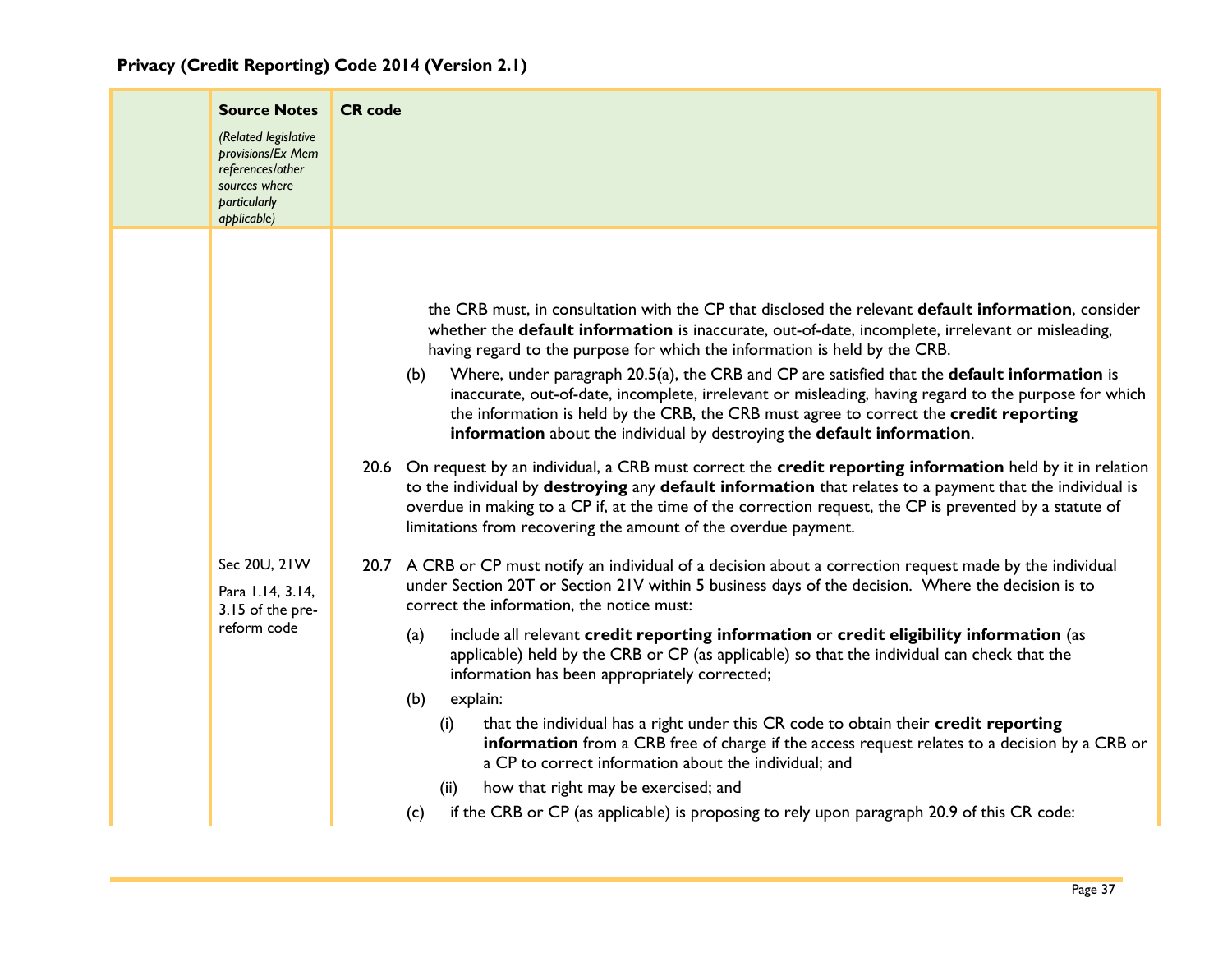| <b>Source Notes</b><br>(Related legislative<br>provisions/Ex Mem<br>references/other<br>sources where<br>particularly<br>applicable)                                                | <b>CR</b> code                                                                                                                                                                                                                                                                                                                                                                                                                                                                                                                                                                                                                                                                                                                                                                                                                                                                                                                                                                                                                                                                                                                                                                                                                                                                                                                                                                                                                                                                                                                                                |
|-------------------------------------------------------------------------------------------------------------------------------------------------------------------------------------|---------------------------------------------------------------------------------------------------------------------------------------------------------------------------------------------------------------------------------------------------------------------------------------------------------------------------------------------------------------------------------------------------------------------------------------------------------------------------------------------------------------------------------------------------------------------------------------------------------------------------------------------------------------------------------------------------------------------------------------------------------------------------------------------------------------------------------------------------------------------------------------------------------------------------------------------------------------------------------------------------------------------------------------------------------------------------------------------------------------------------------------------------------------------------------------------------------------------------------------------------------------------------------------------------------------------------------------------------------------------------------------------------------------------------------------------------------------------------------------------------------------------------------------------------------------|
|                                                                                                                                                                                     | explain what CRBs, CPs and affected information recipients the CRB or CP (as applicable)<br>(i)<br>is intending to notify to fulfil its notification obligation under Part IIIA, the Regulations and this<br>CR code; and<br>ask the individual if there is any other CP or affected information recipient that the<br>(ii)<br>individual would like the CRB or CP (as applicable) to notify of the correction.<br>20.8 Where a CRB or CP corrects credit-related personal information by updating identification<br>information about an individual, the CRB or CP (as applicable) is not obliged to notify any previous                                                                                                                                                                                                                                                                                                                                                                                                                                                                                                                                                                                                                                                                                                                                                                                                                                                                                                                                     |
| Section 20S(2),<br>20U(2), 21U(2)<br>$21W(2)$ ,<br>Explanatory<br>Memorandum<br>p.149, 179-80,<br>Para 1.14 of the<br>pre-reform<br>code,<br>Para 3.15 of the<br>pre-reform<br>code | recipient of the information about the updating of that information, unless requested by the individual.<br>20.9 Where a CRB or CP corrects credit-related personal information and this gives rise to an obligation<br>under Part IIIA to give notice to a CRB, CP or affected information recipient, unless it is impracticable<br>or illegal to give that notice, the notification obligation is taken to be met where:<br>the correcting CRB or CP gives notice of the correction to:<br>(a)<br>all CRBs to which it disclosed the pre-corrected information;<br>(i)<br>all CPs and affected information recipients to which it disclosed the pre-corrected<br>(ii)<br>information within the previous 3 months; and<br>any other CP or affected information recipient that has been nominated by the individual<br>(iii)<br>and to which it disclosed the pre-corrected information more than 3 months previously;<br>if notice is given (in accordance with paragraph 20.9(a)) to a CP or affected information<br>(b)<br>recipient that previously received CRB derived information or CP derived information that<br>is no longer correct by reason of the correction, the notice includes revised CRB derived<br>information or CP derived information (as applicable) that has been derived using the<br>corrected information and such identification information or credit ID information necessary to<br>identify the individual and their consumer credit to the CP; and<br>the notice is given within 7 business days of the correction.<br>(c) |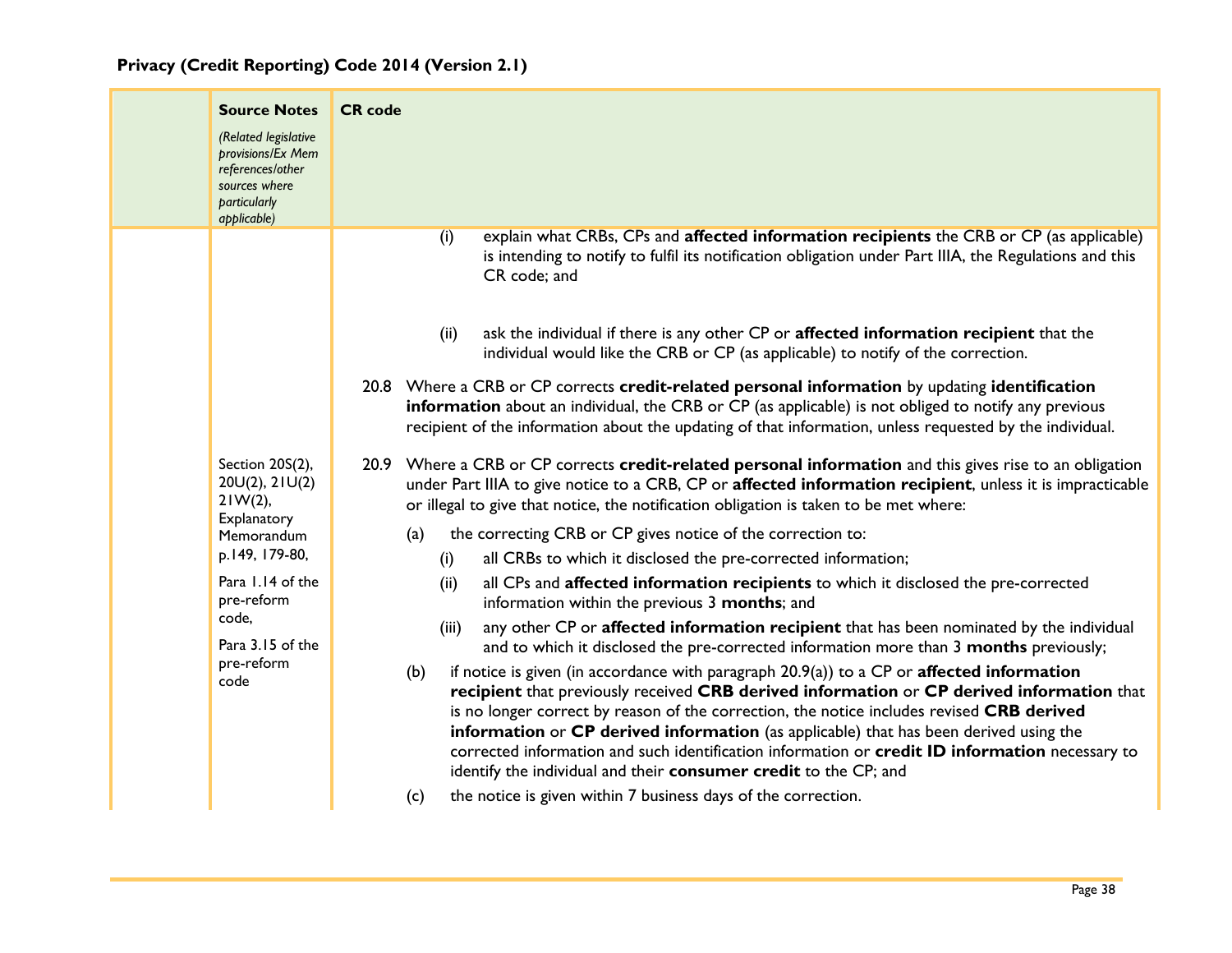<span id="page-39-0"></span>

|                                                      | <b>Source Notes</b><br>(Related legislative<br>provisions/Ex Mem<br>references/other<br>sources where<br>particularly<br>applicable) | <b>CR</b> code                                                                                                                                                                                                                                                                                                                                                                                                                                                                                                                                                                                                                                                                                                                                                                                                                                                                                                                                                                                    |
|------------------------------------------------------|--------------------------------------------------------------------------------------------------------------------------------------|---------------------------------------------------------------------------------------------------------------------------------------------------------------------------------------------------------------------------------------------------------------------------------------------------------------------------------------------------------------------------------------------------------------------------------------------------------------------------------------------------------------------------------------------------------------------------------------------------------------------------------------------------------------------------------------------------------------------------------------------------------------------------------------------------------------------------------------------------------------------------------------------------------------------------------------------------------------------------------------------------|
|                                                      |                                                                                                                                      | 20.10 Where an individual makes a correction request under Section 20T or Section 21V the complaint handling<br>provisions in Division 5 of Part IIIA will not apply to that request, even if the correction request includes<br>an expression of dissatisfaction by the individual about an act or practice by the CRB or CP (as applicable).                                                                                                                                                                                                                                                                                                                                                                                                                                                                                                                                                                                                                                                    |
| <b>Privacy Act</b><br>Part IIIA<br><b>Provisions</b> | Div 5,                                                                                                                               | 21. Complaints<br>Part IIIA enables an individual to complain either to a CRB or a CP about an act that may breach Part IIIA (other than<br>certain provisions pertaining to access or corrections) or the CR code (other than an obligation that pertains to a Part<br>IIIA excluded provision). The complaint must be acknowledged within 7 days, investigated and where necessary<br>consultation with other CRBs or CPs must occur. A decision must be made in relation to the complaint within 30 days<br>or longer period agreed to by the individual in writing.                                                                                                                                                                                                                                                                                                                                                                                                                           |
| Code<br><b>Obligations</b>                           | Explanatory<br>Memorandum<br>p.189,<br>Para 3.1, 3.2, of<br>the pre-reform<br>code<br>Sec 23B,                                       | 21.1 Where a CRB or CP is required by Australian law, a condition of a licence issued by a regulatory authority<br>or an enforceable Industry Code requirement to meet complaints handling requirements, the CRB or CP<br>must comply with those requirements for the purposes of a complaint under Part IIIA. Any other CRB or<br>CP must comply with the following sections of ISO 10002:2018(E) Quality management - Customer<br>satisfaction - Guidelines for complaints handling in organisations for the purposes of a complaint under Part IIIA:<br>Section 4 Guiding Principles;<br>(a)<br>Section 5.2 Leadership and Commitment;<br>(b)<br>Section 6.4 Resources;<br>(c)<br>Section 8.1 Collection of information; and<br>(d)<br>(e)<br>Section 8.2 Analysis and evaluation of complaints.<br>21.2 A CRB must be a member of a recognised external dispute resolution scheme.<br>21.3 A CRB or CP that is consulted by another CRB or CP about a complaint must take reasonable steps to |
|                                                      | Explanatory<br>Memorandum<br>p.191                                                                                                   | respond to the consultation request as soon as practicable.                                                                                                                                                                                                                                                                                                                                                                                                                                                                                                                                                                                                                                                                                                                                                                                                                                                                                                                                       |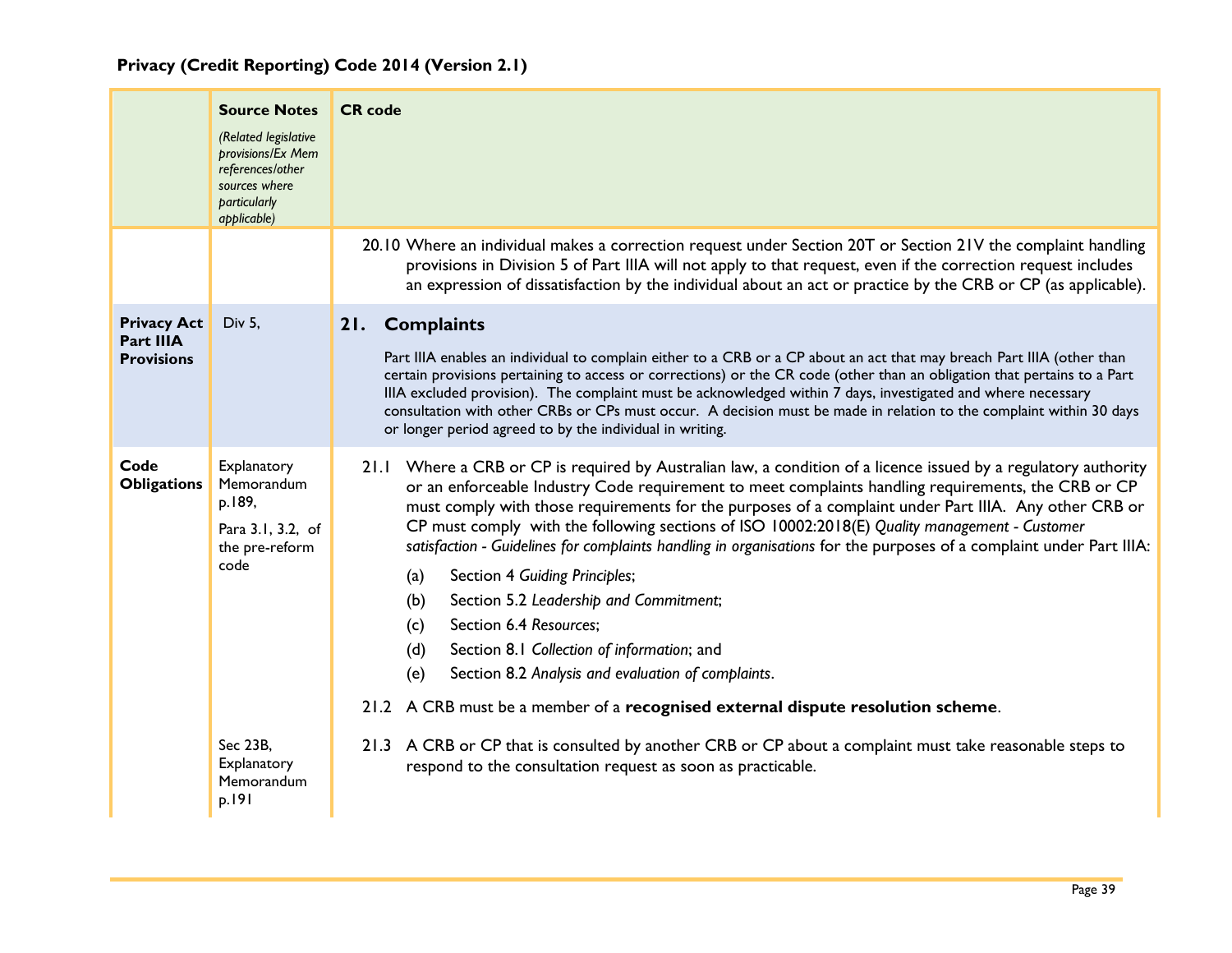<span id="page-40-0"></span>

|                                | <b>Source Notes</b><br>(Related legislative<br>provisions/Ex Mem<br>references/other<br>sources where<br>particularly<br>applicable) | <b>CR</b> code                                                                                                                                                                                                                                                                                                        |
|--------------------------------|--------------------------------------------------------------------------------------------------------------------------------------|-----------------------------------------------------------------------------------------------------------------------------------------------------------------------------------------------------------------------------------------------------------------------------------------------------------------------|
|                                | Sec 23B(5)                                                                                                                           | 21.4 If a CRB or CP forms the view that it will not be able to resolve a complaint within the 30 day period<br>required by Part IIIA, the CRB or CP (as applicable) must:                                                                                                                                             |
|                                |                                                                                                                                      | inform the individual of this before the end of that period and provide the reason for the delay, the<br>(a)<br>expected timeframe to resolve the complaint and seek their agreement to an extension for a period<br>that is reasonable in the circumstances; and                                                     |
|                                |                                                                                                                                      | advise that the person may complain to the recognised external dispute resolution scheme of<br>(b)<br>which the CRB or CP (as applicable) is a member $-$ and provide the contact details for that scheme<br>- or, in the case of a CP that is not a member of such a scheme, to the Commissioner.                    |
|                                | Sec 23C(6)                                                                                                                           | 21.5 Where a CRB has an obligation under Section 23C(2), unless it is impracticable or illegal to do so, to give<br>notice to a CP about a complaint relating to a CRB's act or practice that may breach Section 20S, this<br>obligation is taken to be met if the CRB gives notice as soon as practicable to:        |
|                                |                                                                                                                                      | if the complaint relates to credit information that was disclosed to the CRB by a $CP -$ that CP;<br>(a)<br>any other CP to which the CRB disclosed the credit information to which the complaint relates<br>(b)<br>in the previous 3 months; and                                                                     |
|                                |                                                                                                                                      | any other CP that has been nominated by the individual for this purpose.<br>(c)                                                                                                                                                                                                                                       |
|                                | Sec 23C(6)                                                                                                                           | 21.6 Where a CP has an obligation under Section $23C(3)$ , unless it is impracticable or illegal to do so, to give<br>notice to a CRB or CP about a complaint relating to a CP's act or practice that may breach Section 21U,<br>this obligation is taken to be met if the CP gives notice as soon as practicable to: |
|                                |                                                                                                                                      | if the complaint relates to credit information that was disclosed to the CP by a CRB or another<br>(a)<br>$CP - that CRB$ or $CP$ ;                                                                                                                                                                                   |
|                                |                                                                                                                                      | any other CRB or CP to which the CP disclosed the credit information to which the complaint<br>(b)<br>relates in the previous 3 months; and                                                                                                                                                                           |
|                                |                                                                                                                                      | any other CP that has been nominated by the individual for this purpose.<br>(c)                                                                                                                                                                                                                                       |
| <b>Privacy Act</b>             |                                                                                                                                      | 22. Record keeping                                                                                                                                                                                                                                                                                                    |
| Part IIIA<br><b>Provisions</b> |                                                                                                                                      | Part IIIA imposes various obligations on CRBs and CPs to keep records where credit information is used or disclosed.                                                                                                                                                                                                  |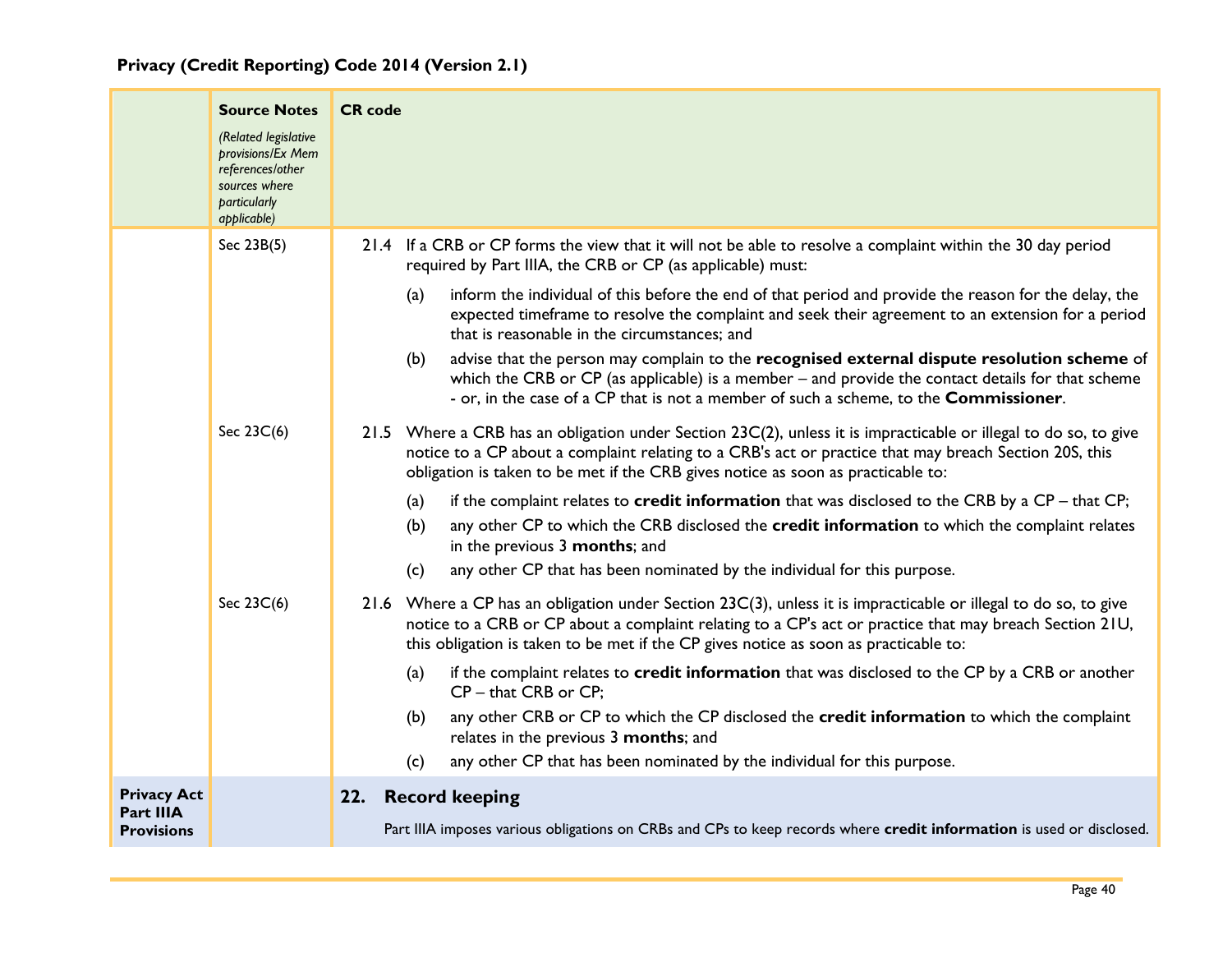|                            | <b>Source Notes</b><br>(Related legislative<br>provisions/Ex Mem<br>references/other<br>sources where<br>particularly<br>applicable) | <b>CR</b> code                                                                                                                                                                                                                                                                                                                                                                                                                                                                                                                                                                                                                                                                                                                                                                                                                                                                                                                                                                                                                                                                                                                                                                                                                                                                                                                                                                                                                                                                                                                                                                                                                                                                                                                                                                                                                                             |
|----------------------------|--------------------------------------------------------------------------------------------------------------------------------------|------------------------------------------------------------------------------------------------------------------------------------------------------------------------------------------------------------------------------------------------------------------------------------------------------------------------------------------------------------------------------------------------------------------------------------------------------------------------------------------------------------------------------------------------------------------------------------------------------------------------------------------------------------------------------------------------------------------------------------------------------------------------------------------------------------------------------------------------------------------------------------------------------------------------------------------------------------------------------------------------------------------------------------------------------------------------------------------------------------------------------------------------------------------------------------------------------------------------------------------------------------------------------------------------------------------------------------------------------------------------------------------------------------------------------------------------------------------------------------------------------------------------------------------------------------------------------------------------------------------------------------------------------------------------------------------------------------------------------------------------------------------------------------------------------------------------------------------------------------|
| Code<br><b>Obligations</b> | Explanatory<br>Memorandum<br>p.139,<br>Para 1.17, 2.14,<br>2.14A, 2.19 of<br>the pre-reform<br>code                                  | 22.1 Each CRB and CP must maintain adequate records that evidence their compliance with Part IIIA, the<br>Regulations and this CR code.<br>22.2 In particular, each CRB and CP must maintain the following records:<br>where credit-related personal information is destroyed to meet obligations under Part IIIA,<br>(a)<br>the Regulations and this CR code (but only if this is possible);<br>in the case of a CP that receives credit eligibility information disclosed to it by another CP:<br>(b)<br>the date on which that information was disclosed;<br>(i)<br>the CP who disclosed the information;<br>(ii)<br>(iii)<br>a brief description of the type of information disclosed; and<br>the evidence relied upon that the consent requirements have been met;<br>(iv)<br>for each disclosure that a CRB or CP makes of credit reporting information or credit<br>(c)<br>eligibility information (as applicable):<br>the date of the disclosure;<br>(i)<br>a brief description of the type of information disclosed;<br>(ii)<br>the CP, affected information recipient or other person to whom the disclosure was made;<br>(iii)<br>and<br>evidence that the disclosure was permitted under Part IIIA, the Regulations or the CR code;<br>(iv)<br>records of any consent provided by an individual for the purposes of Part IIIA, the Regulations or<br>(d)<br>the CR code;<br>in the case of a $CP$ – records of any written notice given to an individual stating that a consumer<br>(e)<br>credit application has been refused within 90 days of disclosure by a CRB to the CP of credit<br>reporting information in relation to that individual; and<br>records of correspondence and actions taken in relation to:<br>(f)<br>requests to establish or extend a ban period;<br>(i)<br>requests for, or notifications of, corrections;<br>(ii) |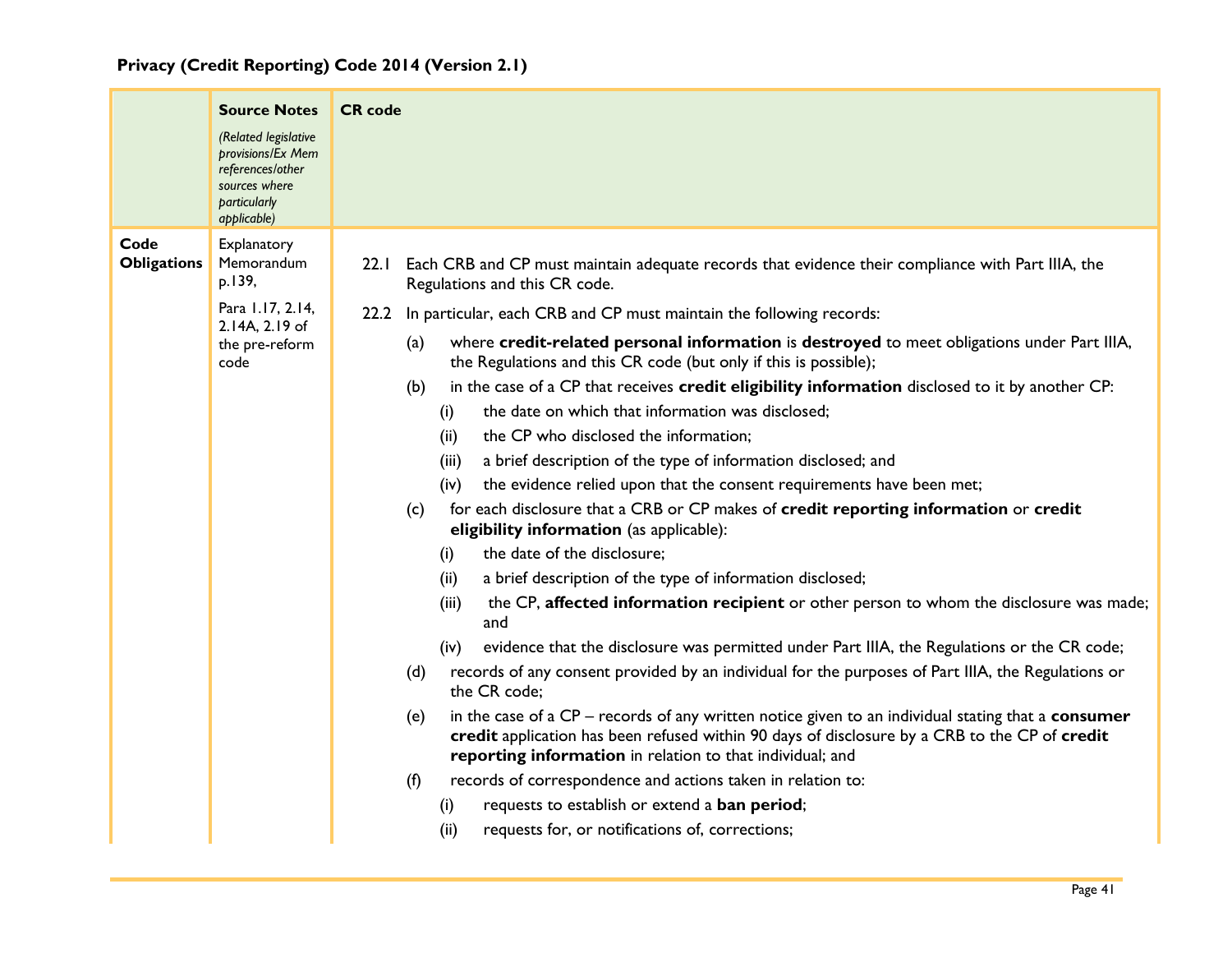<span id="page-42-0"></span>

|                                                             | <b>Source Notes</b><br>(Related legislative<br>provisions/Ex Mem<br>references/other<br>sources where<br>particularly<br>applicable) | <b>CR</b> code                                                                                                                                                                                                                                                                                                                                                                                                                                                                                                                                                                                                                                                                                                                                                                                                                                                                                                                                                      |
|-------------------------------------------------------------|--------------------------------------------------------------------------------------------------------------------------------------|---------------------------------------------------------------------------------------------------------------------------------------------------------------------------------------------------------------------------------------------------------------------------------------------------------------------------------------------------------------------------------------------------------------------------------------------------------------------------------------------------------------------------------------------------------------------------------------------------------------------------------------------------------------------------------------------------------------------------------------------------------------------------------------------------------------------------------------------------------------------------------------------------------------------------------------------------------------------|
|                                                             |                                                                                                                                      | complaints;<br>(iii)<br>pre-screening requests by a CP; and<br>(iv)<br>(v)<br>monitoring and auditing of CPs in accordance with Part IIIA, the Regulations and this CR code.<br>22.3 Records must be retained for a minimum period of 5 years from the date on which the record is made<br>unless, in the case of a CRB, the record includes information that the CRB is required by Part IIIA, the<br>Regulations or the CR code to destroy at the end of the applicable retention period, in which case the<br>record must be retained for the duration of that retention period only.                                                                                                                                                                                                                                                                                                                                                                            |
| <b>Privacy Act</b><br><b>Part IIIA</b><br><b>Provisions</b> | Sec 20N and<br>20Q.                                                                                                                  | 23. Credit reporting system integrity<br>Part IIIA includes measures to facilitate credit reporting system integrity including an obligation on CRBs to ensure that<br>regular audits are conducted by an independent person to determine whether CPs are complying with aspects of their<br>contractual obligations to the CRB.                                                                                                                                                                                                                                                                                                                                                                                                                                                                                                                                                                                                                                    |
| Code<br><b>Obligations</b>                                  | Sec 20N and<br>20Q.<br>Explanatory<br>Memorandum<br>p.30 and p.145<br>Sec 20N and<br>20Q                                             | 23.1 To ensure that CRBs are able to tailor the frequency and extent of the audits required by sections 20N<br>and 20Q to the CPs that present the greatest risk of non-compliance, a CRB must establish a documented,<br>risk based program to monitor CPs' compliance with their obligations under Part IIIA, incorporated in<br>their agreements with the CRB, to ensure:<br>that credit information that the CP discloses to the CRB is accurate, up-to-date and complete;<br>(a)<br>that credit reporting information that the CRB discloses to the CP is protected by the CP from<br>(b)<br>misuse, interference and loss and from unauthorised access, modification or disclosure; and<br>that the CP takes the steps in relation to requests to correct credit-related personal<br>(c)<br>information required by Part IIIA, the Regulations and this CR code.<br>23.2 The risk based program established by a CRB for the purposes of paragraph 23.1 must: |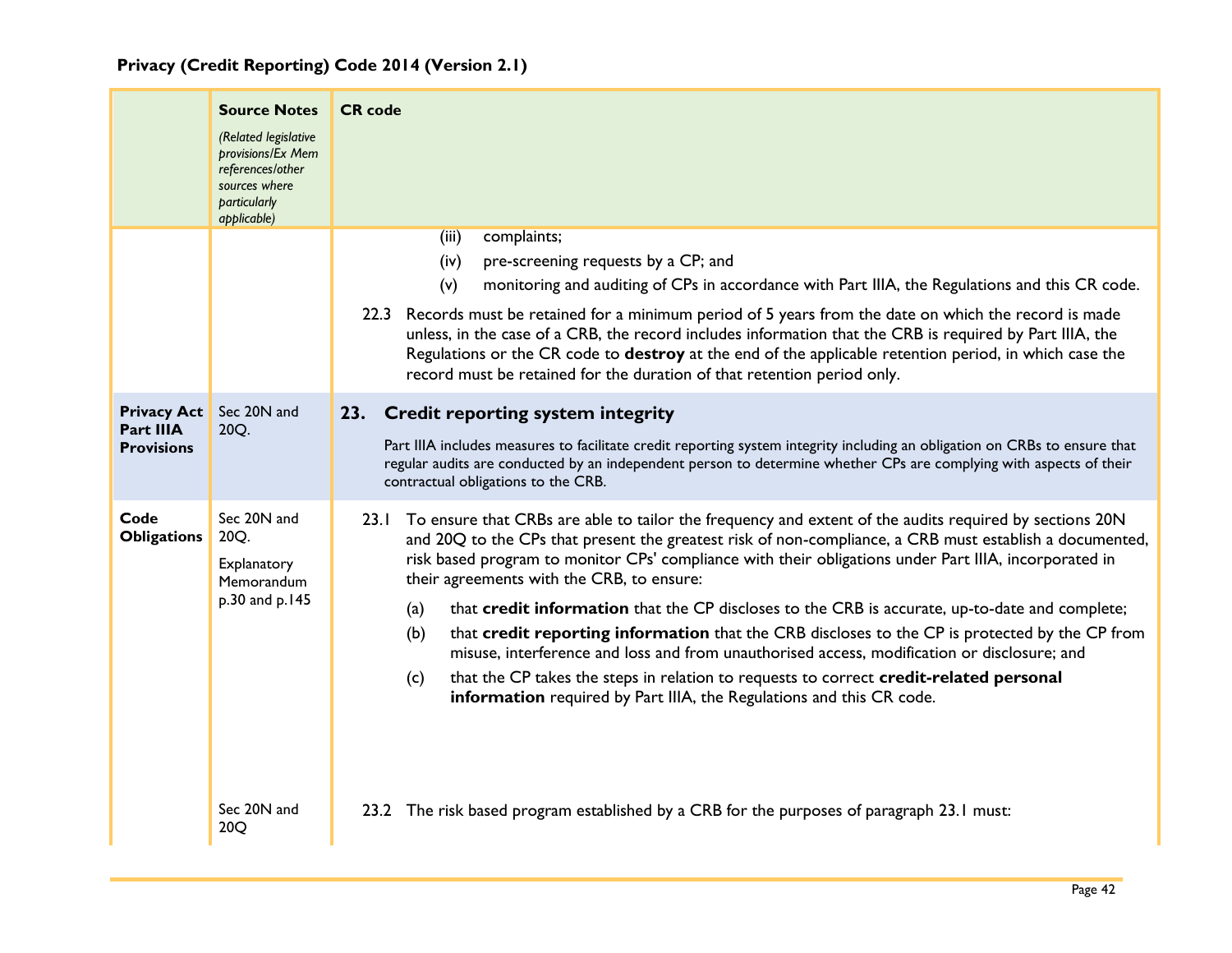| <b>Source Notes</b><br>(Related legislative                                           | <b>CR</b> code                                                                                                                                                                                                                 |
|---------------------------------------------------------------------------------------|--------------------------------------------------------------------------------------------------------------------------------------------------------------------------------------------------------------------------------|
| provisions/Ex Mem<br>references/other<br>sources where<br>particularly<br>applicable) |                                                                                                                                                                                                                                |
|                                                                                       | identify and evaluate indicators of risk of non-compliance by CPs with the obligations referred to in<br>(a)<br>paragraph 23.1;                                                                                                |
|                                                                                       | assess the risk posed by CPs of significant non-compliance with those obligations utilising those risk<br>(b)<br>indicators and the range of information available to the CRB including correction requests and<br>complaints; |
|                                                                                       | utilise a reasonable range of monitoring techniques to validate and update those risk assessments<br>(c)<br>from time to time (which could, for example, include questionnaires or attestations);                              |
|                                                                                       | include an audit program for CPs to assess compliance with the obligations referred to in paragraph<br>(d)<br>23.1.                                                                                                            |
| Sec 20N(3)(b),<br>20Q(2)(b)                                                           | 23.3 To be independent and so eligible under Part IIIA to conduct an audit of a CP as part of the CRB's auditing<br>program referred to in paragraph 23.2:                                                                     |
|                                                                                       | an auditor must not be a director or employee of the CP, have a significant financial interest in the<br>(a)<br>CP or, at any time during the previous 12 months, had any such relationship or interest;                       |
|                                                                                       | if the auditor is an employee of the CRB – the CRB's organisational structure and supervision<br>(b)<br>arrangements must achieve functional independence for the auditor;                                                     |
|                                                                                       | if the auditor is an employee of an industry funded organisation - the organisation's governance and<br>(c)<br>supervision arrangements must achieve functional independence for the auditor; and                              |
|                                                                                       | the auditor must not have any other association that would impair the perception of the auditor's<br>(d)<br>independence, nor had any such association at any time during the previous 12 months.                              |
|                                                                                       | 23.4 A CRB must take reasonable steps to ensure that a person who conducts an audit of a CP as part of the<br>CRB's auditing program referred to in paragraph 23.2 has sufficient expertise for the role including:            |
|                                                                                       | knowledge of the requirements of Part IIIA, the Regulations and this CR code;<br>(a)<br>(b)<br>knowledge of audit methodology and previous experience in conducting audits; and                                                |
|                                                                                       | (c)<br>credit reporting system experience.                                                                                                                                                                                     |
|                                                                                       | 23.5 Subject to paragraphs 23.3 and 23.4, a CRB's CP auditing program for the purposes of paragraph 23.2(d)<br>may utilise as auditors:                                                                                        |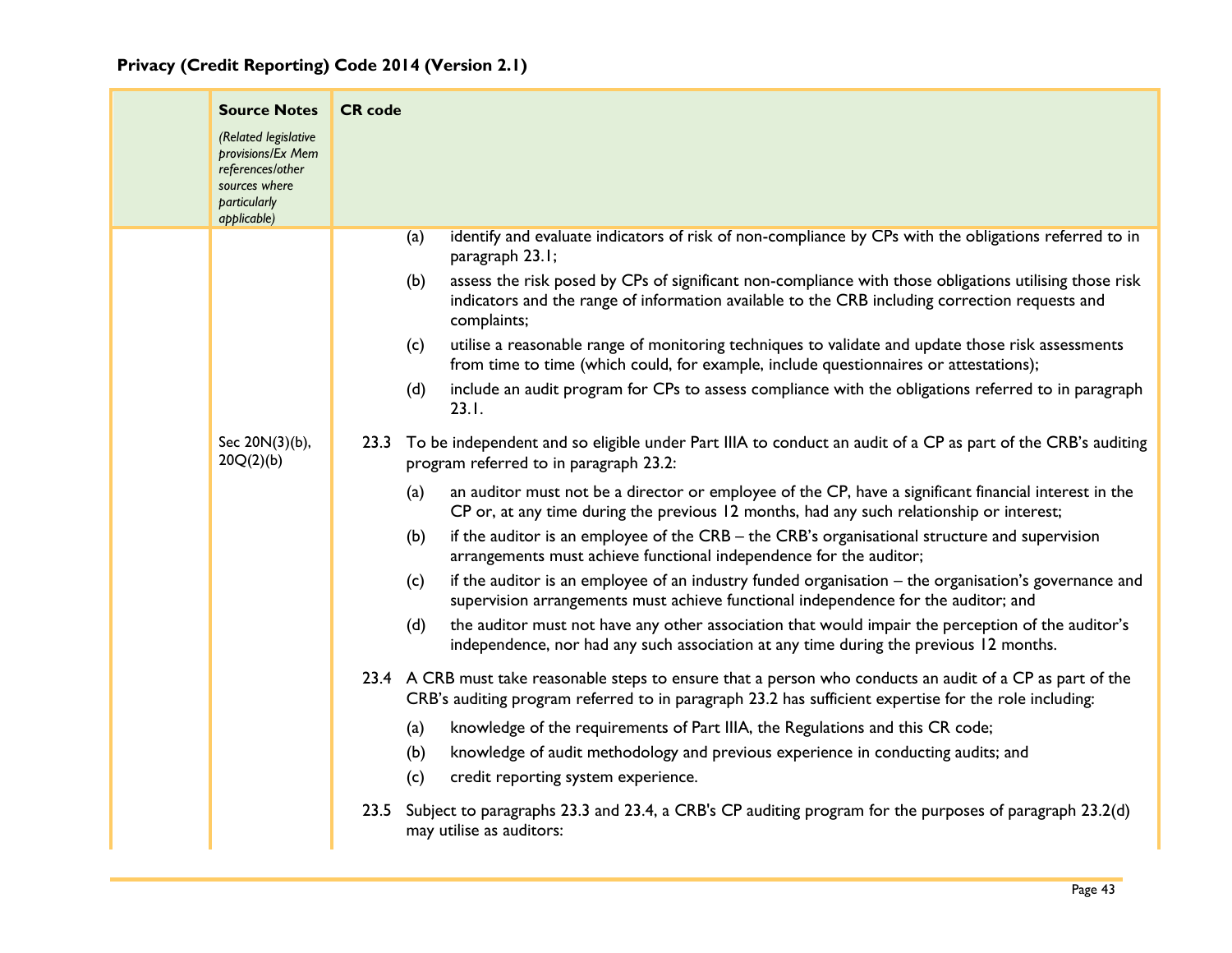|  | <b>Source Notes</b><br>(Related legislative<br>provisions/Ex Mem<br>references/other<br>sources where<br>particularly | <b>CR</b> code                                                                                                                                                                                                                                           |
|--|-----------------------------------------------------------------------------------------------------------------------|----------------------------------------------------------------------------------------------------------------------------------------------------------------------------------------------------------------------------------------------------------|
|  | applicable)                                                                                                           |                                                                                                                                                                                                                                                          |
|  |                                                                                                                       | a CRB's compliance or auditing team;<br>(a)<br>consultants engaged by the CRB;<br>(b)<br>consultants engaged by the CP where the CRB is satisfied as to the consultant's independence and<br>(c)<br>expertise; or                                        |
|  |                                                                                                                       | an industry funded organisation where the CRB is satisfied as to that organisation's independence<br>(d)<br>and expertise.                                                                                                                               |
|  |                                                                                                                       | 23.6 The CRB must take reasonable steps to ensure that its audit oversight, including reporting arrangements,<br>is sufficient to enable the CRB to form a view as to whether the CP is complying with the obligations<br>referred to in paragraph 23.1. |
|  |                                                                                                                       | 23.7 A CP must permit a person, who conducts an audit of a CP as part of the CRB's auditing program referred<br>to in paragraph 23.2, to have reasonable access to the CP's records for the purposes of carrying out the<br>audit.                       |
|  | Sec 20N and<br>20Q                                                                                                    | 23.8 A CP must take reasonable steps to rectify issues identified in the course of an audit undertaken pursuant<br>to the CRB's auditing program referred to in paragraph 23.2.                                                                          |
|  | Explanatory<br>Memorandum<br>p.30 and p.145                                                                           |                                                                                                                                                                                                                                                          |
|  | Explanatory<br>Memorandum<br>p.30 and p.146                                                                           | 23.9 Where a CP fails to meet its contractual obligations to a CRB to comply with Part IIIA, the Regulations<br>and this CR code and in particular fails to:                                                                                             |
|  |                                                                                                                       | ensure that the credit information that the CP discloses to the CRB is accurate, up-to-date and<br>(a)<br>complete; or                                                                                                                                   |
|  |                                                                                                                       | protect credit reporting information disclosed to the CP by a CRB from misuse, interference or<br>(b)<br>loss, or unauthorised access, modification or disclosure;                                                                                       |
|  |                                                                                                                       | the CRB will take such action as is reasonable in the circumstances, which may include termination of the<br>agreement. However, termination may only occur if the CRB first provides the CP with reasonable notice of                                   |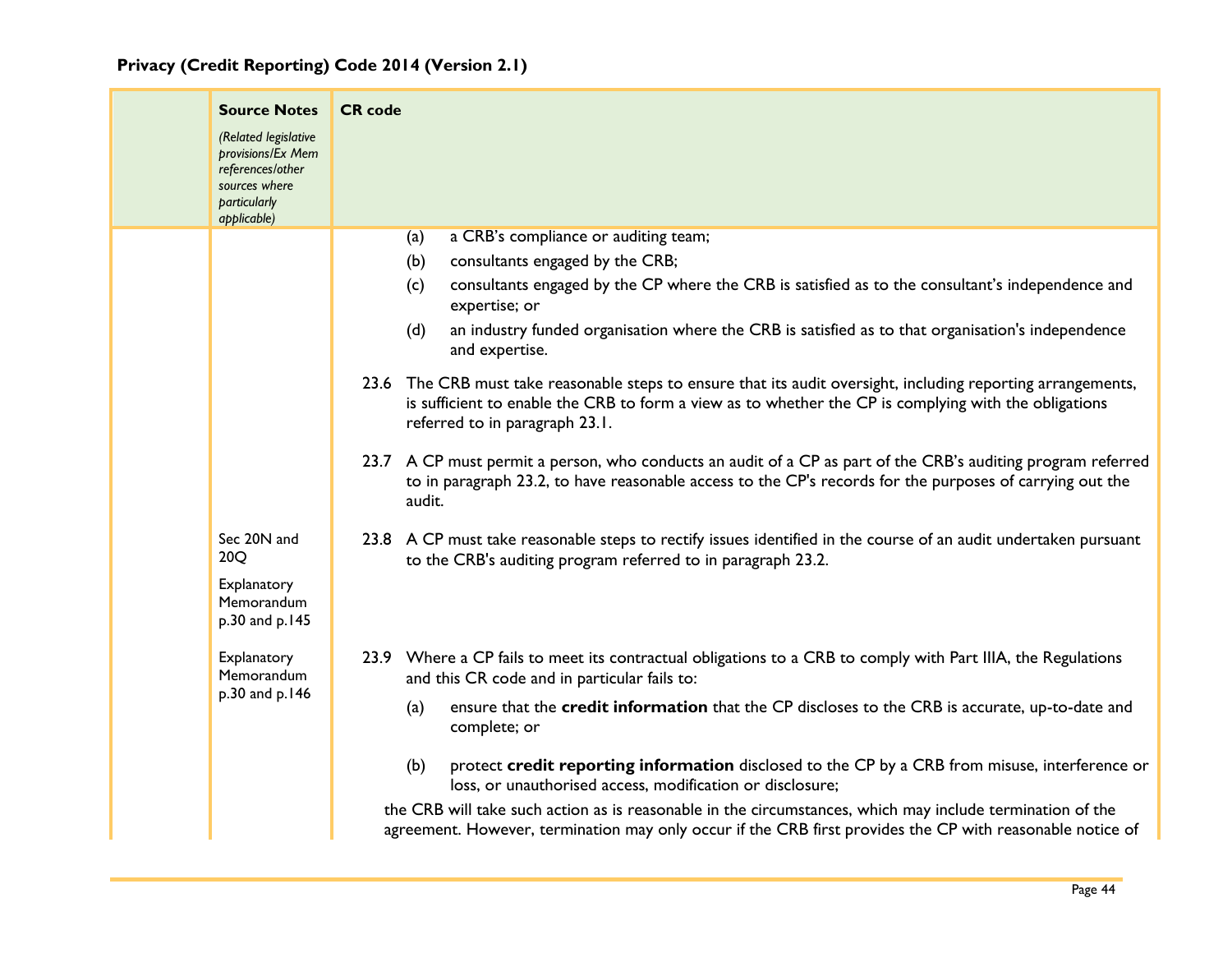| <b>Source Notes</b>                                                                                           | <b>CR</b> code                                                                                                                                                                                                                                                                                                                               |
|---------------------------------------------------------------------------------------------------------------|----------------------------------------------------------------------------------------------------------------------------------------------------------------------------------------------------------------------------------------------------------------------------------------------------------------------------------------------|
| (Related legislative<br>provisions/Ex Mem<br>references/other<br>sources where<br>particularly<br>applicable) |                                                                                                                                                                                                                                                                                                                                              |
|                                                                                                               | its intention to terminate the agreement and an opportunity to trigger the dispute resolution procedures in<br>paragraph 23.10.                                                                                                                                                                                                              |
| Explanatory<br>Memorandum<br>p.146                                                                            | 23.10 Where disputes arise between two or more CRBs, CPs and affected information recipients in relation<br>to actions undertaken or required to fulfil their obligations under Part IIIA, the Regulations or this CR<br>code, the parties to the dispute must endeavour to resolve the dispute in a fair and efficient way.                 |
|                                                                                                               | 23.11 A CRB must publish on its website, by 31 August each year, a report for the financial year ending on 30<br>June of the same year (or in the case of the report provided in 2014, for the period beginning on the date<br>of commencement of this CR code and ending on 30 June 2014) that includes information about the<br>following: |
|                                                                                                               | <b>ACCESS</b>                                                                                                                                                                                                                                                                                                                                |
|                                                                                                               | Individuals provided access without charge - the percentage calculated in accordance with the<br>(a)<br>following formula:                                                                                                                                                                                                                   |
|                                                                                                               | % = AI(WC)/ IND $\times$ 100 where:                                                                                                                                                                                                                                                                                                          |
|                                                                                                               | Al(WC) is the number individuals given access to their credit reporting information (without<br>charge) by the CRB during the reporting period; and IND is the number of individuals about whom<br>credit information is held at the end of the reporting period;                                                                            |
|                                                                                                               | Individuals provided access with a charge - the percentage calculated in accordance with the<br>(b)<br>following formula:                                                                                                                                                                                                                    |
|                                                                                                               | % = AI(C)/ IND $\times$ 100 where:                                                                                                                                                                                                                                                                                                           |
|                                                                                                               | AI(C) is the number of individuals given access to their credit reporting information by the CRB<br>during the reporting period where the individual used a fee-based service; and IND is the number of<br>individuals about whom credit information is held at the end of the reporting period;                                             |
|                                                                                                               | <b>CORRECTIONS</b>                                                                                                                                                                                                                                                                                                                           |
|                                                                                                               | Correction requests received – the percentage calculated in accordance with the following formula:<br>(c)                                                                                                                                                                                                                                    |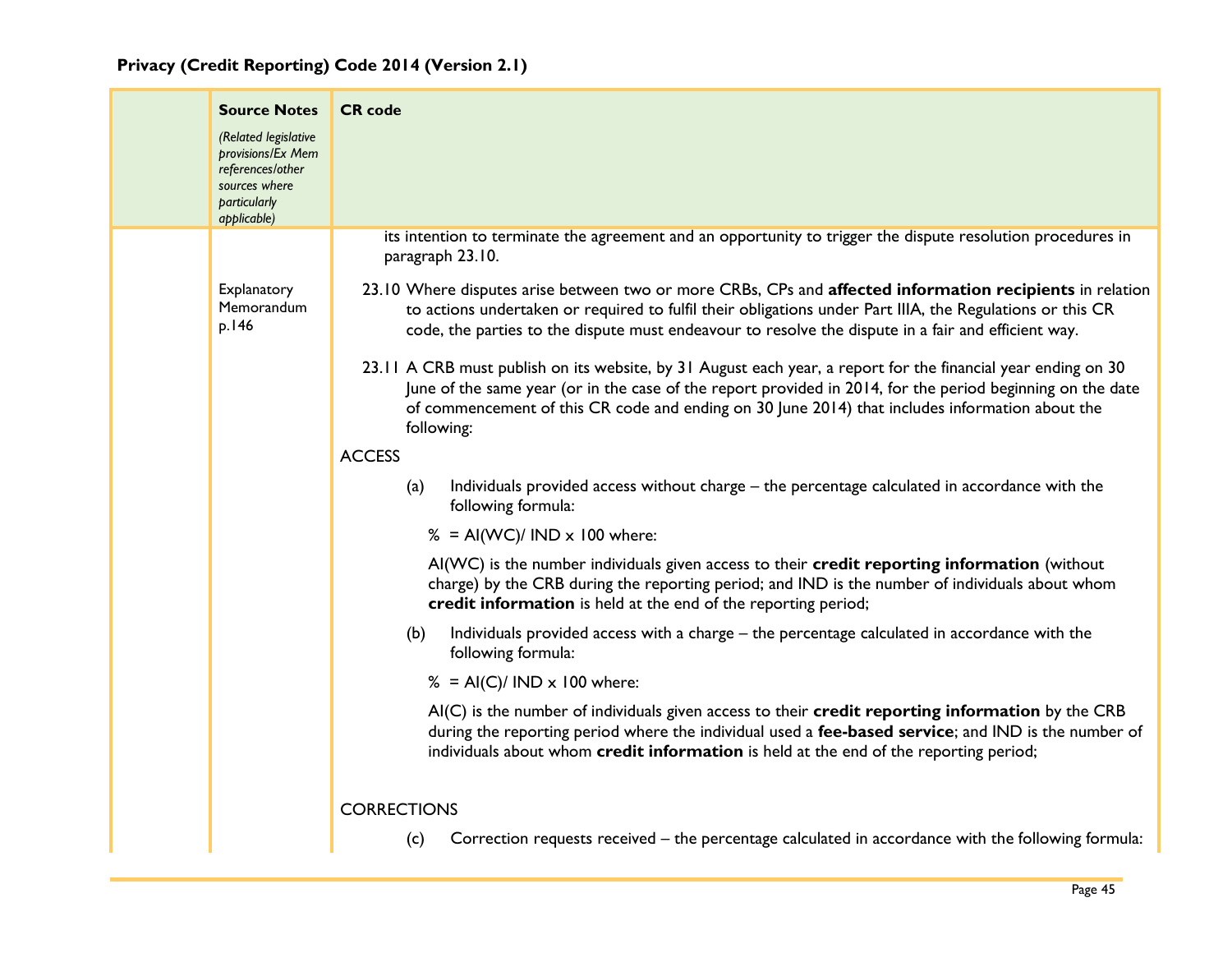| <b>Source Notes</b>                                                                                           | <b>CR</b> code                                                                                                                                                                                                                                                                                                    |
|---------------------------------------------------------------------------------------------------------------|-------------------------------------------------------------------------------------------------------------------------------------------------------------------------------------------------------------------------------------------------------------------------------------------------------------------|
| (Related legislative<br>provisions/Ex Mem<br>references/other<br>sources where<br>particularly<br>applicable) |                                                                                                                                                                                                                                                                                                                   |
|                                                                                                               | $% = CR/IND \times 100$ where:                                                                                                                                                                                                                                                                                    |
|                                                                                                               | CR is the number of correction requests received by the CRB during the reporting period; and IND is<br>the number of individuals about whom credit information is held at the end of the reporting period;                                                                                                        |
|                                                                                                               | Successful corrections requests - the percentage calculated in accordance with the following<br>(d)<br>formula:                                                                                                                                                                                                   |
|                                                                                                               | $\%$ = SCR/ CR x 100 where:                                                                                                                                                                                                                                                                                       |
|                                                                                                               | SCR is the number of successful correction requests, that is, correction requests received by the CRB<br>during the reporting period where the CRB was satisfied that a correction should be made; and CR is<br>the number of correction requests received by the CRB during the reporting period;                |
|                                                                                                               | Corrections finalisation period – the average number of days taken to finalise a correction calculated<br>(e)<br>in accordance with the following formula:                                                                                                                                                        |
|                                                                                                               | Average days $= TD/ TC$ where:                                                                                                                                                                                                                                                                                    |
|                                                                                                               | TD is the total number of calendar days taken from receipt to a finalisation for all correction requests<br>finalised by the CRB during the reporting period; and TC is the total number of corrections finalised by<br>the CRB during the reporting period;                                                      |
|                                                                                                               | Other corrections made – the percentage calculated in accordance with the following formula:<br>(f)                                                                                                                                                                                                               |
|                                                                                                               | $% = OCR/ IND \times 100$ where:                                                                                                                                                                                                                                                                                  |
|                                                                                                               | OCR is the number of other corrections, that is, corrections made by the CRB during the reporting<br>period that were not made in response to a correction request from the relevant individual; and IND is<br>the number of individuals about whom credit information is held at the end of the reporting period |
|                                                                                                               | Types of corrections made – information about<br>(g)                                                                                                                                                                                                                                                              |
|                                                                                                               | the types of correction requests received and corrections made during the reporting period<br>(i)<br>(including a % figure for each correction type against all types);                                                                                                                                           |
|                                                                                                               | the industry sectors from which the information that was corrected originated from.<br>(ii)                                                                                                                                                                                                                       |
|                                                                                                               |                                                                                                                                                                                                                                                                                                                   |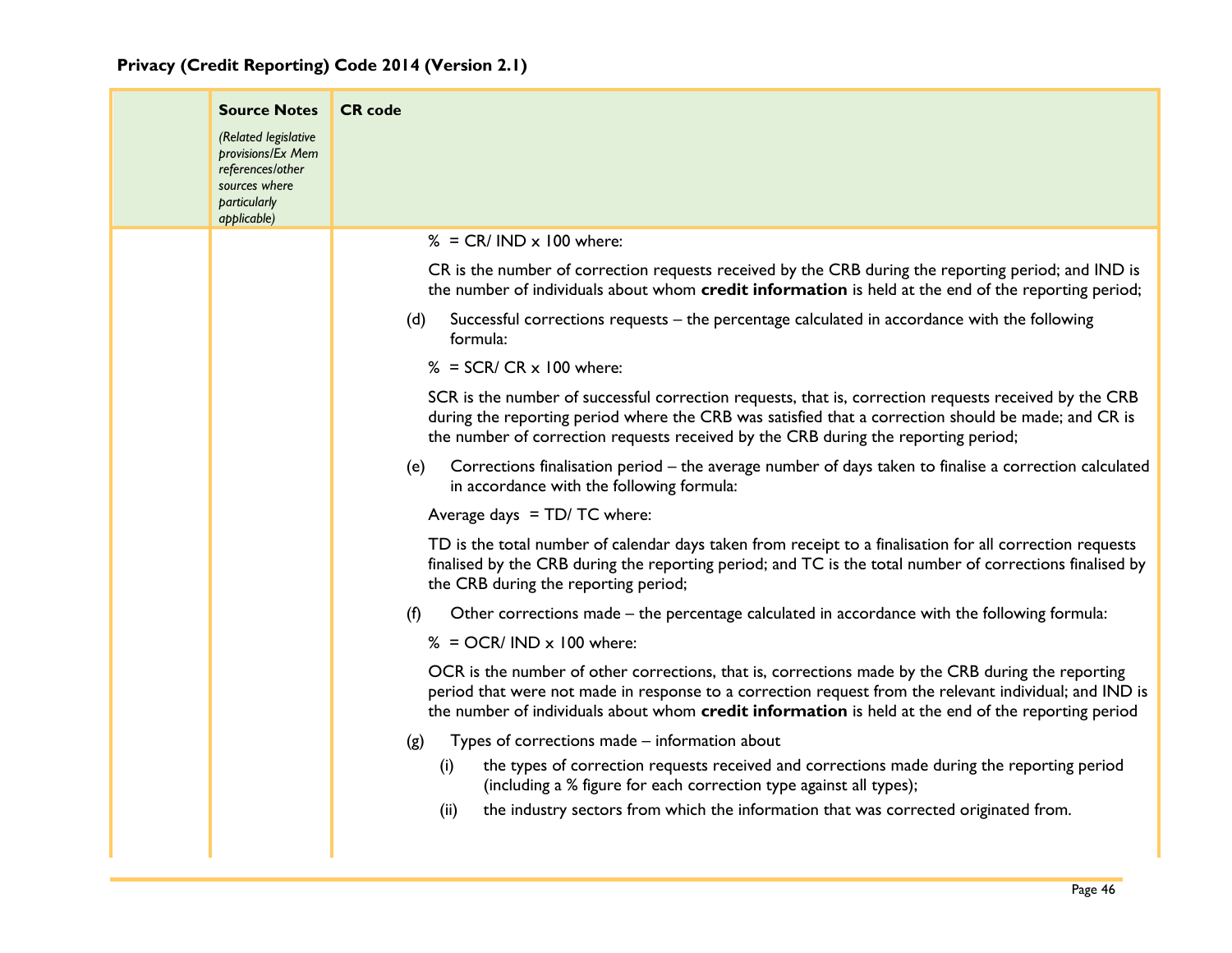| <b>Source Notes</b>                                                            | <b>CR</b> code                                                                                                                                                                                                                                      |
|--------------------------------------------------------------------------------|-----------------------------------------------------------------------------------------------------------------------------------------------------------------------------------------------------------------------------------------------------|
| (Related legislative<br>provisions/Ex Mem<br>references/other<br>sources where |                                                                                                                                                                                                                                                     |
| particularly<br>applicable)                                                    |                                                                                                                                                                                                                                                     |
|                                                                                | <b>COMPLAINTS</b>                                                                                                                                                                                                                                   |
|                                                                                | (h)<br>Complaints received – the percentage calculated in accordance with the following formula:                                                                                                                                                    |
|                                                                                | $\% = C/ \text{IND} \times 100 \text{ where:}$                                                                                                                                                                                                      |
|                                                                                | C is the number of complaints received by the CRB during the reporting period; and IND is the<br>number of individuals about whom credit information is held at the end of the reporting period;                                                    |
|                                                                                | Types of complaints – information about the types of complaints that were received by the CRB<br>(i)<br>during the reporting period (including a % figure for each complaint type against all types)                                                |
|                                                                                | Complaints finalised – the percentage calculated in accordance with the following formula:<br>(i)                                                                                                                                                   |
|                                                                                | $%$ = F/ IND $\times$ 100 where:                                                                                                                                                                                                                    |
|                                                                                | F is the number of complaints finalised by the CRB during the reporting period; and IND is the number<br>of individuals about whom credit information is held at the end of the reporting period;                                                   |
|                                                                                | Complaint finalisation period – the average number of days taken to finalise a complaint calculated in<br>(k)<br>accordance with the following formula:                                                                                             |
|                                                                                | Average days $= TD / TCP$ where:                                                                                                                                                                                                                    |
|                                                                                |                                                                                                                                                                                                                                                     |
|                                                                                | TD is the total number of calendar days taken from receipt to a finalisation for all complaints finalised<br>by the CRB during the reporting period; and TCP is the total number of complaints finalised by the<br>CRB during the reporting period; |
|                                                                                | Complaint outcomes – information about the outcomes of the complaints finalised during the<br>(1)<br>reporting period (including a % figure for each outcome type against all outcomes);                                                            |
|                                                                                | <b>SERIOUS CREDIT INFRINGEMENTS</b>                                                                                                                                                                                                                 |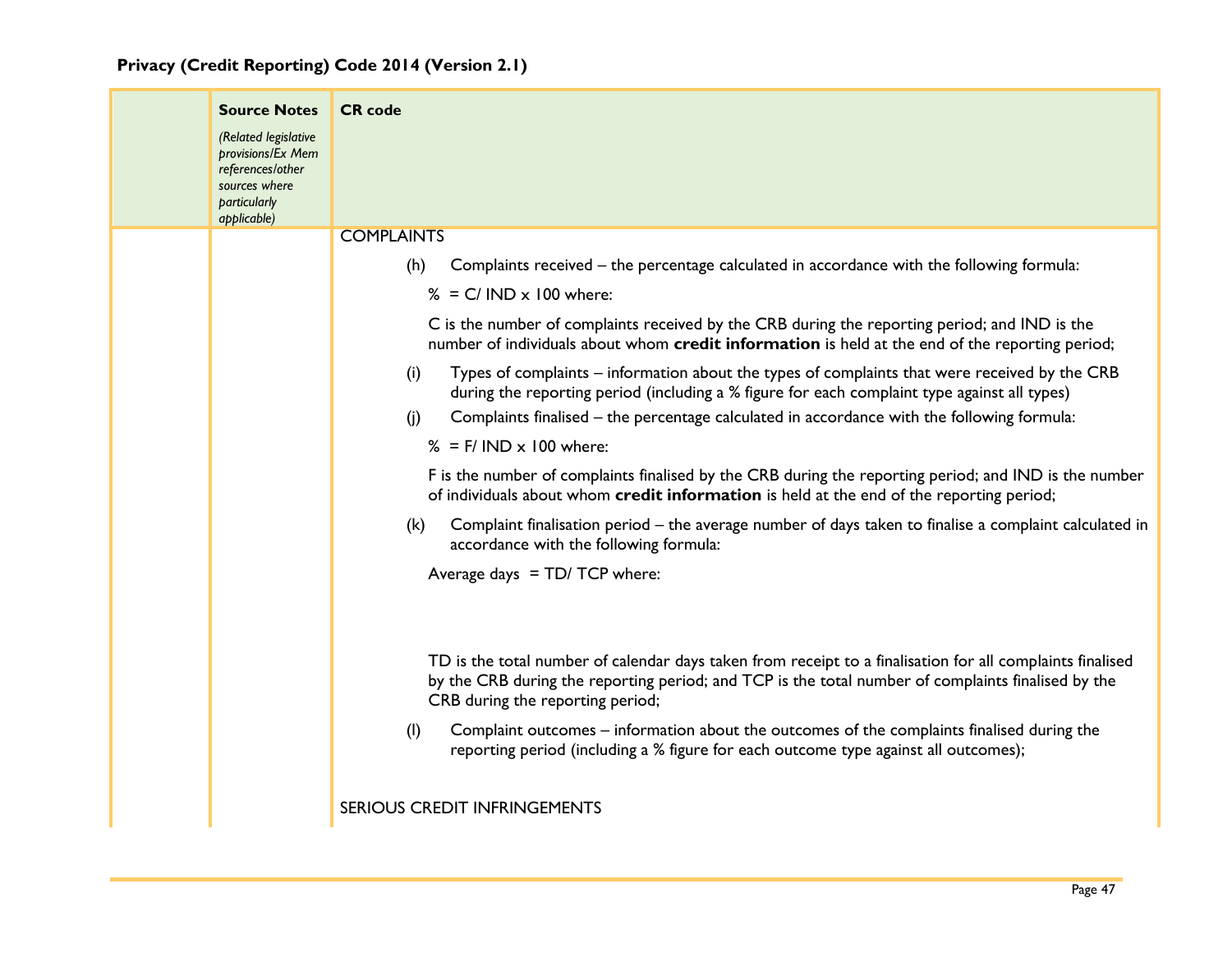| <b>Source Notes</b>                                                                                           | <b>CR</b> code                                                                                                                                                                                                                                                                                                                                                                                                                                                                  |
|---------------------------------------------------------------------------------------------------------------|---------------------------------------------------------------------------------------------------------------------------------------------------------------------------------------------------------------------------------------------------------------------------------------------------------------------------------------------------------------------------------------------------------------------------------------------------------------------------------|
| (Related legislative<br>provisions/Ex Mem<br>references/other<br>sources where<br>particularly<br>applicable) |                                                                                                                                                                                                                                                                                                                                                                                                                                                                                 |
|                                                                                                               | <b>Serious credit infringements</b> disclosed – the percentage calculated in accordance with the<br>(m)<br>following formula:                                                                                                                                                                                                                                                                                                                                                   |
|                                                                                                               | $% = SCI/ IND \times 100$ where:                                                                                                                                                                                                                                                                                                                                                                                                                                                |
|                                                                                                               | SCI is the total number of times during the reporting period that a CP disclosed an opinion to the CRB<br>that an individual had, in circumstances specified by the provider, committed a serious credit<br>infringements; and IND is the number of individuals about whom credit information is held at the<br>end of the reporting period;                                                                                                                                    |
|                                                                                                               | <b>Serious credit infringements</b> by sector – the percentage calculated in accordance with the<br>(n)<br>following formula:                                                                                                                                                                                                                                                                                                                                                   |
|                                                                                                               | $\% = SCI(S)/SCI \times 100$                                                                                                                                                                                                                                                                                                                                                                                                                                                    |
|                                                                                                               | SCI(S) is the number of times during the reporting period that a CP from a particular sector disclosed<br>an opinion to the CRB that an individual had, in circumstances specified by the provider, committed a<br>serious credit infringements; and SCI is the total number of times during the reporting period that<br>a CP disclosed an opinion to the CRB that an individual had, in circumstances specified by the provider,<br>committed a serious credit infringements; |
|                                                                                                               | THE CRB'S MONITORING AND AUDITING ACTIVITY                                                                                                                                                                                                                                                                                                                                                                                                                                      |
|                                                                                                               | Information about the CRB's monitoring and auditing activity during the reporting period including<br>(o)<br>the number of audits conducted, any systemic issues identified and any action taken in response.<br>This information does not require the identification of specific entities;                                                                                                                                                                                     |
|                                                                                                               | DISCLOSURE TO THE CRB OF CONSUMER CREDIT LIABILITY INFORMATION AND REPAYMENT HISTORY<br><b>INFORMATION</b>                                                                                                                                                                                                                                                                                                                                                                      |
|                                                                                                               | information about the take-up of the new types of credit-related personal information<br>(p)<br>permitted to be held in the credit reporting system from 12 March 2014, including:                                                                                                                                                                                                                                                                                              |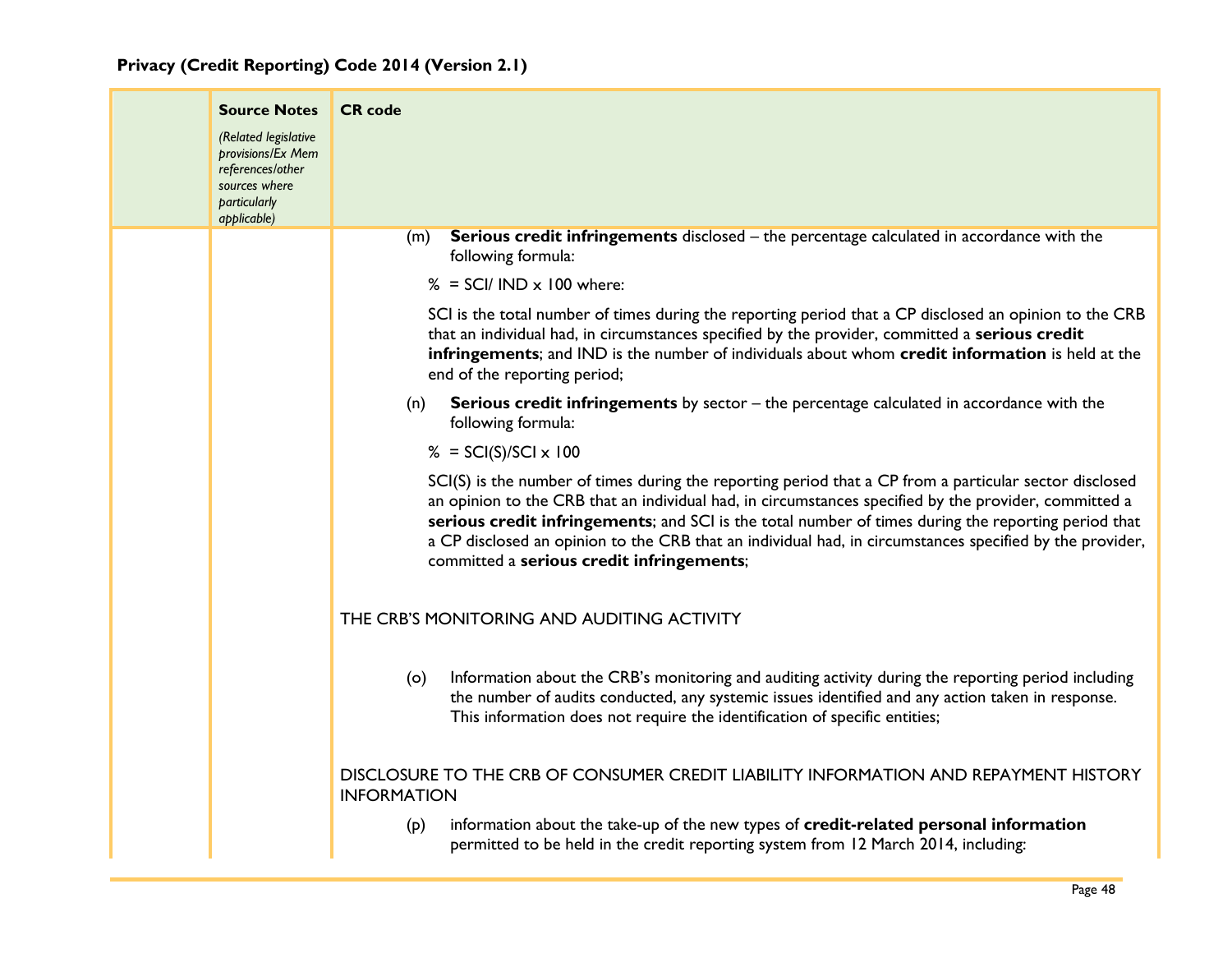|  |  | Privacy (Credit Reporting) Code 2014 (Version 2.1) |  |  |  |  |  |
|--|--|----------------------------------------------------|--|--|--|--|--|
|--|--|----------------------------------------------------|--|--|--|--|--|

<span id="page-49-0"></span>

|                                | <b>Source Notes</b><br>(Related legislative<br>provisions/Ex Mem<br>references/other<br>sources where<br>particularly<br>applicable) | <b>CR</b> code                                                                                                                                                                                                                                                                                                                                                                                                                                                               |
|--------------------------------|--------------------------------------------------------------------------------------------------------------------------------------|------------------------------------------------------------------------------------------------------------------------------------------------------------------------------------------------------------------------------------------------------------------------------------------------------------------------------------------------------------------------------------------------------------------------------------------------------------------------------|
|                                |                                                                                                                                      | Disclosure to the CRB of consumer credit liability information - the percentage<br>(i)<br>calculated in accordance with the following formula;                                                                                                                                                                                                                                                                                                                               |
|                                |                                                                                                                                      | $% = CCLI/CP \times 100$ where:                                                                                                                                                                                                                                                                                                                                                                                                                                              |
|                                |                                                                                                                                      | CCLI is the number of CPs that disclosed consumer credit liability information to the CRB<br>during the reporting period; and CP is the total number of CPs that disclosed any credit<br>information to the CRB during the reporting period;                                                                                                                                                                                                                                 |
|                                |                                                                                                                                      | Disclosure to the CRB of repayment history information – the percentage calculated in<br>(ii)<br>accordance with the following formula;                                                                                                                                                                                                                                                                                                                                      |
|                                |                                                                                                                                      | $% = RHI/CP \times 100$ where:                                                                                                                                                                                                                                                                                                                                                                                                                                               |
|                                |                                                                                                                                      | RHI is the number of CPs that disclosed repayment history information to the CRB during<br>the reporting period; and CP is the total number of CPs that disclosed any credit information<br>to the CRB during the reporting period;                                                                                                                                                                                                                                          |
|                                |                                                                                                                                      | <b>OTHER INFORMATION</b>                                                                                                                                                                                                                                                                                                                                                                                                                                                     |
|                                |                                                                                                                                      | Any other information requested by the <b>Commissioner</b> from time to time.<br>(q)                                                                                                                                                                                                                                                                                                                                                                                         |
| <b>Privacy Act</b>             |                                                                                                                                      | <b>Information Commissioner's role</b><br>24.                                                                                                                                                                                                                                                                                                                                                                                                                                |
| Part IIIA<br><b>Provisions</b> |                                                                                                                                      | The Privacy Act specifies that this CR code may impose obligations on CRB, CP or affected information recipients<br>to report matters to the Commissioner.                                                                                                                                                                                                                                                                                                                   |
|                                | Para 4.2 of the<br>pre-reform<br>code                                                                                                | 24.1 The Commissioner may, at the request of a CRB, CP or affected information recipient, agree to vary<br>time limits imposed by the CR code where the CRB, CP or affected information recipient (as<br>applicable) is unable to comply with the specified time limit due to circumstances such as technological<br>failure or other practical or unforeseen difficulties.<br>24.2 Every 3 years, or more frequently if the Commissioner requests, a CRB must commission an |
|                                |                                                                                                                                      | independent review of its operations and processes to assess compliance by the CRB with its obligations<br>under Part IIIA, the Regulations and this CR code. The CRB must consult with the Commissioner as to                                                                                                                                                                                                                                                               |